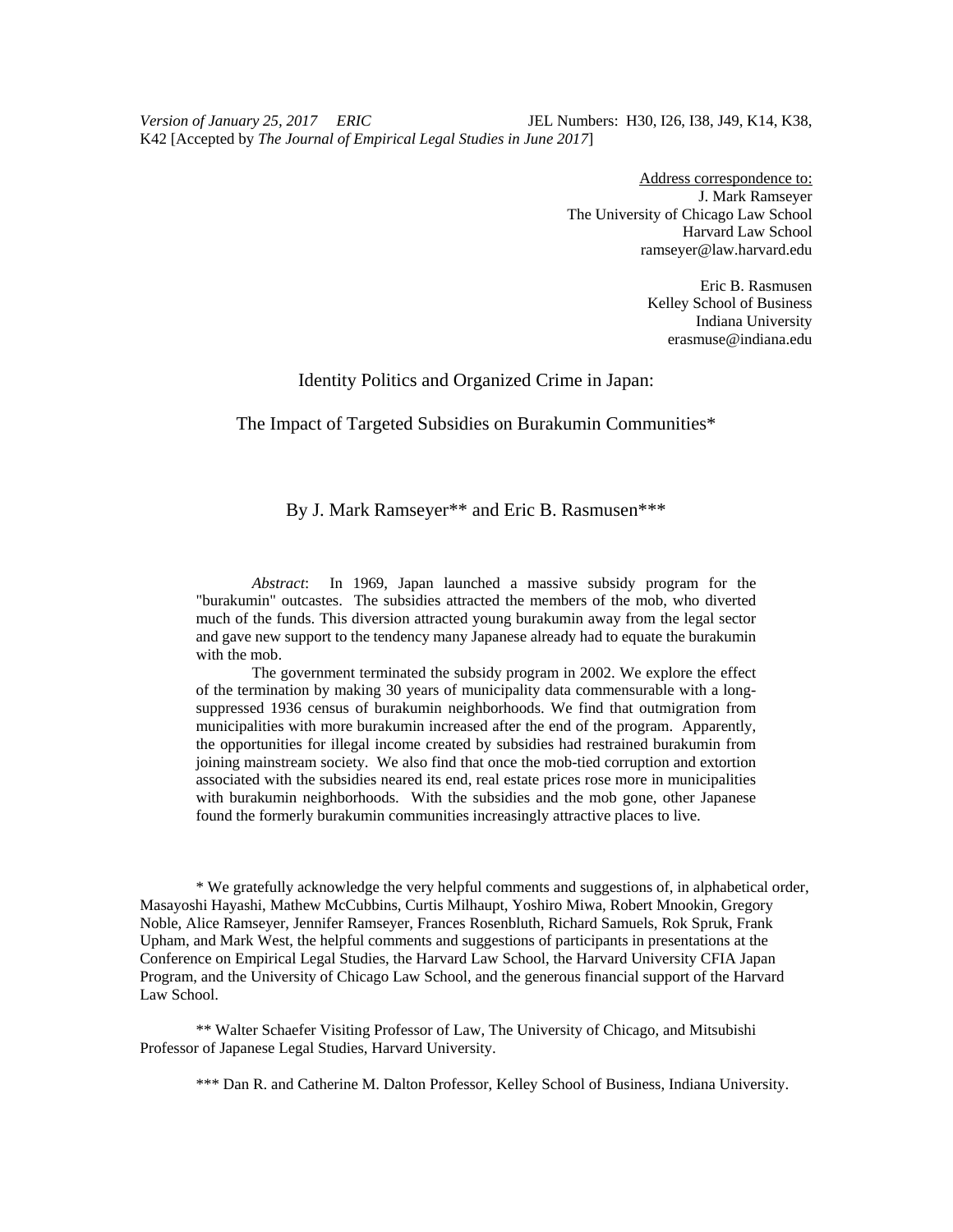#### Introduction

In 2002, the Japanese Diet repealed a massive experiment in identity politics: the targeted ethnic subsidies paid under the 1969 "Special Measures Act" (SMA). The Japanese "burakumin" (a traditional outcaste group) had historically faced discrimination. Through the SMA program, the national and local governments began to pay them a broad range of substantial benefits.<sup>[1](#page-1-0)</sup> By 2002, they had spent 15 trillion yen (\$125 billion, at the [2](#page-1-1)002 exchange rate), along with large amounts of funds outside the program.<sup>2</sup> Corruption, distorted hiring, extortion payments, and lost tax revenue tied to the program pushed its social costs higher still.

Many of the burakumin were descendants of people who had worked in ritually unclean jobs such as butchering and tanning. Some still worked in those jobs. Biologically indistinguishable from other Japanese, they were identifiable primarily by residence -- by whether they or their family lived in a "buraku," one of the 4,000 to 5,000 outcaste communities scattered across Japan. The largest of these communities (such as Osaka's Nishinari district) were famous. Most of the others were known only to long-time neighbors.

Through these targeted subsidies, the governments built community centers and public housing. Although the buildings unambiguously improved the housing stock, they also unambiguously identified the areas as burakumin neighborhoods. Worse, the large revenue at stake attracted the organized crime syndicates, colloquially called the "yakuza". Burakumin in the criminal syndicates took prominent posts in the Burakumin Liberation League (BLL), the best-known of the group's self-styled civil rights organizations. There, they masterminded policy, intimidated government officials, barred rival claimants to the funds, and paid subsidies to themselves.

The result, largely acknowledged by the BLL itself<sup>[3](#page-1-2)</sup>, was the diversion of substantial government funds to selected burakumin leaders and the criminal syndicates. Construction contracts went to favored companies. City governments bought land for the buildings at inflated prices from powerful burakumin. Local tax officials promised not to audit tax returns of companies certified by the BLL. City halls agreed to hire recommended burakumin. Mainstream businesses paid money to avoid accusations of discrimination. And the syndicates themselves fought each other bitterly over control of the enormous revenue stream.

More poignantly, the program massively diverted young burakumin talent. For those young men, the targeted subsidies shifted the relative returns to legal and illegal

<span id="page-1-0"></span><sup>&</sup>lt;sup>1</sup> "Burakumin" is the term most commonly used in English. It was used widely in Japan during the first half of the 20th century, but the currently favored term in Japan is "dowa."

<span id="page-1-2"></span><span id="page-1-1"></span><sup>&</sup>lt;sup>2</sup> 15 trillion yen is the figure routinely cited by authors in the field  $-$  e.g., Kadooka (2012, 38, 69); Ichinomiya & Group K21 (2012, 126); Mori (2009, 78). We have not been able to determine the original source of this figure.. In Naikaku (1995), however, the government reports that as of 1993 the municipal governments had spent 10.3 trillion yen and the prefectural governments another 3.56 trillion yen.

<sup>3</sup> E.g., Kadooka (2004, 2005, 2009, 2012); Miyazaki (2004); Miyazaki & Otani (2000).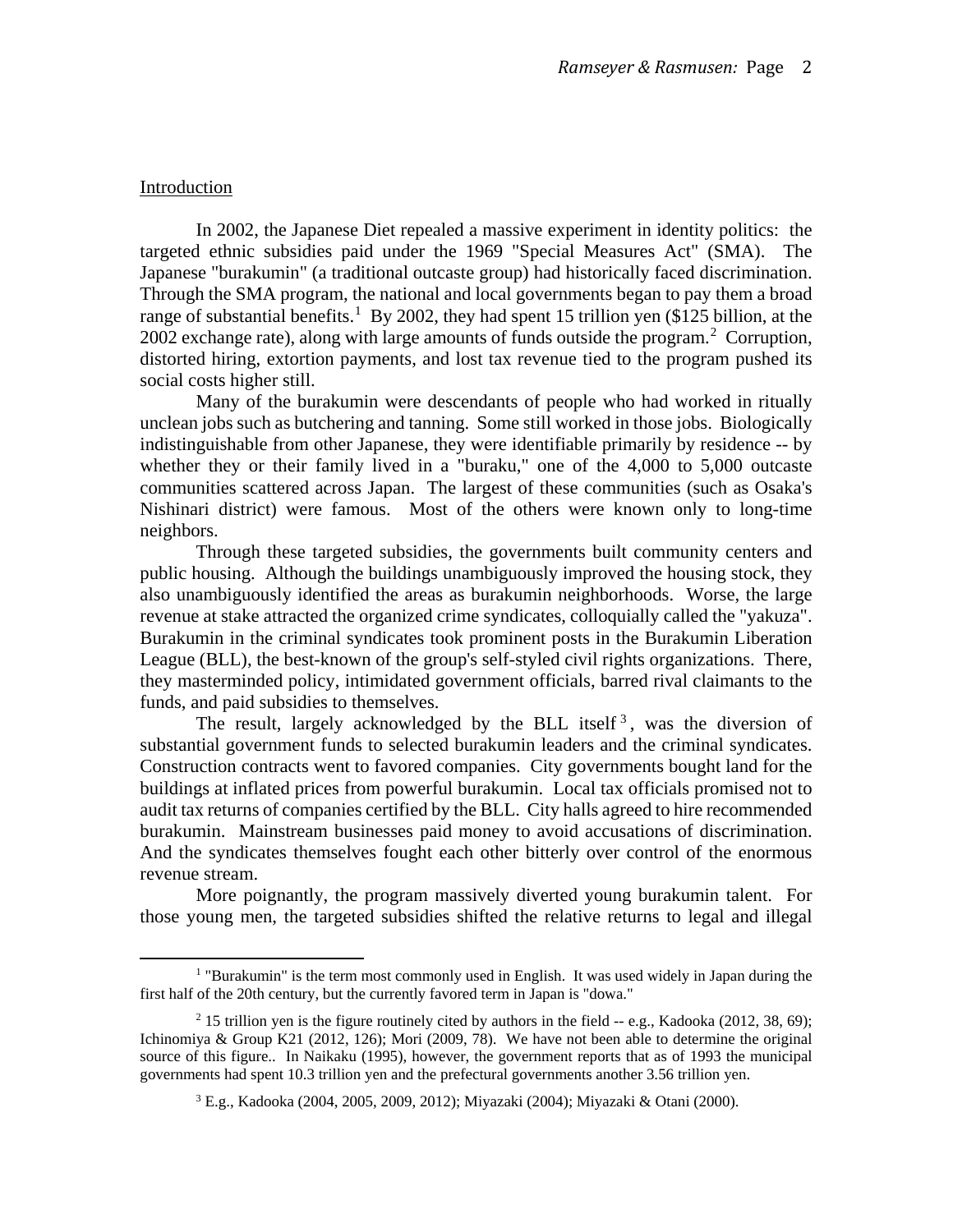careers. Given the newfound source of criminal income, they increasingly chose illegal activity over the educational investments so essential to joining mainstream Japan. And as young burakumin men joined the mob, mainstream Japanese avoided the burakumin simply out of fear: the mob involvement itself now drove discrimination.

In this article, we examine the results of the government's decision to terminate the ethnic subsidy program in 2002. We identify the 4,000+ traditional burakumin communities through a long-suppressed 1936 census, and combine that information with demographic and economic data over 1980 to 2010 for the 1,700+ municipalities in Japan (this includes rural areas, since all of Japan is incorporated). We then use difference-indifferences regressions to explore the effect of the termination of the subsidy program.

The logic is simple. Young burakumin men chose between careers in the mainstream (legal) and local (often criminal) sectors. The former required heavy investment in education; the latter did not. The former lowered public animus toward the burakumin; the latter exacerbated it. Prior to 2002, the subsidies raised the returns to criminal careers, increased public hostility against the burakumin, and lowered the relative returns to leaving the buraku for careers in the Japanese mainstream. When the subsidies ended in 2002, the relative returns in the two sectors switched. Ambitious burakumin now left the buraku for university and never returned. The mob and the BLL hemorrhaged members. And other Japanese found the formerly burakumin neighborhoods increasingly attractive places to live.

This paper is in two parts. The first and longest part is non-statistical, and lays out the institutional features behind our story of the effects of the subsidy program. We describe the social context (Section I): the burakumin (Subsec. A), the organized crime syndicates (Subsec. B), and the changing ties between the two groups (Subsec. C). We discuss the targeted ethnic subsidies (Section II): their termination (Subsec. A), and the corruption they drove (Subsec. B). Then, in the statistical part of the paper we describe our data (Section IV), and use difference-in-differences regressions to look at effects on outmigration and real estate prices (Section V).

#### I. The Burakumin and the Criminal Syndicates

#### I.A. The Burakumin:

1. Introduction. -- Writers routinely describe the burakumin as descended from people who worked in ritually unclean or otherwise disreputable jobs: butchers, for instance, tanners, leather workers, and itinerant peddlers.<sup>[4](#page-2-0)</sup> As Howell (1996, 178) put it, the forefathers of the burakumin "engaged in occupations that were considered to be unclean, especially those that entailed the pollution of death." The government had placed them below the four nominally hereditary classes: samurai, farmers, artisans, and merchants. In 1871, the new modernizing government declared the burakumin "liberated."<sup>[5](#page-2-1)</sup>

<span id="page-2-0"></span><sup>4</sup> The "paekjong" in Korea seem to have faced much the same situation. However, the massive dislocation and the destruction of family registries during the Korean War seem to have erased them (baekjong, Anon. 2012) as an identifiable group. The writers who claim that the discrimination against the Korean paekjong still exist seem mostly to be Japanese scholars associated with the BLL (Kotek 2009).

<span id="page-2-1"></span><sup>&</sup>lt;sup>5</sup> The Eta hinin no sho wo haishi mibun shokugyo tomo heimin doyo to su [Abolishing the Categories of Eta and Hinin, and Equalizing Status and Occupation with Commoners], Dajokan fukoku of Oct. 12, 1871, informally known as the Kaiho rei [Emancipation Edict]. See Pharr (1990, 77); Hankins (2014, 21); Upham (1980, 41); Totten (1967, 34).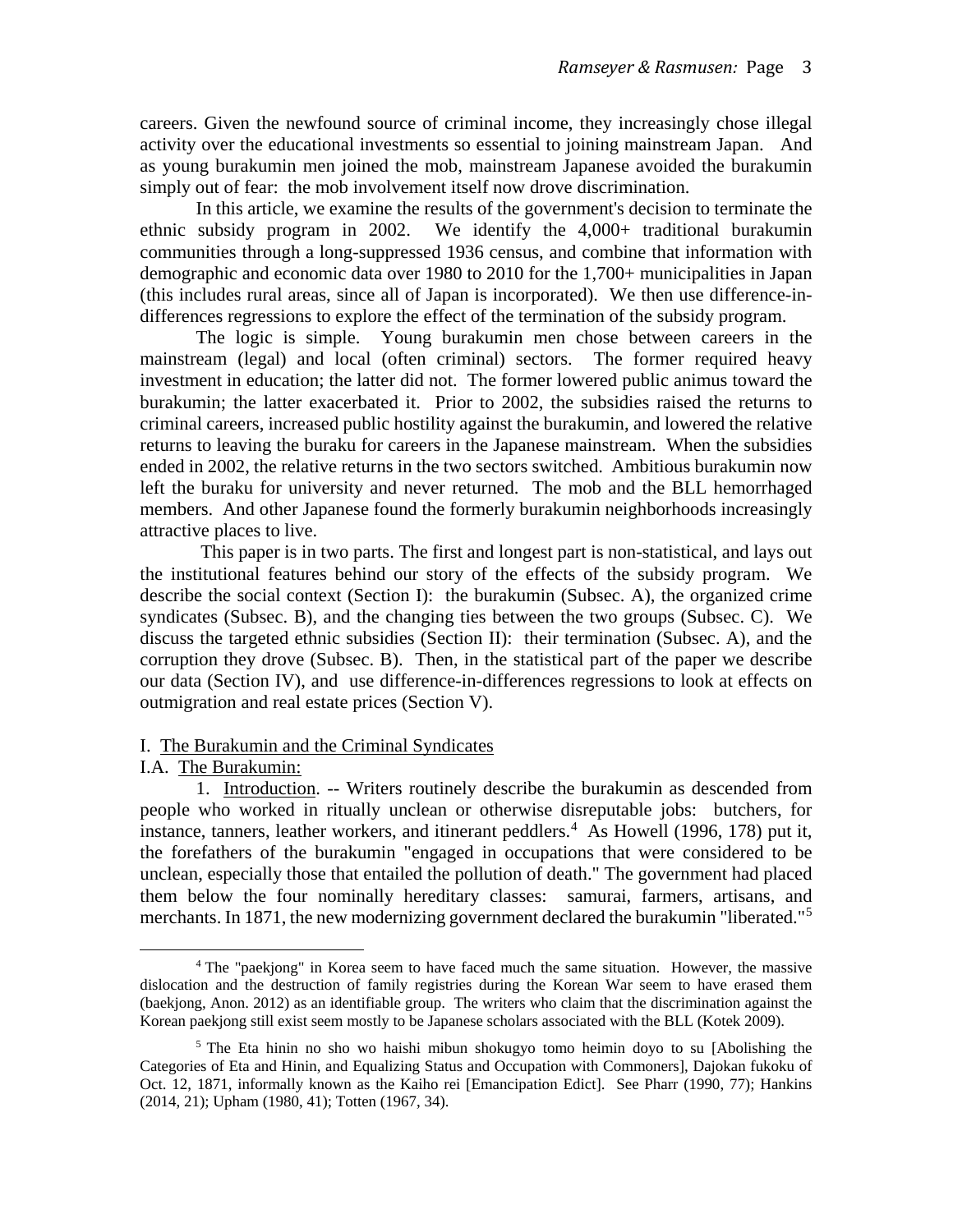At roughly the same time, however, it created family registries (koseki) within the new municipal governments, which sometimes described the liberated burakumin as "former outcastes," as "new commoners", or as affiliated with a burakumin temple. By the most precise definition, a burakumin is anyone with an ancestor described in the 1873 registries (no longer accessible to the public) as a burakumin.

Of the current Japanese population of 127 million, the burakumin number about 1.8 million. In 1936, the government (through its "Chuo yuwa" burakumin organization) compiled a nation-wide census of the group (Chuo yuwa 1936; described in Section IV, below). It counted 999,700 burakumin.<sup>[6](#page-3-0)</sup> Extrapolate 999,700 to 2010 by the Japanese population growth rate, and the 1.8 million figure follows.<sup>[7](#page-3-1)</sup> The government conducted another census in 1975, and found only 1.1 million burakumin in the 4,374 communities designated under its subsidy program.<sup>[8](#page-3-2)</sup> Apparently, 700,000 burakumin either lived in undesignated communities or had migrated into the public.<sup>[9](#page-3-3)</sup>

Through a targeted ethnic subsidy program, in 1969 the national and local governments began paying large amounts of money to the burakumin.[10](#page-3-4) The legislature set the original statute to expire in 10 years, but through a variety of extensions and substitute statutes continued the program until  $2002$ . <sup>[11](#page-3-5)</sup> By the time it ended, the government had distributed 15 trillion yen.<sup>12</sup> From 1969 to 2000, Osaka prefecture alone spent 2.9 trillion yen. Of this, it invested 35.5 percent (1,019 billion) in construction

<span id="page-3-2"></span><sup>8</sup> Asahi (1982, 81). In 1963, the government found 1.7 million people (burakumin and nonburakumin) living in the designated districts. Kadooka (2005, 29). Naikaku (1995) reports 2,16 million people (including non-burakumin) living in 4,442 of the 4,603 designated districts in 1993. The burakumin population in the districts was 892,000. For other government censuses, see Shiomi (2012, 106 [1987], 107 [1993]); Takagi (1997, 48) (1986); Yamaguchi (2004) (claiming 900,000).

<span id="page-3-3"></span><sup>9</sup> The BLL itself insists that the burakumin number 3 million -- sometimes even 6 million -- but seems to lack much evidence for the claim. See, e.g., Upham (1980, 63); Buraku discrimination (n.d.). Wagatsuma & De Vos (1967, 117) write: "The current burakumin population estimates vary from one to three million. The higher figure seems to have been used for political purposes by the leftist outcaste leadership and has worked its way into the scientific literature as an established fact without solid evidence." To the same effect, see Price (1967, 11).

<span id="page-3-4"></span> $10$  Dowa taisaku jigyo tokubetsu sochi ho [Special Measures Act for Burakumin Policy Business], Law No. 60 of 1969.

<span id="page-3-5"></span> $11$  Chiiki kaizen taisaku tokubetsu sochi ho [Special Measures Act for District Renewal Policy], Law No. 16 of 1982; Chiki kaizen taisaku jigyo ni kakaru kuni no zaiseijo no tokubetsu sochi ni kanuru horitsu [Law Regarding the Special National Public Finance Measures Relating to Specified Measures for District Renewal Policy], Law No. 22 of 1987.

<span id="page-3-0"></span><sup>&</sup>lt;sup>6</sup> The count almost certainly misses some communities, as we discuss below. In 1871, the government reported a total burakumin population of 380,000 (Kadooka 2005, 24; Price 1967, 24; Wagatsuma & De Vos 1967, 115). It reported a population of 830,000 in 1920. See Chuo yuwa (1936, 336); Price (1967, 24); Wagatsuma & De Cos (1967 115).

<span id="page-3-1"></span> $<sup>7</sup>$  Many writers suggest a higher growth rate for the burakumin than for the mainstream population.</sup> This is less because of a difference in birth rates than because of the migration into the burakumin of the poorest of the mainstream, who became treated as burakumin by association. See generally Price (1967, 13); Wagatsuma & De Vos (1967, 114).

<span id="page-3-6"></span> $12$  Kadooka (2012, 38, 69); Ichinomiya & Group K21 (2012, 126); Mori (2009, 78). For the source of this figure, see note x, supra. In 1969, \$1.00 equaled approximately 360 yen. By 2002 it equaled about 120 yen.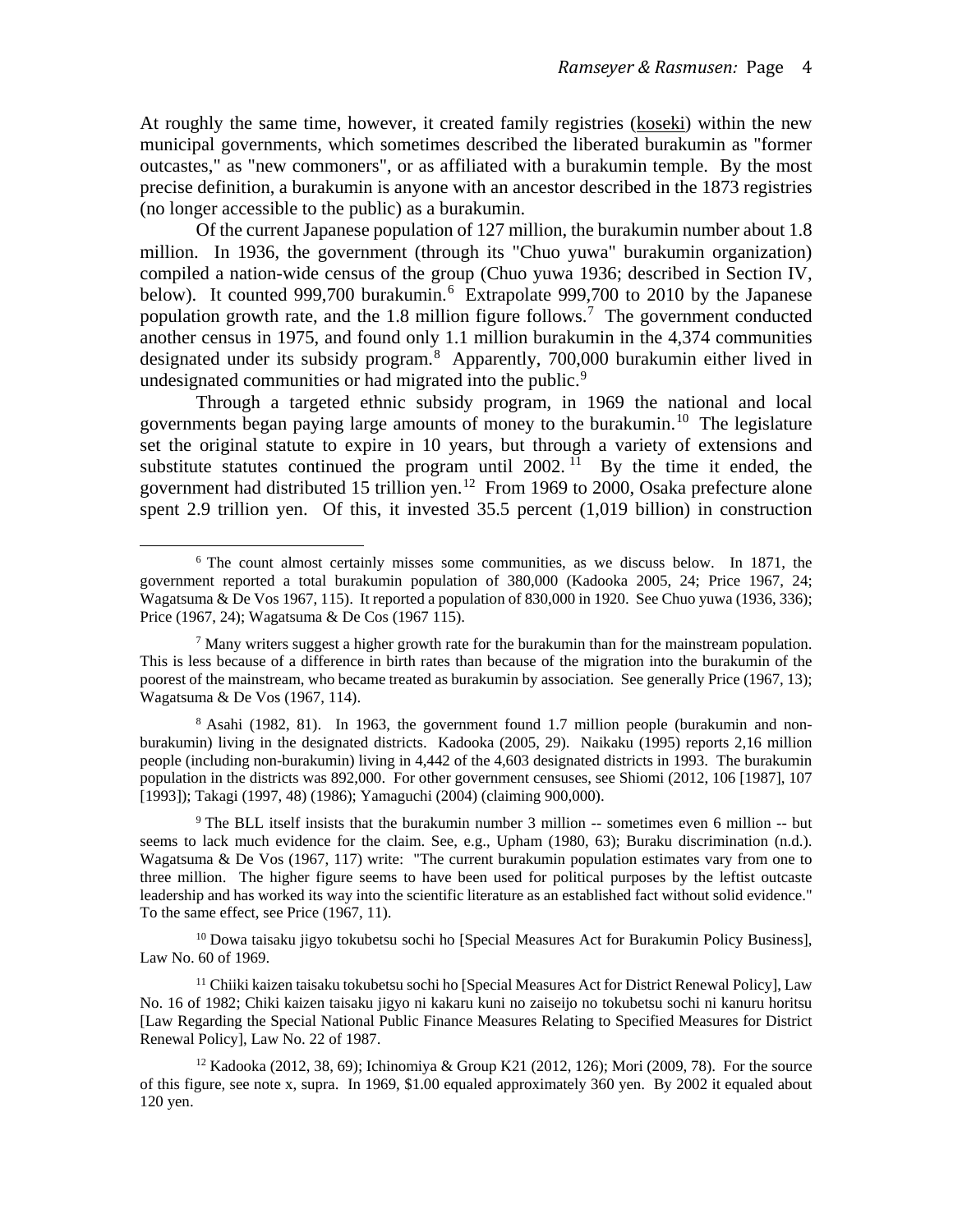projects. <sup>[13](#page-4-0)</sup> Although the program did improve the burakumin housing stock, it also attracted the organized crime syndicates. Voters pressed politicians to stop the ensuing corruption. Ultimately, they complied, and terminated the subsidies effective 2002.

2. Integration. -- In truth, the phrase "burakumin community" has always been something a misnomer. The communities have always housed others besides 1873-registry burakumin. Many residents simply moved there for the lower rent. Today, the communities remain mixed. According to a 1993 government survey, only 41.4 percent of buraku residents were themselves burakumin. The prefectural means ranged from 2.7 percent in a Kyushu prefecture to 97.9 percent in a small prefecture in central Japan. Two prefectures with large numbers of burakumin were Hyogo, where 56.9 percent of the residents of the designated buraku were burakumin, and Fukuoka, with 36.6 percent (Kadooka 2005, 57; Naikaku 1995).

Prior to the late 1960s, the burakumin who successfully left the communities and moved into mainstream society tended either to come from a community's middle class or to be the younger sons of the community's elite families. The oldest sons of the elite families did not leave (Donaghue 1967; Cornell 1967, 178). They inherited the family property and carried obligations within the community that tethered them to it.

By contrast, burakumin from the bottom of the community lacked the education and social skills necessary to blend into the mainstream. One newspaper reporter recalled a conversation with a middle-aged buraku woman in the early 1980s (Kadooka 2004, 65- 66):

If you had come here 8 years ago, I probably wouldn't have served you tea. At the time, I still couldn't read. When people came from outside the buraku, I just moped around. I'd be thinking to myself, should I serve tea? Should I serve a dessert? But then I'd wonder, what do these folks usually drink? What do they usually eat? I was so scared that I just hid in the house. ...

If I could, I'd like to move into town and live there. But you know, it's just too scary. The people in town are educated. And I don't know what to talk to them about. I really can't leave this village.

3. Buraku location. -- To receive subsidies under the program, a burakumin community needed to register with the government. Not all did. The 1936 burakumin census (Chuo yuwa 1936) counted 999,700 outcastes in 5,367 communities. By 1993, the government had registered 4,603 communities (Kadooka 2005, 30-36; Naikaku 1995), 85 percent of the 1936 total.

Most burakumin communities are small. Of the neighborhoods reported in 1936, 2,067 (38.5 percent) had 10 or fewer households. Of the eight prefectures where no burakumin neighborhood had chosen to take the SMA funds as of 1993, three had no burakumin neighborhoods at all in 1936.<sup>[14](#page-4-1)</sup> The other five prefectures did have 309 communities in 1936, but they were small. Of the total, 246 of them (79.6 percent) had housed only 10 or fewer households in 1936.

<span id="page-4-0"></span><sup>13</sup> Kadooka (2012, 38, 69, 96); Ichinomiya & Group K21 (2012, 25, 126); Mori (2009, 78).

<span id="page-4-1"></span><sup>&</sup>lt;sup>14</sup> Some of this confusion reflects communities missing from the 1936 census, as discussed below.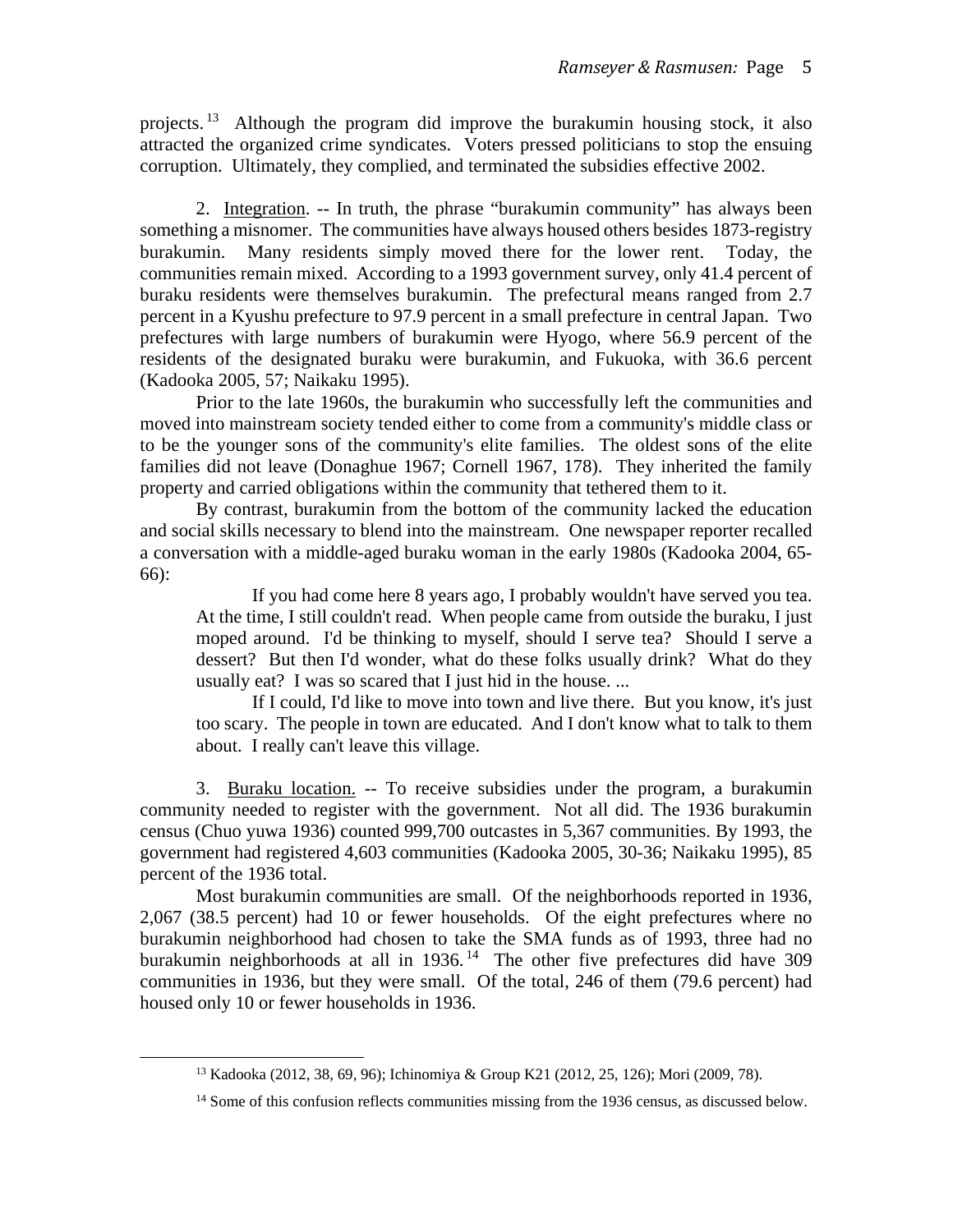The neighborhoods are not randomly distributed across Japan. In Table 1 we include the prefectural level distribution of burakumin in the 1936 census. By standard Japanese practice, we group the prefectures by region and order them roughly from the northeast to the southwest. In Figure 1, we illustrate this distribution on a map of Japan. The darkest areas are the prefectures with the highest density of burakumin (we use the "*Burakumin*" variable described in Section IV below). The seven prefectures other than Tokyo without designated buraku in 1993 were from the northeast or the Japan Sea shore. The burakumin live mainly in central-western Japan: around Osaka, Kyoto, and Kobe, in the prefectures facing the Inland Sea, and in northern Kyushu.

[Insert Table 1 about here.]

[Insert Figure 1 about here.]

The buraku in Osaka and Kyoto are massive. In 1936, Kyoto, Osaka, Hyogo, Nara, Mie, Wakayama and Hiroshima had 1,401 burakumin districts. Of these, only 159 (11.3 percent) had 10 or fewer households. The three largest districts in 1936 Kyoto had 653, 955, and 1,815 households each. The three largest in Osaka had 881, 1,017, and 2,683 households. The 2,683-household district had a burakumin population of 17,435. In 1936, only seven other prefectures had a total burakumin population as large as this single district in Osaka (Chuo yuwa 1936).

4. Identifying burakumin. -- American observers puzzle over how anyone could identify a burakumin. Subtle ethnic and cultural differences do exist (Tomotsune 2012, ch. 4). Within Buddhism, the burakumin more often align themselves with the Jodo shin denomination than other Japanese (Kadooka 2005, 65-70; Wagatsuma 1967, 89). Within Shinto, they more often worship at Shirayama shrines (Maeda 2013). They more often work in the beef industry (Pharr 1990, 79). Via the connection with tanning, they tended to manufacture the traditional Japanese drum. They sang distinctive ballads and songs. Some of the poorer burakumin spoke a slightly idiosyncratic dialect (Sasaki & De Vos 1967, 135; Donaghue 1967, 149). Beyond that, any differences were minor.

To identify burakumin most precisely, an investigator needed to check whether the 1873 government registry identified an ancestor as a "new commoner." To many Japanese, these registries made the government complicit in discrimination, and in the late 1960s the Diet ended public access to them. Media continue to report occasional cases of people who fraudulently check another person's registry. Legally, however, only family members and a few specified others may now examine someone's registry entry.<sup>[15](#page-5-0)</sup>

With the registries off-limits, someone who wants to identify a burakumin looks to where he or his parents live.  $16$  To check a prospective son- or daughter-in-law's background, he himself might try to trace it, or he might hire a detective agency (koshinsho). If he is an employer, he might keep a detective agency on retainer to check

<span id="page-5-0"></span><sup>15</sup> Tomonaga (2015, 27-28); Kadooka (2016, 15); Koseki ho [Family Registry Act], Law No. 224 of 1947, Secs. 10, 10-2.

<span id="page-5-1"></span><sup>&</sup>lt;sup>16</sup> To some extent this happened before as well, of course. See Wagatsuma & De Vos (1967, 118); De Vos & Wagatsuma (1967, 246).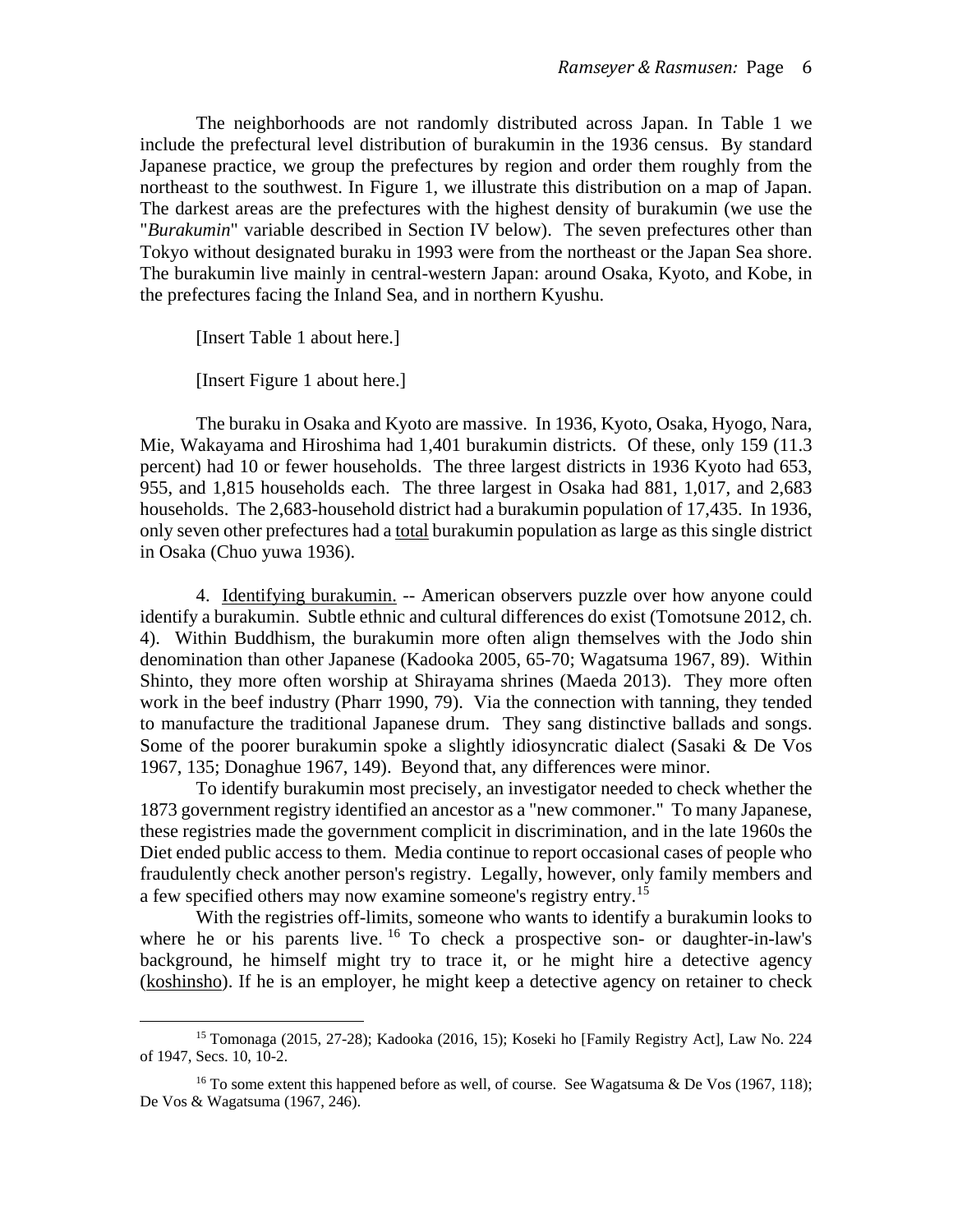the backgrounds of job applicants (Tominaga 2015, 57). Detectives cannot do this openly everywhere. Osaka banned this detective service in 1985 and Kumamoto, Fukuoka, Kagawa, and Tokushima soon followed (Kadooka 2005, 43-44; Tominaga 2015, 55). In any case, the service is not cheap. To one reporter, a detective quoted a price of 500,000 yen (about \$5,000) for a background check (Tominaga 2015, 36).

When the government closed the family registries in the 1960s, it set in motion two crosscutting phenomena. On the one hand, the government made it easier for an enterprising burakumin to leave the buraku and slip into the Japanese mainstream. On the other hand, it increased the odds that non-burakumin living in buraku would face discrimination. Recall that fewer than half of a buraku's residents are themselves outcastes. So long as a would-be discriminator could check family registries, he could distinguish the burakumin from the non-burakumin. After the closing of the registries, he had little choice but to use residence and parental residence as proxies for burakumin status.

News reports and surveys confirm this second effect. One journalist asked a detective how he decided whether someone was a burakumin. They are burakumin "if their parents were burakumin," he replied, "or if they came from a buraku." After all, he explained, "if they're currently living in a buraku, then they're burakumin" (Kadooka 2005, 50; 2016, 50). A 2005 Osaka survey asked the same question. Of the respondents, 50.3 percent replied that they looked at a person's address, 38.3 percent that they looked at the person's recorded home (i.e., registry) address, and others looked at the address of a person's parents or grandparents (Tominaga 2015 35).

5. English-language scholarship on the buraku. SHOULD WE DROP THIS SECTION COMLPETELY? -- Most western observers of the BLL focus almost entirely on what they consider its role in championing burakumin rights, ignoring the more dysfunctional aspects of the buraku. As this article makes obvious, most Japanese writers do exactly the opposite (Tsutsui 2017 is an prominent exception). Other than those who choose to publish through the BLL's in-house press, most Japanese observers have virtually nothing positive to say about the League.

Of the English-language studies of the buraku, take just the book-length analyses. Hankins (2014) interned for many months with the BLL's human rights wing. He studied at length and with great care its work to integrate the burakumin cause into the international human rights movement. He noted in particular its efforts to shift Japanese toward a more "multi-cultural" vision.

Bayliss (2013, 1) told of "the exploitation, prejudice, and marginalization that [burakumin] have suffered." The BLL members engage in "struggles to combat [their] treatment," he wrote. When they "denounce" people they consider discriminators, (Bayliss 2013, 2 n.2), they do so to incorporate policies that will "work for both the buraku communities and the wider political aims of the movement."

Bondy (2015, 3) wrote that the BLL "encourages burakumin pride and is determined to challenge discrimination wherever and whenever it is found." He discussed how the mainstream news outlets often avoid reporting on the burakumin, concluding (Bondy 2015, 6) that the "media are agents that silence public exposure to buraku issues."

McLauchlan (2003) interviewed 21 burakumin selected for him by the BLL. After detailing their stories, he (2003, 113) described the BLL as "the champion of the residents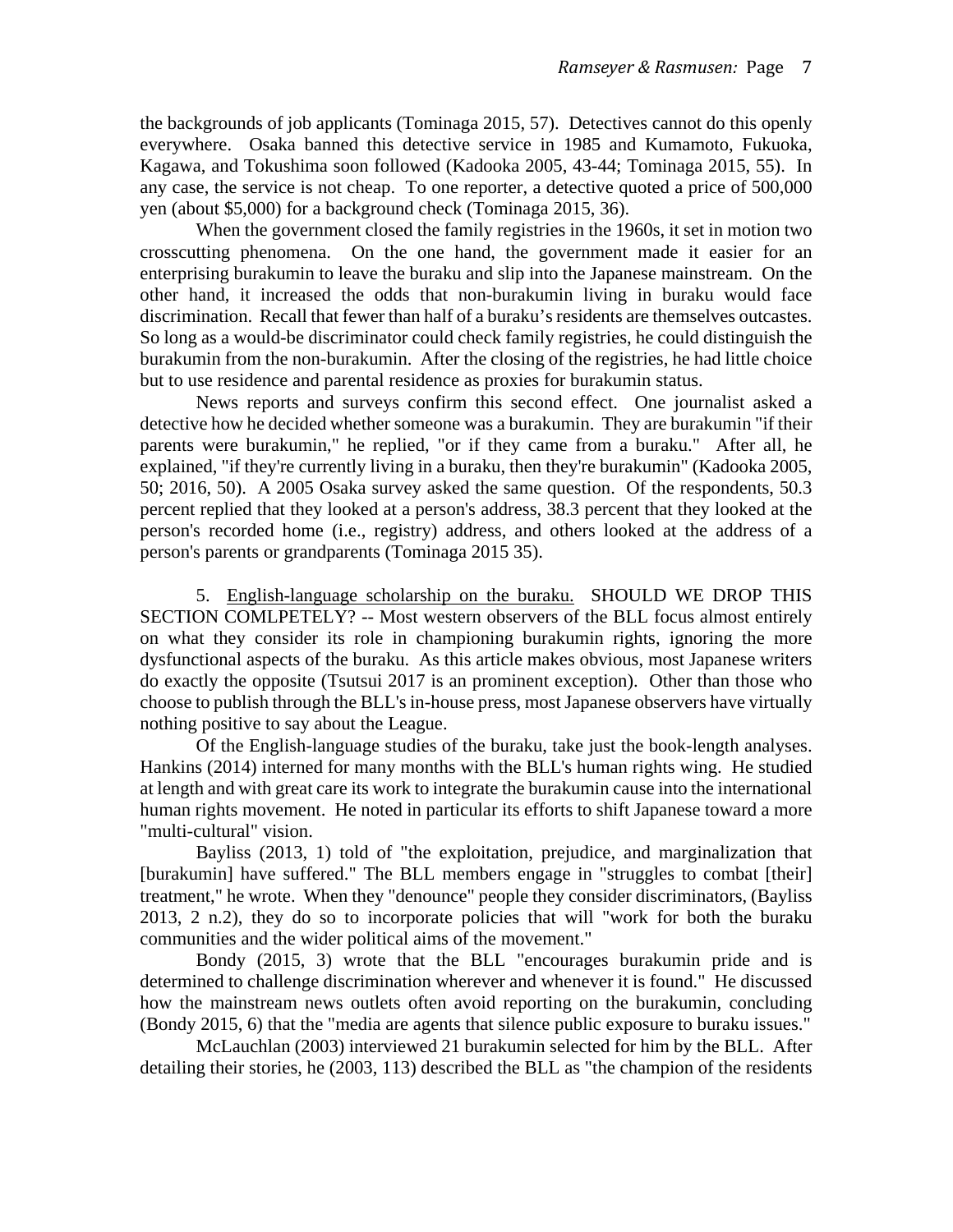of Buraku." It has, he continued, "unquestionably worked tirelessly to improve the circumstances of buraku residents."

In his biography of the effective founder of the BLL, Jiichiro Matsumoto, Neary (2010) minimized buraku violence, but could not eliminate it. Before the Second World War, Matsumoto built a profitable construction empire in Fukuoka. He kept a solid grip on the market for railroad construction by cultivating a reputation as a man rivals challenged at their peril. It was a bloody reputation to cultivate. When one rival firm threatened his profitability, his workers waylaid the firm's owner and beat him to death (Ichinomiya & Group K21 2012, 22-24, 54-58; Tottori Loop & Mishima 2012). Neary (2010, 1) largely dismisses the incident, and assures his readers that Matsumoto "campaigned against the prejudice and discrimination that he and his fellow Burakumin encountered in their daily lives."

English-language exceptions to this slant are few. A half-century after publication, the most balanced English-language study of the buraku remains the 1967 ethnographic classic by George De Vos and Hiroshi Wagatsuma (1967a). To this day, they and their contributors remain nearly the only authors in English to discuss forthrightly the higher rates of serious juvenile delinquency, domestic violence, and precarious family ties in the buraku (De Vos & Wagatsuma 1967, 229, 231, 265-70; Donaghue 1967, 140; Sasaki & De Vos 1967, 130-34).

#### I.B. The Criminal Syndicates:

As of 2014, Japanese police counted 21 organized crime syndicates, the largest ones constituting federations of smaller units. The three largest account for over 70 percent of the members and affiliates. The very largest was for decades the infamous Yamaguchigumi. Until it split in 2015, it controlled over 40 percent of the total mob manpower (Keisatsu hakusho 2013, fig. 3-13; 2015, 2-3; Boryoku josei 2009, 6).

CUT THIS PARAGRAPH. By most accounts, police and prosecutors fight the syndicates aggressively. Even the most cynical journalists and scholars do not suggest that the syndicates successfully bribe either group very often. Police arrested 22,000 members or affiliates in 2014, including 5,000 on amphetamine-related crimes (55 percent of all amphetamine arrests). Of the 5,200 people they arrested for extortion (kyohaku and kyokatsu) in 2014, 1,700 came from the mob (Keisatsu hakusho 2015, 4, app. tabs. 1, 2-4). Of the defendants tried, judges apparently punish mob defendants more severely than others: among defendants tried for violence, they sentenced 31 percent to deferred sentences, but only 7 percent of the mob defendants (Hanzai hakusho 1985, tab. I-27).

Milhaupt & West (2000; see Hill 2003) rightly identify several ways in which the mob helps unwind dysfunctional government policy. Japanese tenant protection law stops developers from evicting tenants, for example, and the mob helps them evict the tenants anyway. Bankruptcy law introduces some inefficiencies, and the mob streamlines the process. That the mob sometimes remedies poor policy, however, should not distract from the violent and predatory nature of most of what it does.

#### I.C. The Ties Between the Two Groups:

1. The buraku and the mob. -- During the period of the targeted subsidies, the crime syndicates constituted a prominent part of the buraku. Journalist Nobuhiko Kadooka (2012, 28), himself from a Hyogo burakumin community and the most perceptive and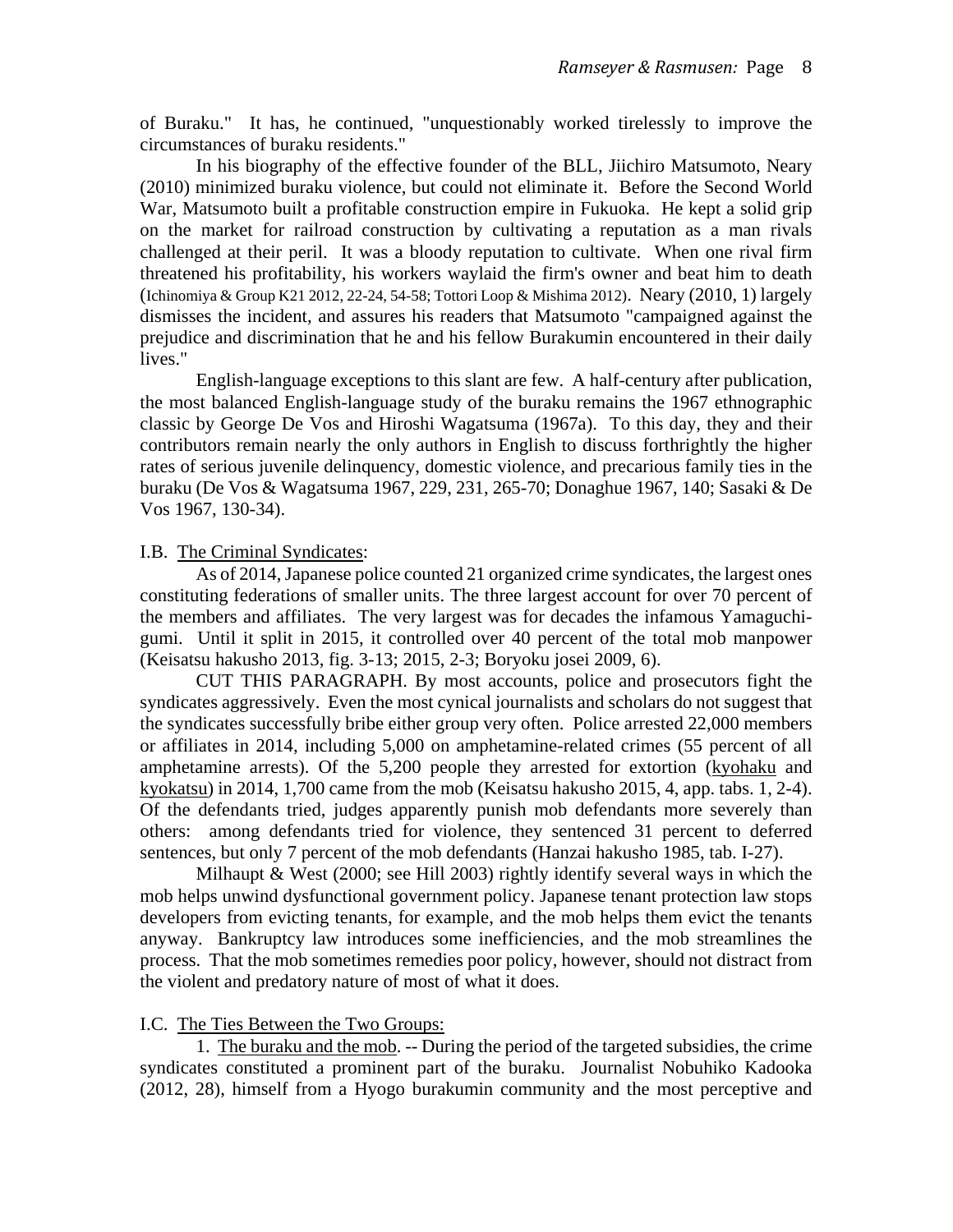balanced writer in the field, noted the overlap between the two groups. "The great majority of the minority groups earn an honest living," noted Kadooka. "But most men in the organized crime syndicates are indeed members of minorities like the Koreans or the burakumin."

Observers consistently report that burakumin men comprise a large fraction of the syndicates. These observers are not biased members of the general public. Instead they are themselves either members of the burakumin community or the syndicates, or the police. A senior member of the Fukuoka-based Kudokai (as of 2017, the most violent of the Japanese syndicates) noted in a documentary that 70 percent of the group's members were either burakumin or Koreans.<sup>17</sup> Kadooka himself cited the don of the Kyoto-based Aizu-kotetsu-kai mob for the estimate that as of 1996 half of its 1,300 members were from the buraku (Kadooka 2009, 115; 2005, 82-83). Burakumin poet Yasutaro Uematsu (1977, 166-67) noted that 70 percent of Yamaguchi-gumi were burakumin. And burakumin journalist Manabu Miyazaki (Miyazaki & Otani (2000, 162) wrote that 90 percent of the mob were "minorities" (which would include Koreans too).<sup>[18](#page-8-1)</sup> The police confirm these observations. In 1986, two American journalists reported that the police told them that 70 percent of the Yamaguchi-gumi came from the burakumin. [19](#page-8-2) And in 2006, a former official of the Public Security Intelligence bureau gave the Foreign Correspondent's Club a figure of 60 percent.<sup>20</sup>

An especially unfortunate illustration of the ties between the burakumin and the mob comes from a small town in northern Kyushu. According to the BLL (Noguchi 1997, 31), the place has the second-highest concentration of burakumin in the country: 61 percent of its residents live in a buraku. People from elsewhere in Japan call it "gang town." On Internet sites, they warn people to stay away. In 1986, someone shot the mayor in his office. In 2002, someone shot the chairman of the city council. In 2003, the police arrested the council chairman on weapons charges. Later the same year they arrested his replacement for his role in a car-theft ring. In 2005, someone firebombed the mayor's office.<sup>[21](#page-8-4)</sup>

The most troubling aspect of the overlap between the burakumin and the criminal syndicates lies in the fraction of burakumin men who chose to join the mob. The size of that fraction during the years of the targeted subsidies discloses an enormous diversion of young talent -- a diversion out of preparation for life in the legal sector, and instead into fundamentally criminal behavior. To calculate the lower bound of the fraction of young buraku men in organized crime during these years, suppose the burakumin comprised only half of the mob and that the crime syndicates recruited randomly from the total burakumin

<sup>17</sup> See http://blog.livedoor.jp/takeru25-6911/archives/2057059.html

<span id="page-8-1"></span><span id="page-8-0"></span> $18$  Rankin (2012) describes Miyazaki as someone who "knows the situation well," but apparently misses Miyazaki's statement that the mob is composed overwhelmingly of "minorities."

<span id="page-8-2"></span><sup>&</sup>lt;sup>19</sup> Kaplan & Dubro (1986, 145). The Japanese Wikipedia entry for the two authors notes that the discussion was excised from the Japanese translation, presumably because the publisher feared BLL attacks.

<span id="page-8-4"></span><span id="page-8-3"></span><sup>&</sup>lt;sup>20</sup> Lecture by Mitsuhiro Suganuma. In 2014, the lecture was available at: http://www.youtube.com/watch?v=wNAJVnjlR2g. It has since been taken down, nominally over "copyright" concerns, though it was still available elsewhere on Youtube as of 2016. The statement comes from a senior member of the Yamaguchi-gumi. Rankin (2012) dismisses Suganuma's account as "distasteful insinuation" -- but see note xx, supra.

<sup>&</sup>lt;sup>21</sup> See, e.g., Fukuoka no oogun (n.d.); Boryokudan no machi (2011); Nottorareta machi (2015).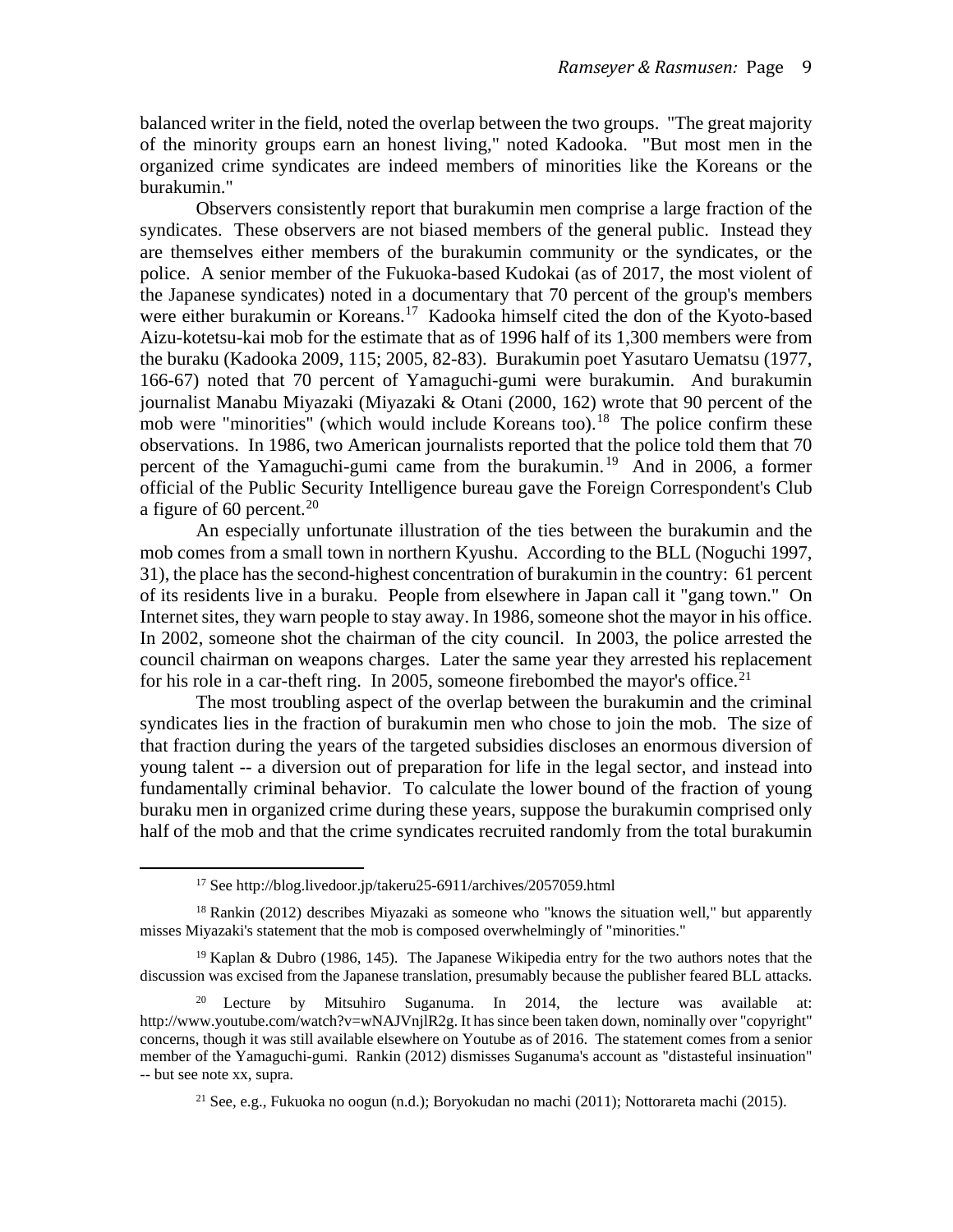population of 1.8 million. When the mob was at its height in the late 1980s, police reported that 23,000 men in their 20s and 27,000 men in their 30s were part of one of the gangs (Keisatsu hakusho, 1989). If the age composition of the burakumin tracked the general population,<sup>[22](#page-9-0)</sup> 9.4 percent of the burakumin men in their 20s were part of the mob. Of those in their 30s, 11.1 percent were.

To calculate the upper bound, suppose that 70 percent of the mob came from the burakumin. Suppose further that the mob did not recruit its members from the 700,000 burakumin who had faded into the general population. Instead, it focused on the 1.1 million living in the communities that chose to take the targeted subsidies. By the same calculation, 21.4 percent of the 20-29 year old burakumin men in these designated communities would have been part of the mob, and 25.2 percent of men in their 30s. As burakumin journalist Kadooka (2012, 20) put it, "for a long time, the buraku was the hotbed of the mob."

The resulting stigma was self-reinforcing. If only a small proportion of a group chooses to engage in anti-social behavior (such as joining a gang), someone who is caught engaging in the behavior shows an unusual tendency to be anti-social. If a large proportion of the group is anti-social, however, the entire group is stigmatized, since it becomes rational for an outsider to suspect that even if someone was not caught, he was guilty anyway. In turn, this discrimination reduces the value of a clean record versus a stained one, since someone in the group faces suspicion even if he behaves impeccably (Rasmusen 1996). If enough people from a given neighborhood engage in crime, all will be suspect - -- which in turn reduces the penalty to any one person from turning criminal. The selfreinforcing feedback continues because it becomes rational for outsiders to be suspicious of everyone in the neighborhood.

2. The BLL. –- The BLL split the buraku. Elite burakumin families formed the core of the groups working to improve community welfare (Donaghue 1967, 150-51). During the 1960s, they were the burakumin segment most concerned about the League's violent tactics (Cornell 1967, 160, 175). A "common complaint" in the buraku, noted John Cornell (1967, 174) was that the BLL was "too much given to violence." Burakumin leaders worried "that the very aggressiveness of the [BLL] tends to heighten discrimination by publicizing and reviving hostility." Given that the BLL's founder Matsumoto had run a crew that beat to death the owner of his closest business competitor, they had reason to worry.

During the same period, the BLL leadership was itself split. BLL leaders came to their posts from a variety of motives. Kadooka (2009, 313) recounts a conversation with a now-senior BLL official who was recalling the time he applied to join a BLL branch office in the 1980s. He had asked a BLL leader, who responded:

"You. We'll let you in the branch. What are your demands?"

"What do you mean, 'demands'?" asked the applicant.

"Housing, job, taxes." The BLL leader continued. "Could be lots of things, right?"

"I have a house," the applicant replied, "and I have a job." "Then why do you want to join the branch?"

<span id="page-9-0"></span> $22$  In fact, the 1993 government survey indicated that the burakumin were older than the general population. Of the burakumin living in the designated districts, 15.5 percent were 65 or older. Of the general Japanese population, 13.5 percent were 65 or older. See Naikaku (1995).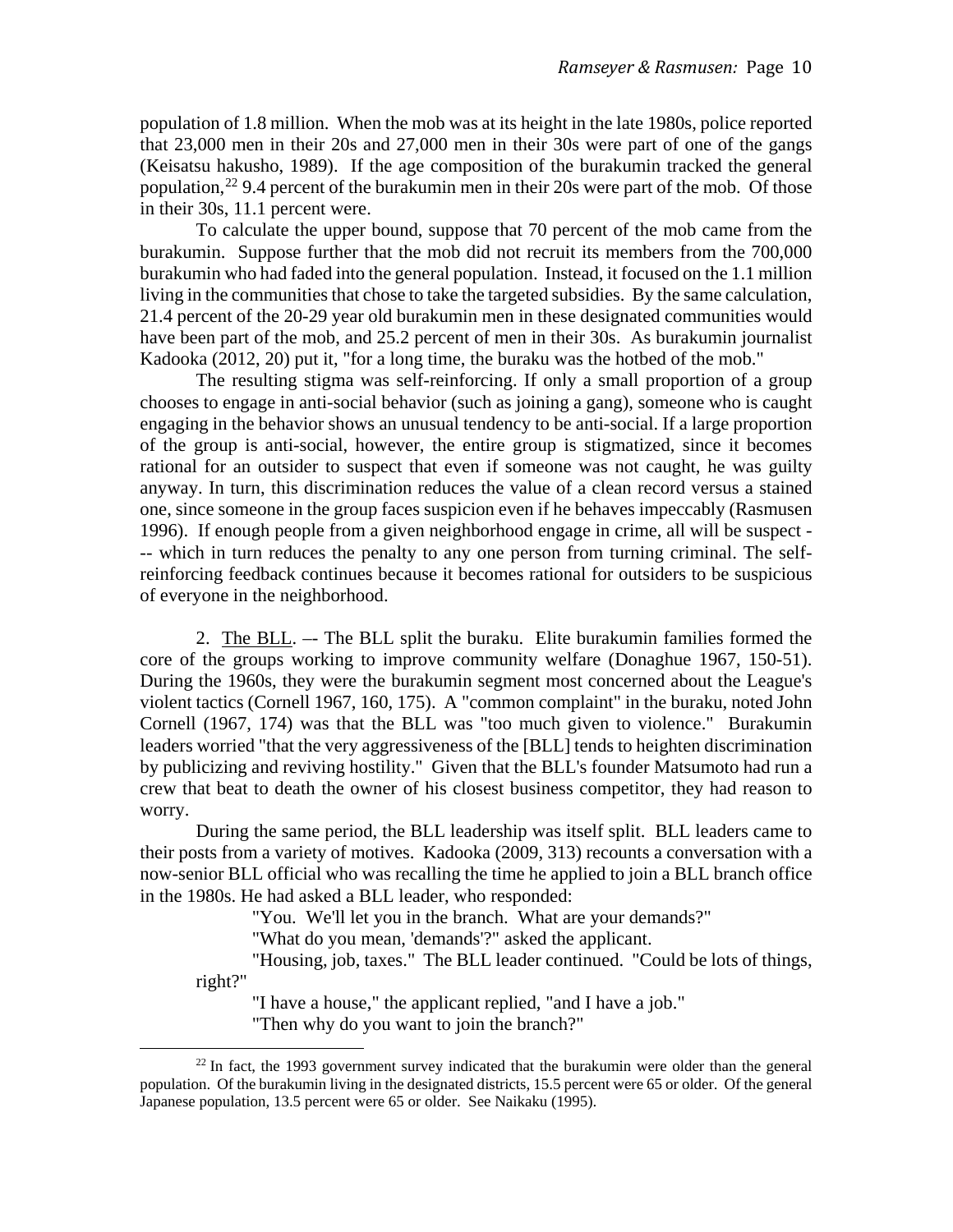"Because I want to work for liberation."

"Huh? Now?" the leader quizzically replied.

In effect, the subsidy-era BLL included two distinct groups. The committed idealists and intellectuals wrote the books, collected the statistics, and -- judging from Western accounts of the League -- explained the League's work to visiting foreign scholars. The mob-affiliated entrepreneurs manipulated the subsidy programs for private gain. "There was a time," burakumin journalist Kadooka (2012, 53-54) recalled, "when the historic anti-discrimination group [i.e., the BLL] had current or former members of the mob holding important positions." After all, he continued:

It wasn't unusual for BLL members to be current or former members [of the mob.] Some people marched into battle under the crown of thorns [i.e., the BLL symbol] out of anger against the discrimination. Others marched with plans to make their fortune through the [SMA-funded] buraku projects.

3. The violence. -- The violent reputation of the modern BLL dates in part from its highly visible break with the Japan Communist Party (JCP) a half-century ago. Coincident with the enactment of the SMA in 1969, the BLL split with the Party. The League had long allied itself with both the Japan Socialist Party and the JCP, but in the late 1960s it split decisively with the Communists. Most western scholars have accepted the BLL's claim that it expelled the communists for ideological reasons (Upham 1980; Neary 1997, 67; Ruyle 1979).

Yet the BLL and the JCP had more to fight about than simple ideology. They saw substantial money at stake -- the SMA subsidies. To bar the JCP from access to that money, the BLL organized a several-hundred strong brigade. And to run the brigade, they named two men who both brought dual roles: as BLL branch office heads and as members of the mob. $^{23}$ 

The BLL hit the JCP loyalists hard. They euphemistically called their tactics "denunciation sessions" (kyudan). Best-known in the West were the April 1969 attacks on JCP-affiliated teachers in the Osaka neighborhood of Yata. A JCP middle-school teacher had complained of extra work tied to buraku-related tasks. The BLL declared him a "discriminator" (sabetsusha), and dragged him and other JCP teachers to a local community hall. There, they harangued them in front of 200 burakumin for over 12 hours.<sup>24</sup>

Against JCP teachers in Yoka, the BLL was apparently far more violent. The JCP reported brutal attacks, but Japanese readers do not turn to the JCP for journalistic accuracy. <sup>25</sup> Stanford anthropologist Thomas Rohlen (1976, 685-86) was in the area doing fieldwork at the time:

<sup>23</sup> Mori (2009, 33); Kadooka (2012, 52; 2009, 268-69); Ichinomiya (2013, 96-97).

<span id="page-10-1"></span><span id="page-10-0"></span><sup>24</sup> See Japan v. [parties omitted], 782 Hanrei jiho 22 (Osaka D. Ct. June 3, 1975) (acquitting BLL leaders of illegal arrest), rev'd, 996 Hanrei jiho 34 (Osaka High Ct. Mar. 10, 1981); Kinoshita v. Osaka, 693 Hanrei jiho 111 (Osaka D. Ct. Oct. 30, 1979) (awarding denounced teachers damages against the Osaka city); translations by Frank Upham of all three opinions available in Milhaupt, et al. (2012).

<span id="page-10-2"></span> $25$  The events were not well-reported in the news media. Years later, burakumin writer Uehara (2014, ch. 3) travelled to Yoka to speak to those involved in the event. He tends to corroborate the reports of extensive violence. For judicial opinions relating to the incident, see Japan v. Maruo, 523 Hanrei taimuzu 109 (Kobe D. Ct. Dec. 14, 1983)(convicting BLL leaders of false imprisonment), aff'd, 1309 Hanrei jiho 43 (Osaka High Ct. Mar. 29, 1988), aff'd (Sup. Ct. Nov. 28, 1990); [No names given], 1350 Hanrei jiho 107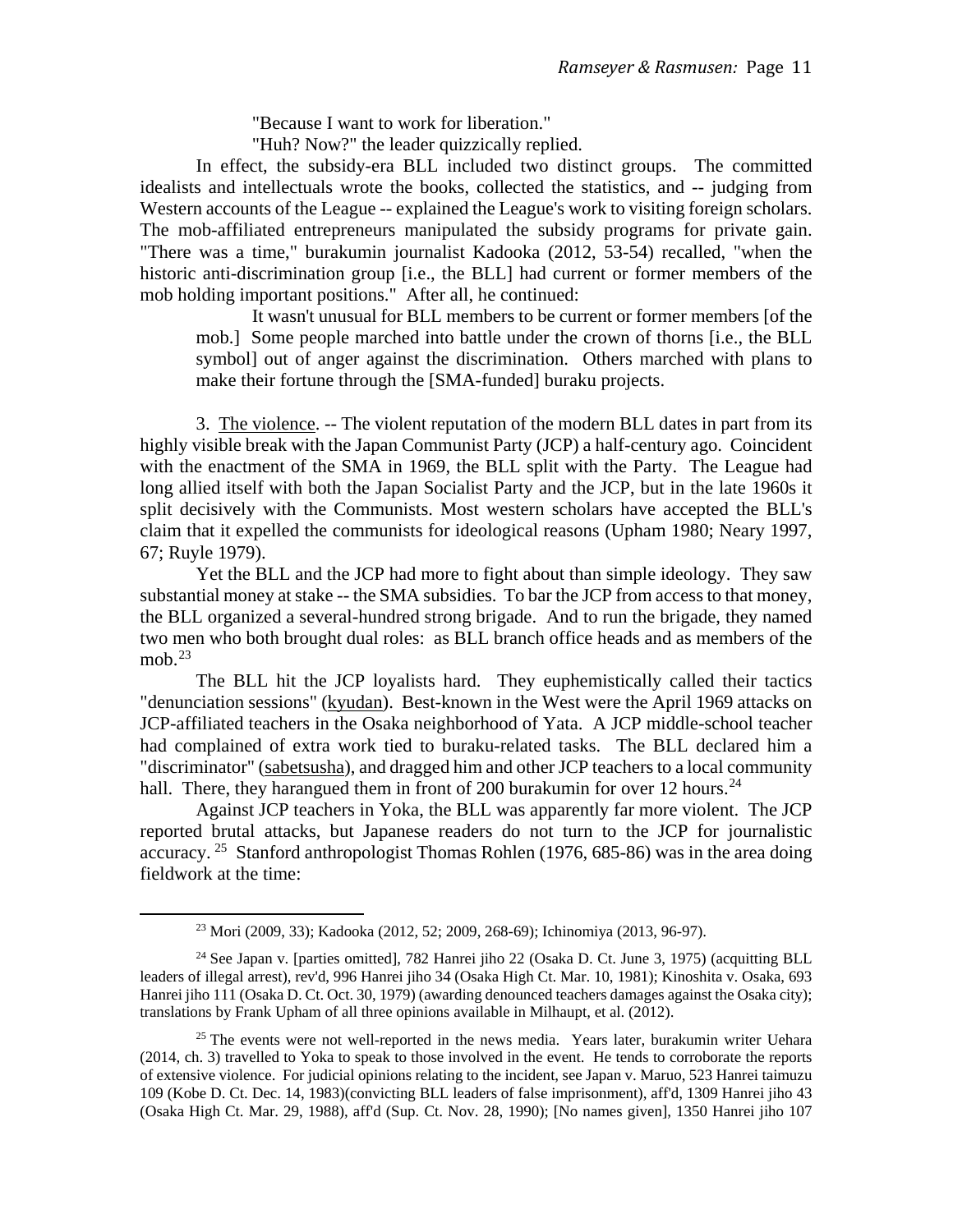Inside the school the beatings continued relentlessly. ... One teacher was burned with a lighted cigarette, another was picked up by his hands and legs and dropped on the floor repeatedly. ... The violence lasted into the night .... Of the fifty-two teachers that left the school that morning, twelve were listed with broken ribs, vertebrae or tibia. Some of them had many broken bones. Thirteen, including the twelve just mentioned, required at least six weeks of hospitalization. Five more were hospitalized for a month, 15 for from two to three weeks, and 15 more for over a week.

5. The "one window" policy. -- BLL leaders sought exclusive control over the SMA targeted subsidies. In their own words, they sought a "one window" policy: all funds would arrive through "one window," and it would be a window they controlled.

BLL leaders first imposed the one-window policy on the city of Suita in Osaka prefecture. In June of 1969, they demanded that the Suita government accept the policy. When the city government balked, they sent 300 BLL members. For three days, report BLL critics, they surrounded the mayor's house. They banged drums through the night. They cut his gas, water, and telephone lines. They scaled his wall and climbed onto his grounds. Eventually, the mayor acquiesced (Nakahara 1988, 128-29; Ichinomiya & Group K21 2013, 270).

The BLL moved from city to city. As necessary -- again, according to its critics - it repeated the tactics. When it faced the Habikino city government (in Osaka prefecture), for example, BLL members occupied city hall for 122 hours, and confined the mayor for 22 (Nakahara 1988, 128-29; Ichinomiya & Group K21 2013, 96-97, 270). They did not obtain control everywhere, and when challenged they could lose in court.<sup>26</sup> In time, most (not all) cities dismantled the one-window policies, but the BLL continued to push for the control.

Given the early one-window policy, if a community wanted a share of the SMA subsidies, it needed a BLL branch office. Predictably enough given the money involved, formerly reluctant burakumin communities across the country rushed to establish branches. In time, BLL membership soared past 200,000 (Kadooka 2012, 36, 65, 304; Kobayashi 2015, 12).

6. Predictable consequences. -- (a) Exogamy. Several consequences followed from the subsidy-driven association with organized crime and violence. Obviously, the association contributed to the continued reluctance of many mainstream Japanese to let their children marry into the group. Most modern Japanese will evaluate potential sonsand daughters-in-law as individuals. They will not care whether someone's grandfather worked as a butcher. They will care whether their child marries someone from a family with ties to an organized crime syndicate.

(Kobe D. Ct. Mar. 28, 1990); Morimoto v. [No name given], 1273 Hanrei jiho 38 (Kobe D. Ct. Sept. 28, 1987) , aff'd, 696 Hanrei taimuzu 100 (Osaka High Ct. Feb. 15, 1989).

<span id="page-11-0"></span><sup>26</sup> E.g., Maeda v. Nishiwaki shi, 887 Hanrei jiho 66 (Kobe D. Ct. Dec. 19, 1977); Fukuoka shi v. Matsuoka, 870 Hanrei jiho 61 (Fukuoka High Ct. Sept. 13, 1977); see generally Upham (1980, 54-62).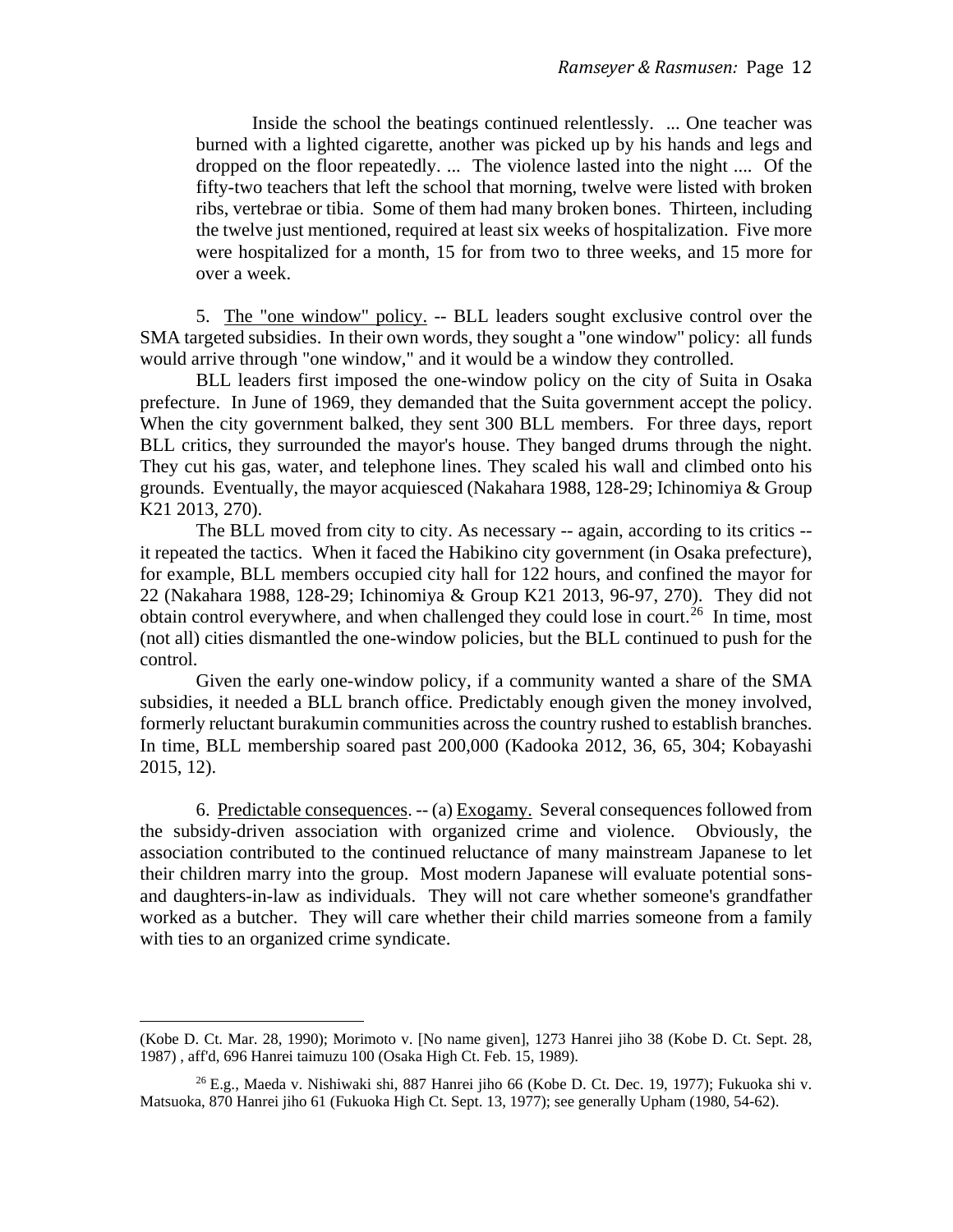(b) Employment. For similar reasons, some mainstream employers continued to avoid hiring applicants from the community. Firms want employees who are honest, who work hard, who give and take as necessary to further the firm's goals. Again, many (perhaps even most) firms will evaluate potential applicants as individuals. Others, however, will see a background in a community known for extortion and mob violence as a risk they cannot afford.

When the BLL decided to declare a firm "discriminatory" it threatened its "denunciation" sessions unless the firm showed good faith. The easiest way to show good faith was to pay money. In 1975, the BLL attacked firms that bought books identifying the location of traditional burakumin communities. According to the BLL's most severe critics, it then formed a political arm that it funded through "contributions" from the firms it had just attacked. The "donations" ranged from 100,000 yen from the Rikkar sewing machine firm, to 3 million yen from Mitsubishi Real Estate (Terazono, et al. 2004, 298- 99).

According to its critics, the practice generalized. When the league accused an Osaka firm of "discrimination," reports one such critic, the firm could avoid the "denunciation" sessions by joining a "study group." Study groups were not free. Asserted one BLL critic, the League charged a sliding scale -- from 190,000 yen per year for firms with 101-500 employees, to 230,000 yen per year for those with 3001 employees or more (Tottori 2011, 60).

(c) Silence. Because of the extortion tied to accusations of "discrimination," mainstream media avoided saying anything about the community. The BLL routinely declared statements "discriminatory," and threatened denunciation. Two of the numerous episodes will illustrate. In 1981, the University of Tokyo Press published a Japanese translation of a book by Margaret Mead. In it, she used the traditional but derogatory and by-then politically incorrect term for the outcastes. The press withdrew the book, but the BLL continued its pressure anyway (Kobayashi 2015, 74-75). In 1982, a professor in a University of Tokyo workshop asserted that "there's no buraku problem in eastern Japan. It's just an issue for western Japan," he explained. "Even there, it's a financial dispute between the BLL and the JCP over the burakumin budget [the SMA subsidies]." For this, the BLL subjected the professor to "denunciation" (Kobayashi 2015, 76-77). With their barely disguised threats of violence, these "denunciations" turn the entire field of burakumin scholarship high-risk. Most social scientists respond by staying away.

### II. Terminating the Subsidies

### II.A. Early Targets:

As the 21st century opened, the Japanese government did not just end the subsidies; it sent in the police and prosecutors. For decades, police and prosecutors had tended to leave the BLL leadership alone. In 2004, however, they arrested Mitsuru Asada and ten other senior managers in the Hannan corporate group for defrauding the government of 5 billion yen. Asada had figured importantly in his local BLL branch office and had hired into the Hannan group two brothers with prominent positions in the Yamaguchi-gumi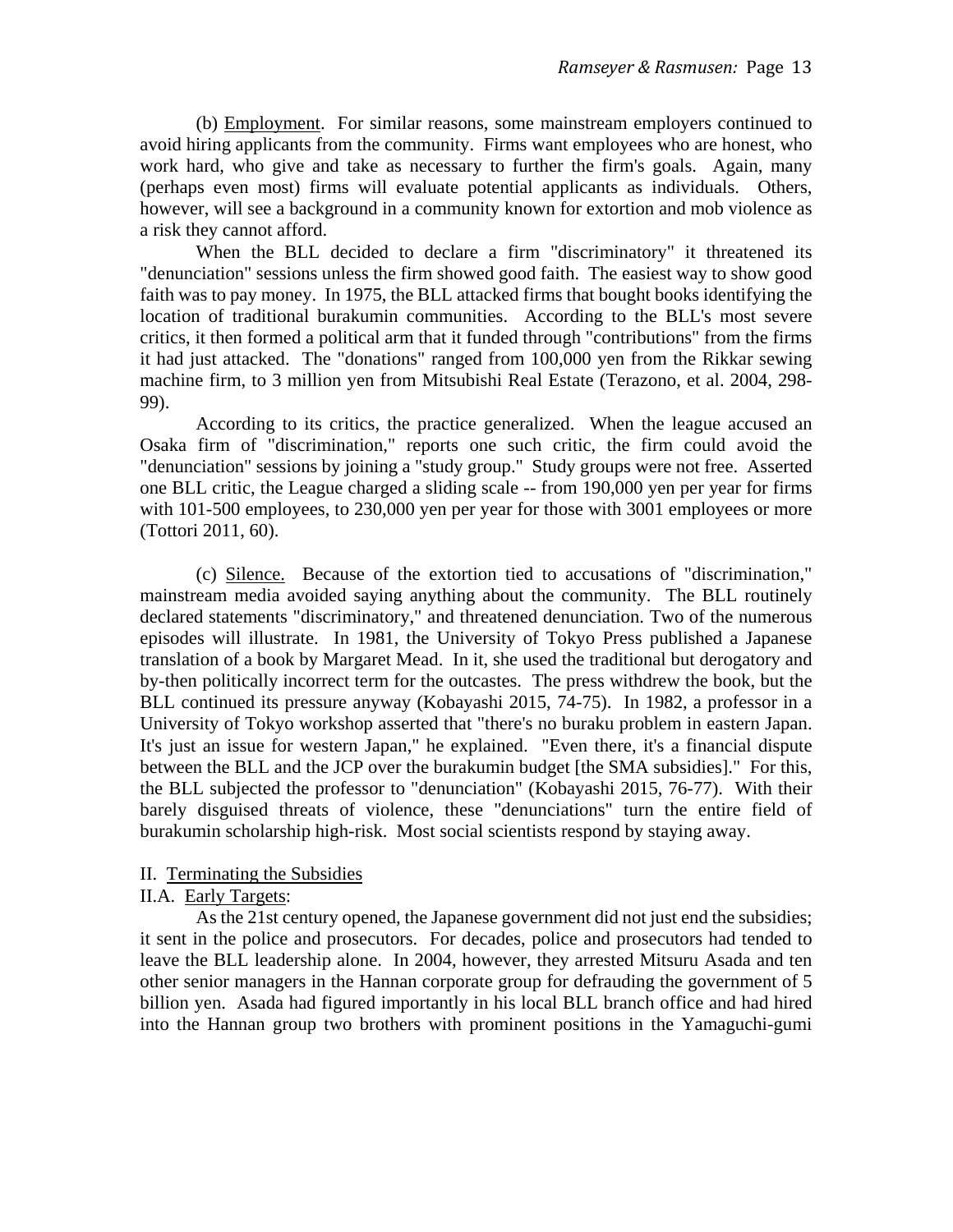syndicate. The District Court sentenced Asada to 7 years in prison. The High Court reduced the sentence and affirmed.<sup>[27](#page-13-0)</sup>

In 2005, police arrested landscapers in the burakumin trade association for rigging the bidding on Osaka city contracts. They arrested city officials too, catching them offguard. "But we've been doing this for thirty years," one exclaimed. The court convicted them anyway (Kadooka 2012, 187; "Kaido" kei 2006).

News broke about the Ashihara Hospital. The hospital had served the burakumin community in Osaka and sported the BLL insignia proudly on its walls. It had also borrowed from the city 1.3 billion yen that it had not repaid. One nurse, herself a BLL member, complained:<sup>[28](#page-13-1)</sup>

The nurses and office workers are mostly local hires from the neighborhood. The hospital has half again as many workers as a normal hospital. You'd think that'd make the work easier, right? Not a chance. Too many of them are just loafing off ... The office workers watch TV during overtime. Some nurses can't even calculate how long they should run an IV. This stuff has implications for lives.

In 2006, police turned to the former head of the BLL branch office in the Osaka suburb of Yao. The man also worked as consultant to the Yamaguchi-gumi. Apparently, he had demanded benefits from city hall, and payoffs from firms that won public construction contracts. The police charged him with extortion and the court sent him to prison. His sentence was not long, however, and by 2014 the police had re-arrested him on new fraud charges.<sup>[29](#page-13-2)</sup>

The media also began to report on Kyoto city workers. From 1996 to 2001, police arrested 16 city workers on amphetamine charges -- this in a country where voters expect (or at least hope for) immaculate lives of their government bureaucrats. Upon their arrest, police discovered histories of mob membership, cocaine use, paint-thinner abuse, and violence. Most of these workers had worked in departments where Kyoto ran preferential burakumin hiring programs (Terazono, et al. 2004, 47). Over the course of 2003-2006, Kyoto would discipline 70 employees for offenses ranging from battery and theft to absenteeism (Kadooka 2012, 191).

The bad news continued. From April 2006 to July 2007, police arrested another 15 city officials. This time their crimes again included using and selling amphetamines, but also involved destroying an ATM with a golf club, battery, and hit-and-run (Nakamura 2007, 4, 11-12).

By the end of 2006, the media reported that a BLL branch-office head employed by Nara city had reported for work just 8 days over the last 5-1/2 years. The rest of the time, he had called in sick and collected full pay. The media gleefully noted his white Porsche and the city's contracts with a construction firm owned by his wife. The city duly fired him, and the police arrested him on extortion charges relating to the construction work (Kadooka 2012, 191; Narashi 2006).

<span id="page-13-2"></span><span id="page-13-1"></span><span id="page-13-0"></span><sup>&</sup>lt;sup>27</sup> [Unnamed parties], 1918 Hanrei jiho 126 (Osaka D.Ct. May 27, 2005); see Kadooka (2012, 187); Ichinomiya, et al. (2012, 258-64); Ban (2016) (entry of July 24, 2010).

<sup>28</sup> Kadooka (2009, 271; 2012, 188-89). See generally Tomotsune (2012, ch. 3).

<sup>29</sup> Kadooka (2012, 190); Maruo (2006); Ichinomiya, et al. (2012, 150-51).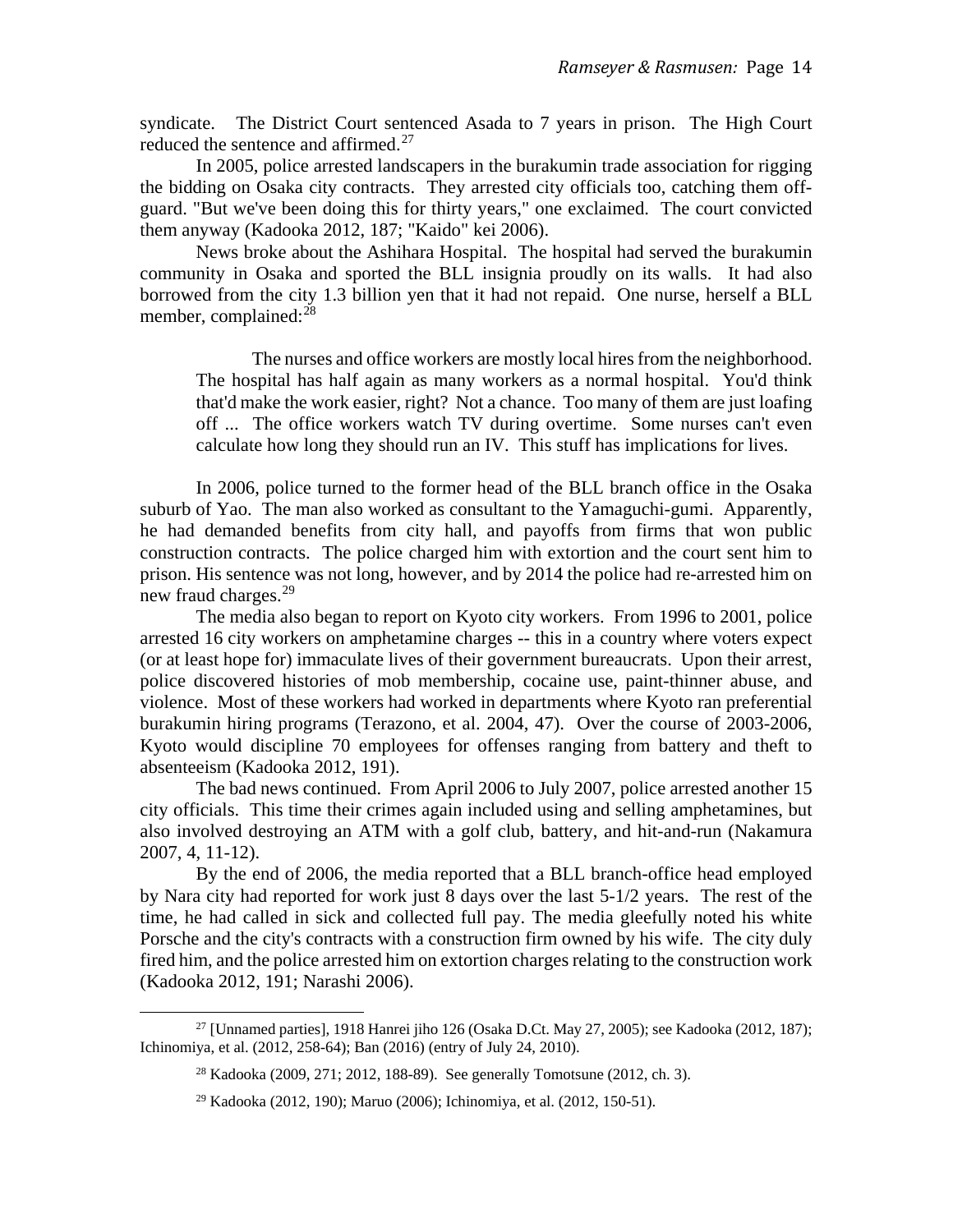### II.B. Legal Measures:

As the government moved to terminate the burakumin subsidies, so it began to restructure the law to facilitate prosecution. In 1991, it authorized prefectural governments to designate the mobs as organized crime syndicates based on factors like the number of members with criminal records.<sup>[30](#page-14-0)</sup> Once they did so, police faced fewer procedural steps in moving against mob members. In 2011, it amended the statute to let them take additional steps against syndicates designated as especially dangerous (Kudo kai 2013; Ichinomiya, et al. 2016, 2). And through other legislation in 2000 and 2007, it facilitated police attacks against financial fraud and money laundering (Rankin 2012).

By 2010-2011, prefectural governments were passing their own anti-mob ordinances.<sup>31</sup> They typically left the wording ambiguous, but pressured ordinary firms to shun a wide variety of otherwise routine business with mob members. Usually, they banned local governments from contracting with mob entities. They encouraged firms to include in all contracts a clause that let them cancel a contract if a counter-party had mob connections. And they banned firms from investing in (or otherwise providing money to) mob affiliates.

Cumulatively, the statutes and prefectural ordinances put substantial pressure on the mob. Rankin (2012) reported "campaigns to prevent yakuza from participating in public auctions, to stop them from receiving welfare benefits, and to expel them from public housing projects." The Fukuoka police "cautioned a printing firm that had made business cards for a yakuza boss" (id.). And an Osaka court "sentenced a yakuza boss to ten months in jail for offering financial aid to the family of an incarcerated subordinate, an act of charity made unlawful" by the recent legal changes (id.).

## II.C. Kunihiko Konishi:<sup>[32](#page-14-2)</sup>

Yet the most headline-grabbing news involved BLL branch office head, Kunihiko Konishi. In 2006, police arrested the 72-year-old in his 30-something mistress's condominium. He had become an enormously rich man. His banker estimated that over the course of his life he had earned 10 billion yen (Kadooka 2012, 101). He earned much of this money from loansharking and SMA-related kickbacks, but police also suspected him of laundering funds for the Yamaguchi-gumi. They tailed him for a year to identify the laundering (Mori 2015, 190-228). In turn, this led them to evidence of embezzlement, and they arrested him on those charges in May of 2006.

Born in 1933 into a burakumin community between Osaka and Kyoto, Konishi dropped out after middle school. He spent multiple stints in prison for battery and

<span id="page-14-0"></span><sup>&</sup>lt;sup>30</sup> Boryoku dan in ni yoru futo na koi no boshi ni kansuru horitsu [Law Relating to the prevention of Improper Activity by Members of Organized Crime Syndicates]. Law No. 77 of 1991; see generally Hill (2003).

<span id="page-14-2"></span><span id="page-14-1"></span><sup>&</sup>lt;sup>31</sup> E.g., Tokyo to boryokudan haijo jorei [Tokyo Ordinance for the Exclusion of Organized Crime Syndicates], Jorei No. 54, Mar. 18, 2011; Aomori ken boryoku dan haijo jorei [Aomori Prefecture Ordinance for the Exclusion of Organized Crime Syndicates], Jorei 9 of Mar. 25, 2011; Iwate ken boryoku dan haijo jorei [Iwate Prefecture Ordinance for the Exclusion of Organized Crime Syndicates], Jorei 35 of Mar. 16, 2011; see generally Boryokudan (2012).

 $32$  See generally Kadooka (2012); Mori (2009); Ichinomiya & Group K21 (2012, 64-147).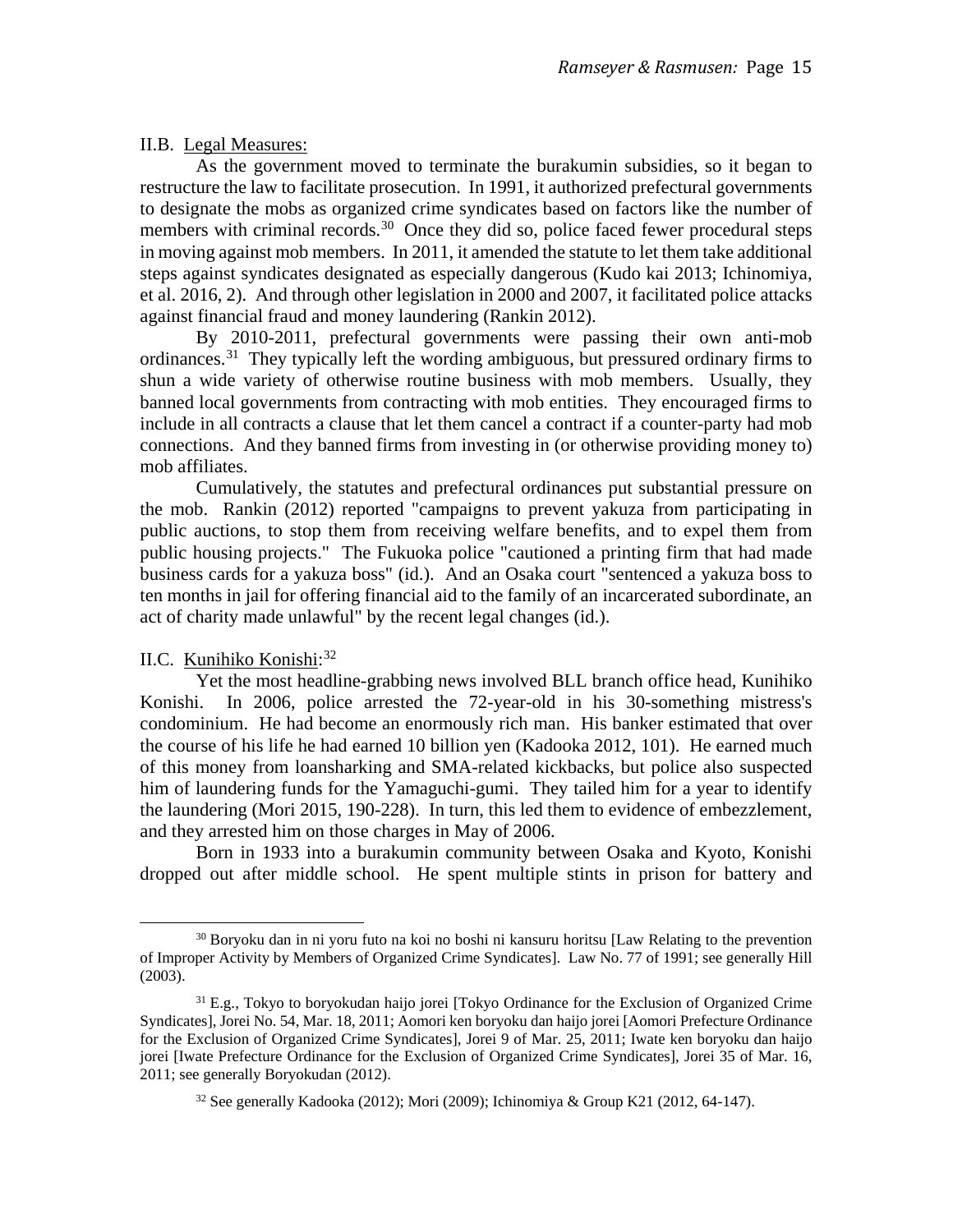extortion. He took up heroin. In due course he joined a branch of the Yamaguchi-gumi.<sup>[33](#page-15-0)</sup> And in 1969, at the age of 35, he became head of the BLL branch office in the Asuka neighborhood of Osaka.

Konishi then convinced the city to let him turn a nearby lot into a parking facility. Nominally, he ran the lot through a neighborhood public service organization. In fact, he ran it fraudulently from the start. He told the city it held 90 cars; it actually held 200 to 400. Accounts vary, but at least by one of them he told the city it generated 70 million yen when it actually earned 200 million. In 2004, the city reported parking lot revenues over the first 30 years of 1.8 billion. Konishi had actually collected 5.0 billion, and forwarded the money, at least initially, to his syndicate.  $34$ 

Konishi lived extravagantly. He owned a mansion in Nara (subletting his government-subsidized burakumin apartment in Asuka). He housed a succession of mistresses in assorted condominiums. He spent his evenings in lavish nightclubs, running bar tabs of 10 million yen per month (Kadooka 2012, 124). He rode a chauffeured Lincoln, and bought a Mercedes for his daughter (Ichinomiya & Group K21 2012, 79, 83; Mori 2009, 68). He entertained policemen at bars (Mori 2009, 128-30). He maintained close enough ties to the top leadership of the Yamaguchi-gumi that when rivals gunned down the reigning don, they hit him in the lobby of a condominium held in Konishi's name (Kadooka 2012, 108).

Perhaps it was the scale of his corruption, or perhaps it was his prominence within the BLL. Prosecutors charged Konishi with embezzling 130 million yen from the parking lot (Kadooka 2012, 23). His earlier handler at the Mitsubishi UFJ (formerly Sanwa) bank killed himself before the police could move in. His current handler found himself arrested for aiding and abetting fraud (Mori 2009, 18-19; Ichinomiya & Group K21 2012, 68). The District Court convicted Konishi in 2007 and sentenced him to six years. He died later that year.

### III. The Patterns of Corruption

### III.A. Introduction:

During the three decades of the targeted subsidies, most corruption in the burakumin community occurred in one of five categories:

(1) Government contracts for infrastructural construction;

- (2) Land sales to the government, primarily for infrastructure;
- (3) Tax fraud;

(4) Accusations of "discrimination," after which a group would cancel denunciation sessions if a firm paid enough money; and

(5) Control over the distribution of burakumin perquisites, including municipal government jobs.

<span id="page-15-0"></span>The five tactics did not all follow directly from the SMA targeted subsidy program. They followed indirectly, however, by a straightforward logic: the subsidies drew large numbers of burakumin men into the organized crime syndicates; the syndicates raised the level of fear among mainstream Japanese; and that fear increased the money some

<sup>33</sup> Kadooka (2012, 26, 29, 41); Ichinomiya & Group K21 (2012, 80); Mori (2015, 123).

<span id="page-15-1"></span><sup>34</sup> Kadooka (2012, 22, 60-63); Mori (2009, 22); Ichinomiya & Group K21 (2012, 71-76).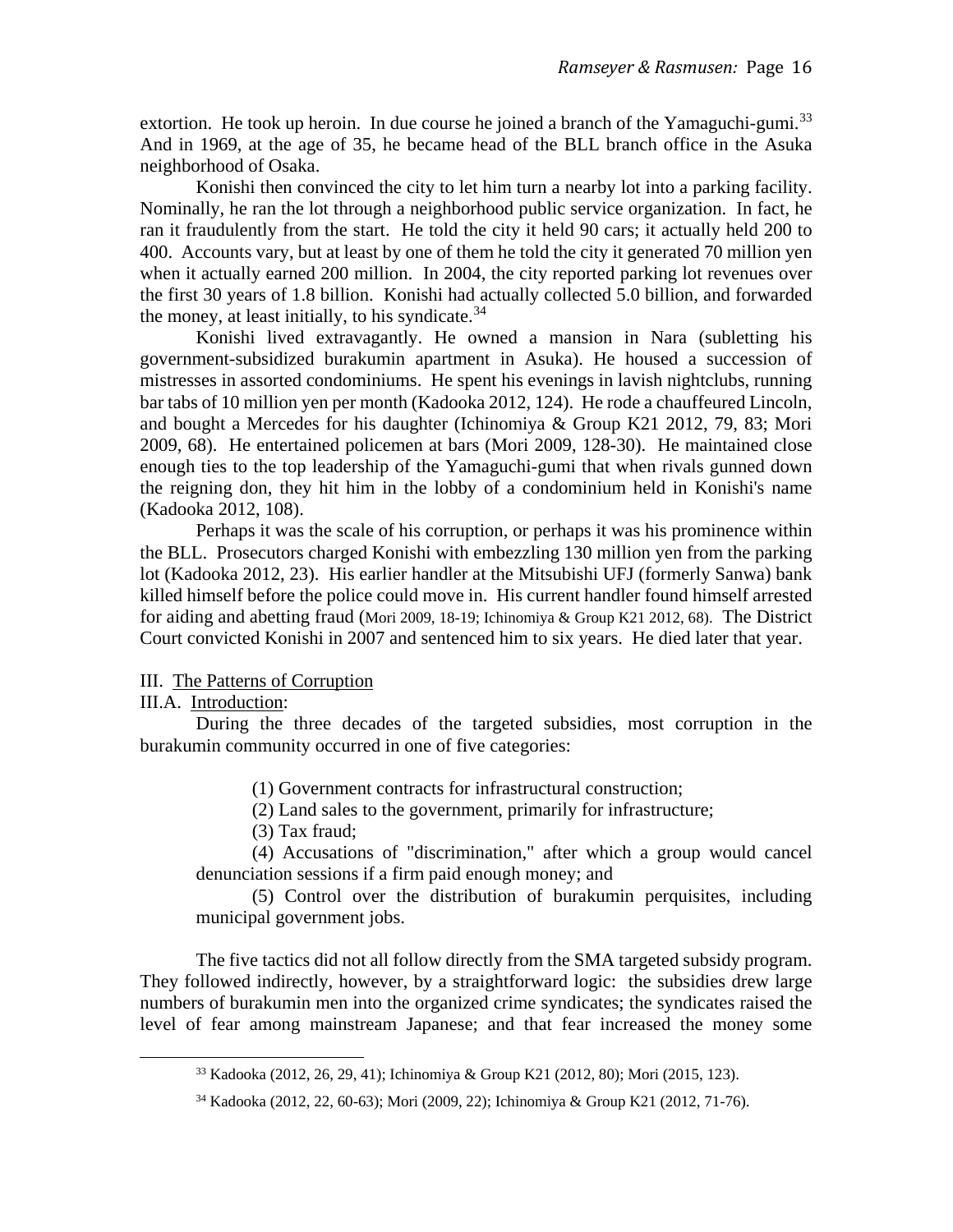burakumin could extract from private firms or the government. Let us take each of the five in turn.

III.B. Construction Contracts:

Over the course of the SMA's targeted subsidy program, Japanese governments lavished 15 trillion on burakumin neighborhoods, much of it on construction. In just the single year of 1973, Osaka prefecture spent 66 billion yen, 75.9 percent on construction (Nakahara 1988, 132).

Because of the BLL's "one window policy," in most though not all areas the BLL could assign the construction contracts to firms that joined its Buraku Construction Association (BCA; the Dowa kensetsu kyokai). These firms paid the BCA 0.7 percent of the contract amount. According to one set of BLL critics, the practice earned the BCA 7 billion yen over about three decades.<sup>[35](#page-16-0)</sup>

Nominally, only burakumin firms joined the BCA. In practice, mainstream firms sometimes joined too. Profits on SMA-funded construction contracts were high enough, that is, that mainstream firms tried to become burakumin firms. To maintain appearances, the firm might name a prominent burakumin leader as its president, but a bribe could also suffice (Mori 2009, 180-83).

Some of the burakumin leaders who selected the winning bids apparently demanded tribute beyond the 0.7 percent BCA fee. Take Konishi. A businessman who handled the bidding for a mainstream construction firm explained (Mori 2009, 78, 180):

If we were about to bid on an Osaka project, we usually visited Mr. Konishi first. After all, he ran the bidding. So if it looked as though the city were about to put a project out for bids, we'd visit him. We'd assemble a joint venture [with a BCA member firm], present it to him, and win his approval.

Once the firm won the bid, it paid 3 to 5 percent of the contract to Konishi personally (Kadooka 2012, 96).

Prominent burakumin could also divert subsidies to themselves through shell companies. To do so, they first formed a corporation. The corporation joined the BCA and partnered with a mainstream construction firm (like the one that visited Konishi). They bid on the government contract together, and on winning the bid the shell corporation took its cut and left the mainstream firm to do the work.<sup>36</sup>

According to its critics, some aggressive burakumin did not even limit SMA projects to buraku. Instead, at times they claimed to have found a burakumin community where none had existed before. They arrived at an unsuspecting city hall with a large entourage and insisted that city officials designate a given area a buraku. They then demanded that the officials entertain bids for burakumin housing construction. If residents

<span id="page-16-0"></span><sup>35</sup> Nakahara (1988, 132); Mori (2009, 77, 180); Ichinomiya & Group K21 (2013, 108-11, 268); Ichinomiya & Group K21 (2012, 127).

<span id="page-16-1"></span><sup>&</sup>lt;sup>36</sup> Konishi himself owned the Noma komuten firm. It had very little equipment but won massive numbers of bids. Over one 5 year period, it captured over 2.1 billion yen's worth of city contracts. Ichinomiya & Group K21 (2012, 83-84, 125, 238-39; 2013, 271-72).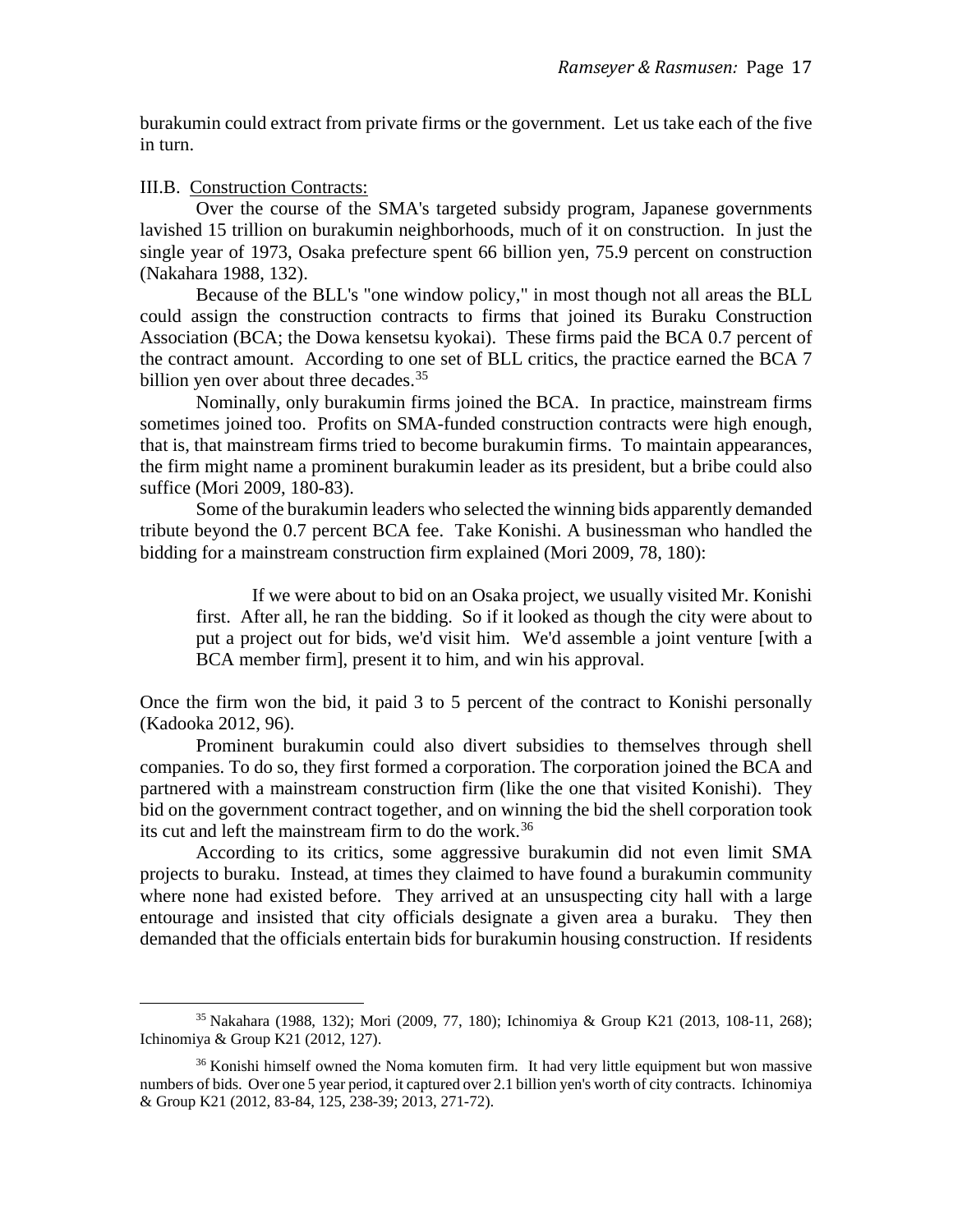in the targeted area complained, they accused them of discrimination (Nakahara 1988, 28- 44, 106-08; Ichinomiya & Group K21 2013, 267-68).

Because the construction projects involved such vast resources, they generated tensions within the criminal syndicates as well. The bloodiest period in the history of Japanese organized crime occurred in the mid-1980s, when war broke out between rival factions of Yamaguchi-gumi. It was not a simple succession fight, explains burakumin writer Manabu Miyazaki (Miyazaki & Otani 2000, 73). It was a fight for control over the massive revenue from the targeted subsidies.

#### III.C. Land Transactions:

Sometimes, well-connected burakumin sold the government the land to use in the construction projects at inflated prices. Critics report examples from a wide variety of locations. When the government redeveloped Asuka, Konishi himself pocketed enormous gains (Kadooka 2012, 86). He bought land low, reported burakumin journalist Kadooka, and resold it to the government high. For a fee, he also negotiated high-priced sales of other people's land to the government.

One Osaka real estate agent observed (Kadooka 2012, 85-86): "Once Konishi became branch office head, I learned how to tell where a road was going to go in, and where housing would soon be built." He watched what Konishi bought, he told Kadooka. "Konishi once acquired a plot of district land for 17 million," he recalled. "He then sold it to the government for 30 million."

Consider several transactions between the Kita-Kyushu city government and BLL leaders in the 1970's. The Asahi newspaper initially broke the story, but it is not a story the BLL denies. The League disciplined the individuals involved, and Kadooka (2004, 63- 64) candidly discusses (and criticizes) the corruption in a volume published by the BLL itself. The newspaper staff noted (Asahi 1982, 11):

| Purchase   | Transfer   | Intervening | Price          |
|------------|------------|-------------|----------------|
| by seller  | to city    | time        | Multiple       |
| 9/24/1973  | 10/26/1973 | $1$ mo.     | 1.7            |
| 9/28/1978  | 5/26/1979  | 7 mo.       | 1.8            |
| 12/17/1974 | 12/17/1974 |             | 2              |
| 2/17/1977  | 5/12/1977  | 3 mo.       | 3.5            |
| 12/ /1977  | $6/$ /1978 | 6 mo.       | 3              |
| 7/2/1980   | 2/23/1981  | 8 mo.       | $\overline{2}$ |
| 4/24/1980  | 3/3/1981   | 10 mo.      | 3.2            |
| 11/14/1978 | 11/24/1978 | 10 days     | 3              |
| 8/3/1978   | 12/13/1978 | 4 mo.       | 7.3            |

The first line, for example, indicates that one burakumin bought land on September 24, 1973 and resold it to the city on October 26 for 1.7 times the amount he paid. The BLL official who conducted the second of the nine transactions made a 290 million yen profit on it, and he sold several other parcels to the city as well. All told, he earned 1.3 billion yen from land he sold to the government (Kadooka 2004, 63).

Problematic land transactions could also involve rentals. Ryu Matsumoto, grandson to mid-century burakumin leader (and effective BLL founder) Jiichiro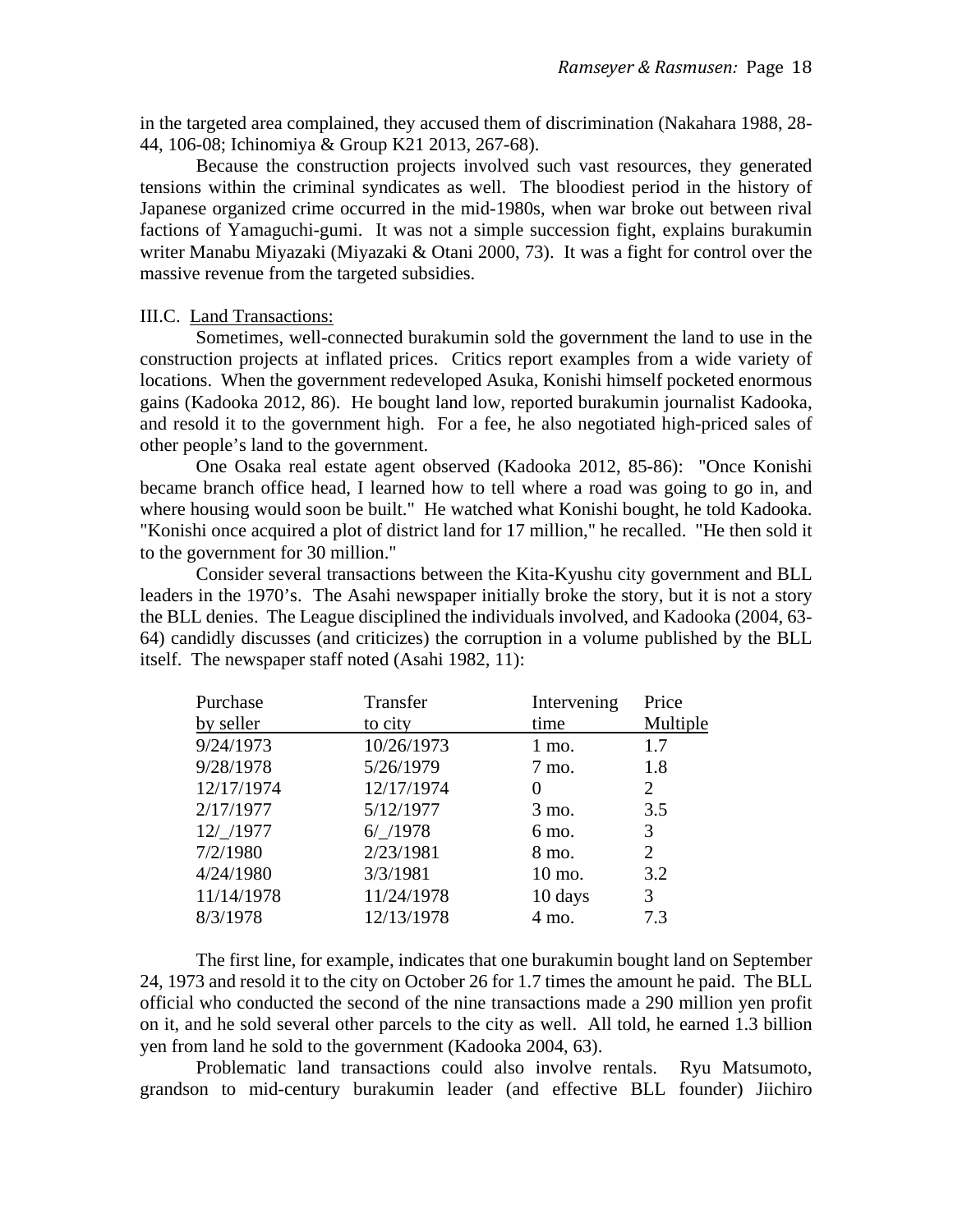Matsumoto, made a fortune renting land to the government. He represented a northern Kyushu district in the national Diet and has served in the cabinet. He has also chaired the Fukuoka prefectural BLL and served as vice chair of the national BLL. $37$  As cabinet minister in 2010, he was the wealthiest of all government bureaucrats. As a Diet member in 2011, he had the fifth highest income of all national legislators.

Matsumoto earned much of this income from renting land to the government. A former military airbase, the Fukuoka airport was located in a heavily residential area. Jiichiro Matsumoto had maintained good military connections, and had bought the land as it became a Japanese military base. The Japanese base turned into an American base and eventually into a civilian airport. Throughout, Jiichiro and eventually grandson Ryu had rented the land to the government. When the civilian airport needed to expand, the government suggested relocating it outside the city. Matsumoto vehemently and successfully fought the move, and preserved his income stream (Ichinomiya  $& Group K21$ 2010, 24; 2012, 50).

### III.D. Tax Fraud:<sup>[38](#page-18-1)</sup>

Over the course of the three SMA-subsidy decades, many burakumin firms demanded -- and successfully extracted -- special tax privileges. In one of its official histories, the BLL recounts with pride how this came to be (Buraku 1978, 106-26). In December 1967, forty members of the Osaka BLL and its new subsidiary organization, the Osaka Burakumin Business Federation (OBBF; Osaka fu dowa chiku kigyo rengo kai) marched into the local office of the National Tax Administration (NTA). They accused the staff of "discriminatory" taxation, and vowed to fight them with (their word) "aggressive" tactics (Buraku 1978, 109). A burakumin had sold a piece of land, they explained, and his auditor had refused to believe he could have sold it for so little. The forty BLL and OBBF members "denounced" the tax staff for five hours (id.).

The OBBF entourage reappeared in the tax office the next month, the official history continues, this time with 400 burakumin. "The national tax office had refused to learn the reality of the buraku and its discrimination," it explained. So they pursued the tax agency staff for another five hours and scored (again, their words) "a knock-out."<sup>39</sup> The tax office agreed to seven principles, which included:

<span id="page-18-0"></span> $37$  Ichinomiya & Group K21 (2012, 44). Matsumoto's wife's sister was for a time married to a senior member of the Fukuoka mob (id., at 60).

<span id="page-18-1"></span><sup>&</sup>lt;sup>38</sup> This account is available from a wide variety of sources. For relatively balanced versions, see Kadooka (2002, 88-92); Mori (2009, 115-20). For the BLL's own account , see Buraku (1978, ch. 9-2). For sources highly critical of the BLL, see Hira (1991, 53-74); Terazono, et al. (2004, 122-200); Ichinomiya, et al. (2004, 33-44); Nakahara, et al. (1988, 146-52).

<span id="page-18-2"></span> $39$  Buraku (1978, 109). The agreement was apparently renewed in 1978. See Ichinomiya, et al. (2004, 34). Both the BLL itself (Buraku 1978, 111) and its critics (Ichinomiya, et al. (2004, 34); Nakahara (1988, 147)) claim that the NTA agreed to adopt the same approach nationally. That said, the courts have adamantly (and very plausibly) denied that the national government would ever have agreed to such terms. E.g., Koku v. Sakamoto, 226 Zeishi 3337 (Osaka High Ct. June 15, 1995), aff'd on other grounds 226 Zeishi 3316 (Sup. Ct. Nov. 14, 1997)(appeal brief quoting lower court).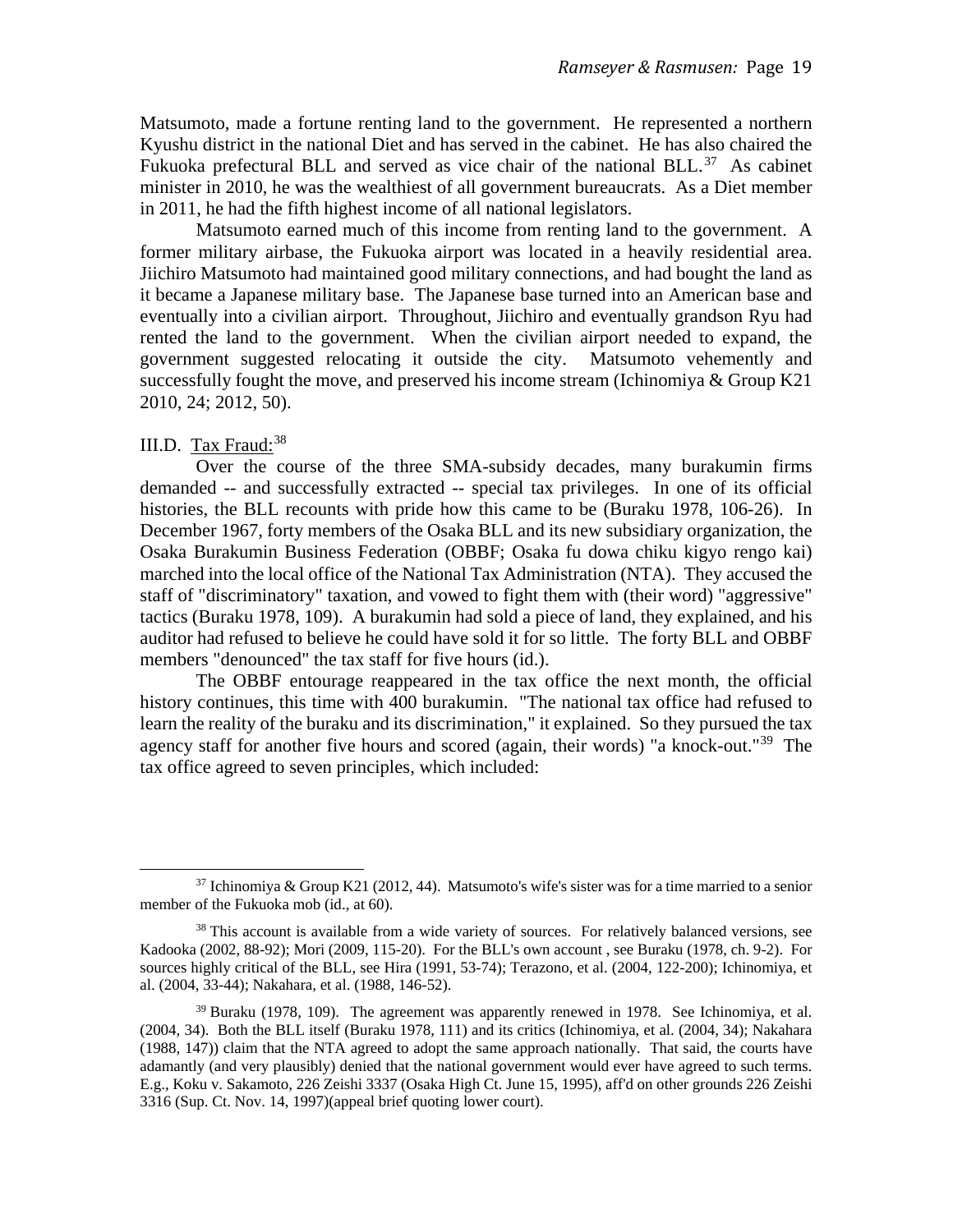3. Returns ... that are submitted through the OBBF and under its supervision shall be accepted in full. Should there be a need to audit the content, the audit shall be conducted through the OBBF with its cooperation.

4. Burakumin business [dowa jigyo; i.e., business related to SMA projects] shall not be taxed.

In effect, the local branch of the National Tax Office apparently agreed to let the OBBF distribute tax cuts as it pleased. "An NTA official explained that income of 10 million yen would be reduced to 3 or 4 million," wrote one journalist (Kadooka 2012, 92). "Income of 20 million would be reduced to 5 or 6 million. In effect, two-thirds of income would be treated as tax-exempt."

Eyeing the prospect of a two-thirds tax discount, firms fought for the privilege of joining the buraku. Again, BLL officials in positions of power made that possible. According to one 1997 survey, 15 of the 52 Asuka OBBF firms had offices and owners outside of Asuka (Kadooka 2012, 92). Someone who knew Konishi well explained (Kadooka 2012, 92):

It must have been sometime in the mid-1970s. I was asked by someone to give Mr. Konishi 6 million yen. It was in gratitude for letting him join the OBBF. ... You really were supposed to be burakumin. But other people were members too. In their cases, they had to pay money.

What was true for Osaka and Konishi generalized: mainstream firms bribed their way into the OBBF burakumin organization. Nationally, critics estimated that about onefifth of OBBF members were not burakumin firms. They joined by paying someone to introduce them to the organization. Once members, they paid the OBBF for the qualified tax exemption -- typically, a price of about 20 percent of the tax avoided.<sup>[40](#page-19-0)</sup>

OBBF membership did not provide total tax immunity, especially since the courts were not willing to enforce the policy.<sup>[41](#page-19-1)</sup> There were limits, and already in 1989 the Osaka District Court declared 37 billion yen over the limit. The Diet had not yet discontinued the SMA subsidy programs, and the prosecutors had not yet moved on Konishi. Nonetheless, in 1986 prosecutors filed charges against Tokyo Pabuko (and related entities), the largest manufacturer of Japanese slot machines, and against the advisor who helped file its tax returns.<sup>42</sup> The firm had joined the OBBF and under-reported its income by 37 billion yen, some 98.5 to 99.9 percent. To enable it to join, an OBBF leader had put his mother on the firm's board. With its new burakumin status secure, the firm thought it could safely under-

<span id="page-19-0"></span><sup>40</sup> See Ichinomiya, et al. (2004, 39, 43-44); Nakahara (1988, 152); Hira (1991, 64-66); Terazono, et al. (2004, 122-36, 200).

<span id="page-19-1"></span><sup>&</sup>lt;sup>41</sup> Prosecutors could be particularly hard on burakumin groups that sponsored tax evasion in exchange for fees. See Koku v. Sakamoto,, 226 Zeishi 3337 (Osaka High Ct. June 15, 1995), aff'd on other grounds 226 Zeishi 3316 (Sup. Ct. Nov. 14, 1997).

<span id="page-19-2"></span><sup>42</sup> The case was widely reported. Koku v. Nakatani, 197 Zeishi 2713, 1989 WLJPCA 07066001 (Osaka D. Ct. July 6, 1989), modified 197 Zeishi 2670, 1992 WLJPCA 08266004 (Osaka High Ct. Aug. 26, 1992). See also, e.g., Hira (1991, 58-65); Ichinomiya, et al. (2004, 39-44).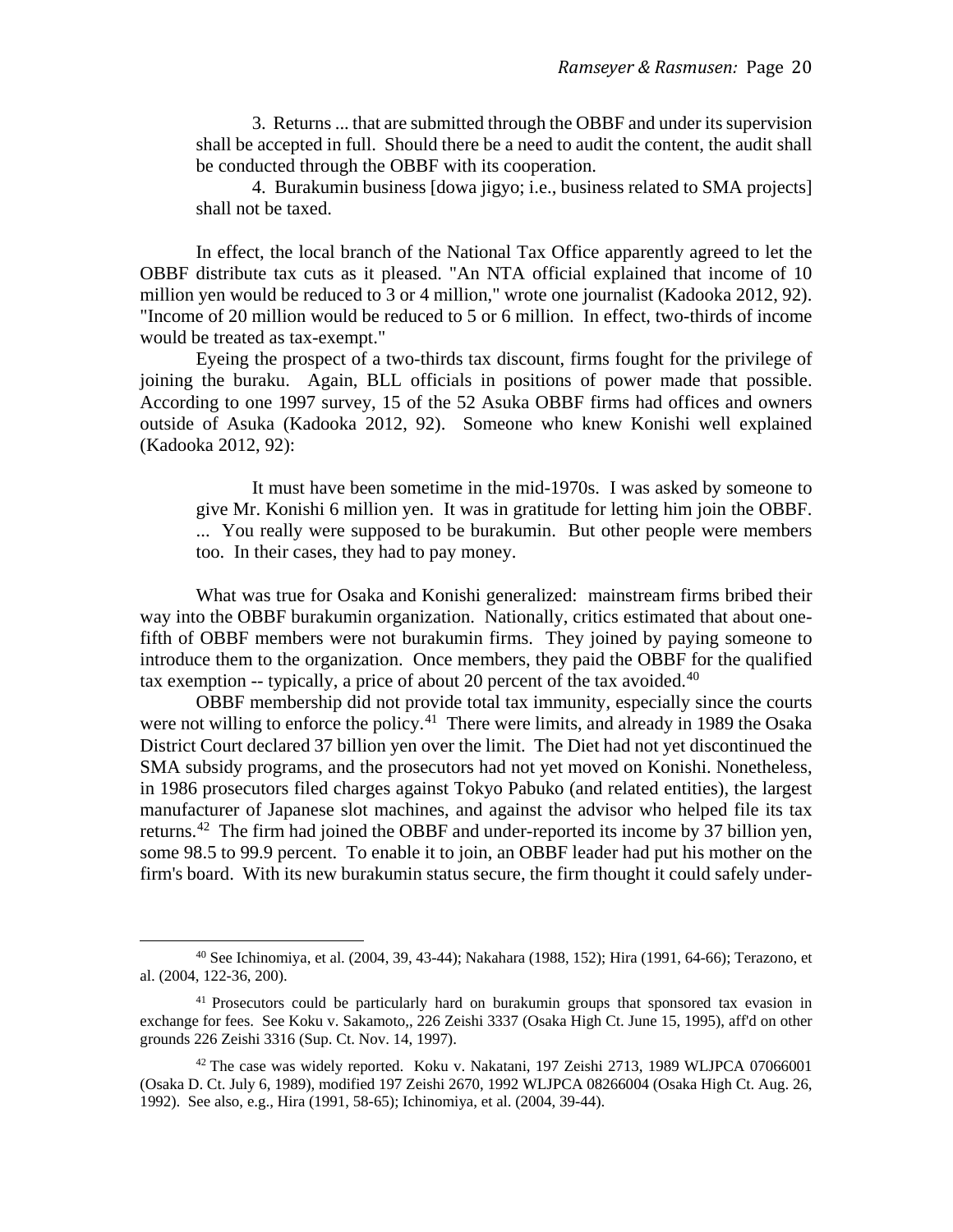report its income. For the privilege, it paid the adviser 700 million yen. The advisor then transferred 500 million to the OBBF, and kept 200 million as his personal fee.

The District Court sentenced the advisor to 2 years and 8 months in prison and a 200 million yen fine.<sup>43</sup> It was not pleased with how the Osaka tax office handled OBBF returns: "The burakumin organization was used for tax evasion, and it cannot be said that the response of the local tax office was unproblematic." On appeal, the advisor's lawyers stressed the OBBF's special arrangement with the tax office. They quoted the third of the seven principles and argued that in the wake of the principles the tax office had never required any of the OBBF's other 9,000 members to amend a return. On the impropriety of it all, however, the High Court agreed with court below. It cut the advisor's sentence to two years, and affirmed.<sup>[44](#page-20-1)</sup>

#### III.E. Extortion:

As the targeted subsidy programs began to shift resources into burakumincontrolled criminal groups, some of those groups coupled accusations of "discrimination" with extortion. Firms responded by paying them to go away.<sup>45</sup>

Observers date the phenomenon to the 1980s. Freelance journalist Manabu Miyazaki was himself burakumin, the son of a mob leader. He (Miyazaki & Otani 2000, 73) reports:

This period [in the mid-1980s] was the time when outcaste extortion was at its peak. ... During this period, the sheer scale of revenue coming into the mob changed. Earlier, the mob had done things like sell amphetamines. But compared to these traditional activities, the amount that the mob could obtain through outcaste extortion was vastly higher.

By the time the Ministry of Justice surveyed the problem in 1989, the extortion had turned epidemic. The Ministry contacted 5,906 firms, of which 4,097 responded. Of the respondents, 17.5 percent reported they had been targeted by at least one burakumin group for extortion within the course of 1988. Typically, group members would shout at firm employees over the telephone, and accuse them of not understanding the burakumin problem. Sometimes they boasted about their ties to politicians, and sometimes they threatened to cause regulators to investigate the firm (Homu sho 1989, 33).

The groups did not leave firms alone after only one call. They approached the firms they targeted 3.2 times on average, 8.8 times within Osaka. From most firms, they demanded money -- cash, subscription to over-priced publications, loans. From construction firms, they demanded a cut of the contracts (Homu sho, 1989, 11, 33-37). One third of the attacked firms agreed to at least some of their demands. The smaller firms

<sup>43</sup> Koku v. Nakatani, 197 Zeishi 2713, 1989 WLJPCA 07066001 (Osaka D. Ct. July 6, 1989).

<sup>44</sup> Koku v. Nakatani, 197 Zeishi 2670, 1992 WLJPCA 08266004 (Osaka High Ct. Aug. 26, 1992).

<span id="page-20-2"></span><span id="page-20-1"></span><span id="page-20-0"></span><sup>45</sup> The "politically correct" term for these extortion attempts is "fake burakumin actions," or "ese dowa koi." The BLL uses the term for extortion attempts it has not authorized ex ante and for behavior it decides to renounce after the fact (e.g., Konishi's; see Kadooka 2012, 208). Apparently following this logic, Rankin (2012) writes that the "yakuza themselves exploit the situation by posing as Burakumin rights groups and pressuring businesses to pay them compensation."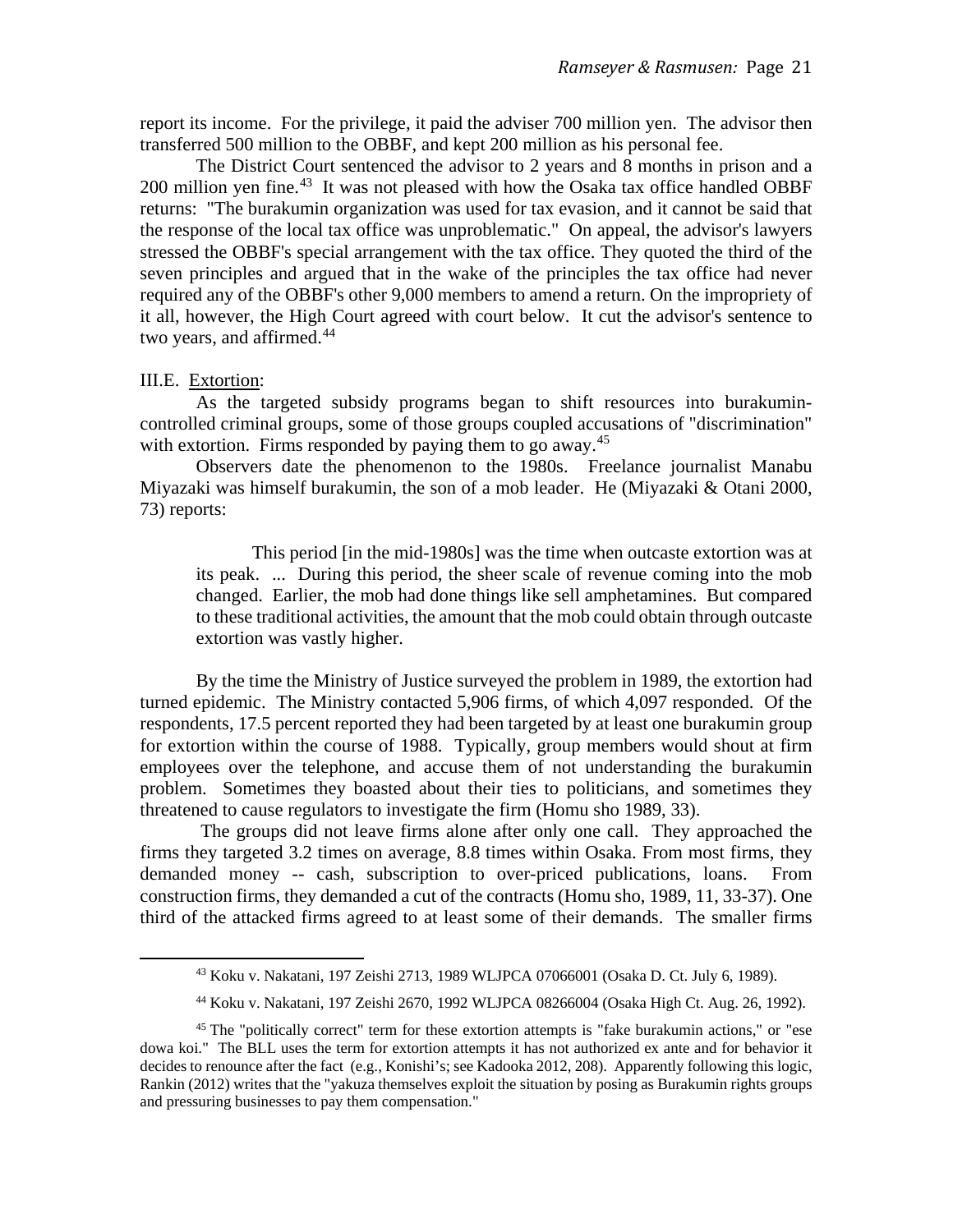were the most likely to succumb. Among firms with 1,000 or more employees, 25.0 percent acceded to at least one demand. Among those with fewer than 50 employees, 38.8 percent agreed (Homu sho 1989, 50).

#### III.F. Perquisites.

1. Financial perquisites. -- Under the SMA, the national and local governments did not just pay contractors to build community centers; they also provided burakumin families with a long list of other benefits.<sup>[46](#page-21-0)</sup> In cities where the local government had accepted the BLL's one window policy, the League dictated who would or would not receive these benefits. When the BLL excluded its rivals (e.g., burakumin affiliated with the JCP), the excluded families sometimes sued. The families generally won, and over time the local governments did eventually dismantle the one-window policies in most areas. [47](#page-21-1)

2. Housing. -- The government built public housing specifically for burakumin families. Because it heavily subsidized the rent, people already in the neighborhoods found the units desirable. Through its one-window policy, the local BLL elite could decide which families obtained the subsidized apartments. In 1980s Asuka, claims burakumin journalist Kadooka, some League leaders extracted as much as 700,000 yen from families for access to these units (Kadooka 2012, 86-87; see also Nakahara 1988, 78).

With their newfound private wealth, some BLL leaders left the community and built themselves nice homes elsewhere. Some of them kept their subsidized public housing units anyway, and sublet them to other families -- sometimes to non-burakumin families (Kadooka 2012, 153-54). With housing as with construction and tax benefits, mainstream Japanese could and did bid for admittance to burakumin status.

3. Jobs. -- Soon after the SMA took effect, the BLL sought preferential hiring policies from local city halls. The SMA statute itself did not mandate this preferential hiring any more than it mandated the one window policy. Shortly after its enactment, however, burakumin began "denouncing" city governments and extracting promises to hire more outcastes (Nakahara 1988, 86). Several city governments acquiesced. By the early 2000s, men and women hired under these promises would form the bulk of the Kyoto employees arrested on amphetamine and other criminal charges (Nakamura 2007, 22).

The city of Kyoto delegated hiring in several municipal departments. Formally, it used an exam, but only formally. Substantively, it gave burakumin "a free pass." Because of the split between the BLL and the JCP, it allocated hiring quotas to both the League and a JCP-affiliated burakumin group. These organizations nominated candidates for

<span id="page-21-0"></span><sup>46</sup> Lists of these benefits appear at, e.g., Terazono (2005, 37-40), Terazono (2004, 292-93); Upham (1980, 49).

<span id="page-21-1"></span><sup>47</sup> E.g., Higashi v. Osaka shicho, 30 Gyoshu 1352 (Osaka High Ct. July 30, 1977)(school expenses); Fukuoka shicho v. Matsuoka, 870 Hanrei jiho 61 (Fukuoka High Ct. Sept. 13, 1977)(housing loan); Maeda v. Nishiwaki shi, 887 Hanrei jiho 66 (Kobe D. Ct. Dec. 19, 1977) (housing loans); Boryoku ni hantai shi, etc. v. Ashiya shi, 979 Hanrei jiho 107 (Kobe D. Ct. Apr. 25, 1980)(meeting space access); Nagai v. Osaka-shi shokuin rodo kumiai, 987 Hanrei jiho 112 (Osaka D. Ct. June 25, 1980) (union member meeting); Kono v. Kita-kyushu shi, 1005 Hanrei jiho 150 (Fukuoka High Ct. July 8, 1980) (nursery school access). See generally Upham (1980); Terazono 2004, 203-04, 287); Ichinomiya, et al. (2013, 264-65); Asahi (1982, 52- 55, 60-69).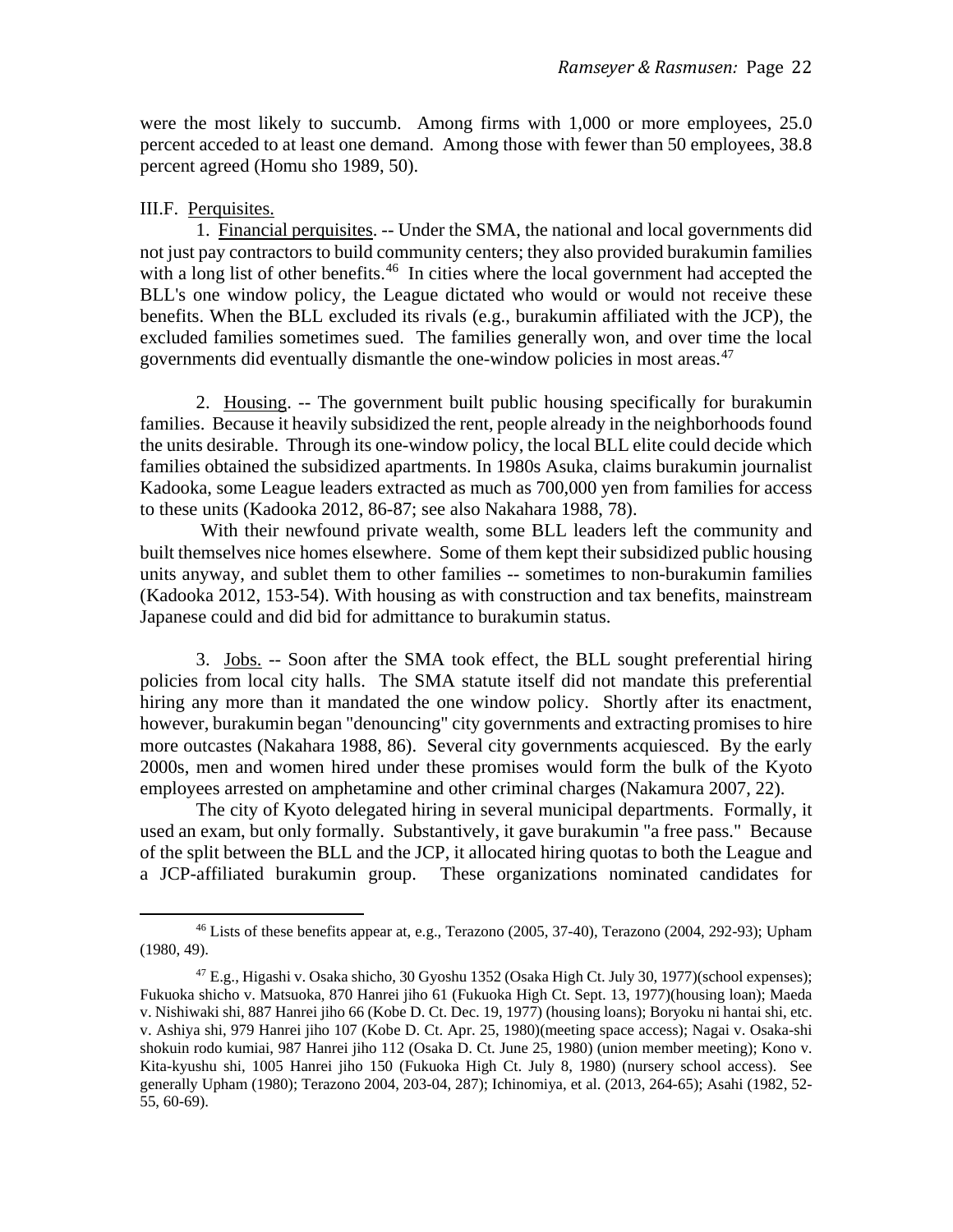employment, and the city hired as they specified. Naturally, the burakumin groups nominated on the basis of "how much the person had contributed to the movement" (Nakamura 2007, 18-19; Terazono 2004, 56).

### III.G. Effects on Resentment and Education:

1. Resentment. -- The program directly drove resentment against the burakumin. Non-burakumin resented the targeted perquisites. "As long as we have these special facilities [provided by the SMA], our neighbors will think we enjoy special favors," complained one burakumin (Terazono 2005, 46). "The hostility against us is bound to continue."

And the mob-tied scandals raised resentment higher still. "These scandals involving the BLL," complained burakumin journalist Kadooka (2004, 48), "reproduced and expanded the negative image of... buraku residents themselves. I can't be the only one who thought, hey BLL, what in the world did you think you were doing?"

2. Education. -- Under the subsidy regime, young burakumin shifted their careers into the mob. On the one hand, the targeted programs raised the returns to mob careers. For the syndicates, the programs were easy money. Necessarily, they raised the returns to criminal employment.

On the other hand, the programs slashed the marginal returns to education. In the process, they lowered the number of young burakumin with the skills necessary for a legal career (Nakamura 2007, 20; Kadooka 2016, 199). The mob did not demand a serious education, of course. Neither did the city. Instead, the city required only a BLL nomination.

Kazuo Nakamura (2007, 21), twice an unsuccessful JCP candidate for the Kyoto mayor's office, quoted a burakumin resident: "Many of the children and young people ... could have chosen a variety of paths after they graduated from high school or university. Once this [hiring] program came into effect, though, they knew they could find a job in government whether or not they studied. It simply destroyed their ambition."

More poignantly, Kadooka (2009, 107) recalled the comments of a middle-aged burakumin:

Once summer arrives, some of the elementary and middle school students hang around in front of the cultural center and sniff paint thinner. ... By third or fourth grade, you can tell that these kids aren't keeping up in school. The other ones -- the kids who can handle the school work -- go on to good universities and get good company jobs. They leave the buraku to live their own lives.

"Talented young people and those with self-confidence leave the buraku," wrote one former activist (Ban 2016; post of 2/19/2012). "The only ones left are the old folks and the people who work in the [government] bureaucracy."

### IV. Empirics:

## IV.A. Introduction:

The targeted programs dramatically altered a young burakumin's incentives to join the Japanese mainstream. Directly, they increased his returns to identifying as burakumin: if -- but only if -- he identified as burakumin, he could enjoy the financial benefits, the subsidized housing, the job preferences, and the tax advantages. Indirectly, they increased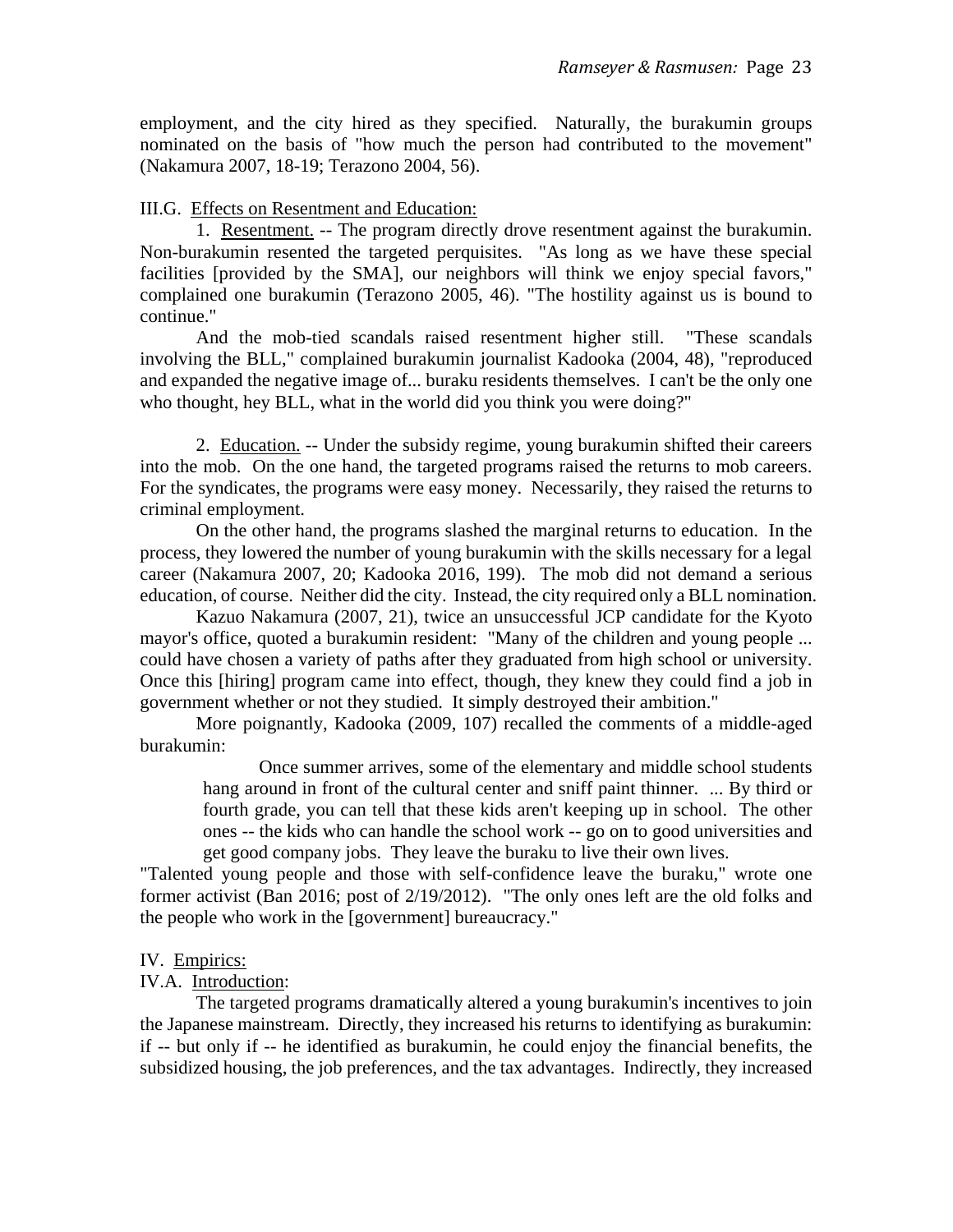his incentives to specialize in criminal activities: they raised the returns to a criminal career relative to a legal career in mainstream society.

IV.B. Predictions:

1. Central tests. -- We hypothesize that the termination of the subsidies in 2002 had the following two effects.

Effect 1. Out-migration from burakumin neighborhoods increased. -- With fewer targeted perquisites and lower returns to criminal careers, the most resourceful young burakumin increasingly should have opted for legal over illegal careers. They should invest more heavily in their education, and leave the buraku.

To measure this phenomenon, the crucial variable is the rate of out-migration. We do not use the variable as a proxy for anything else. We use it to measure the effect of the 2002 program termination on the central question at stake: did ambitious young burakumin acquire the incentives and ability to jettison their burakumin status and migrate into the Japanese mainstream?

Effect 2. The attractiveness of burakumin neighborhoods increased. Secondarily, we measure the extent to which non-burakumin avoid the formerly burakumin areas. As the criminal syndicates lost power, and the BLL-induced government corruption came to an end, the buraku neighborhoods should -- logically -- have become increasingly attractive places for anyone to live. To the extent that non-burakumin found these areas attractive, they would have bid up real estate prices. Accordingly, we use those prices to measure trends in the residual bias.

2. Subsidiary effects. -- (a) The power of organized crime fell. -- As the targeted subsidies disappeared, the criminal syndicates would have offered less attractive careers to young burakumin. They should have shrunk in size, recruited fewer new members, and recruited less heavily from among the burakumin. We return to this effect in Section V.D. below.

Note two corollaries: first, mob members should also withdraw from BLL affairs. Recall that the League traditionally drew leaders both from intellectuals and from the mob. With the subsidies gone, many mob members should disappear from BLL affairs and the relative influence of the intellectuals and idealists should increase.

Second, public bias against the burakumin should fall. With fewer ties between the burakumin community and the mob, those Japanese who avoided burakumin out of fear will no longer discriminate against them. In turn, young burakumin should find it easier to leave the community and join the mainstream.

(b) Investments in education rose. With emigration easier, with the mobs offering low pay, and with municipal jobs subject again to competitive hiring, young burakumin should invest more heavily in education. Over time, this should cause still higher levels of emigration.

We do not measure this effect directly. Although we have municipality-level data on education levels, those data will not measure what we want to know. When ambitious burakumin finish high school, enroll in a university, and join the Japanese mainstream,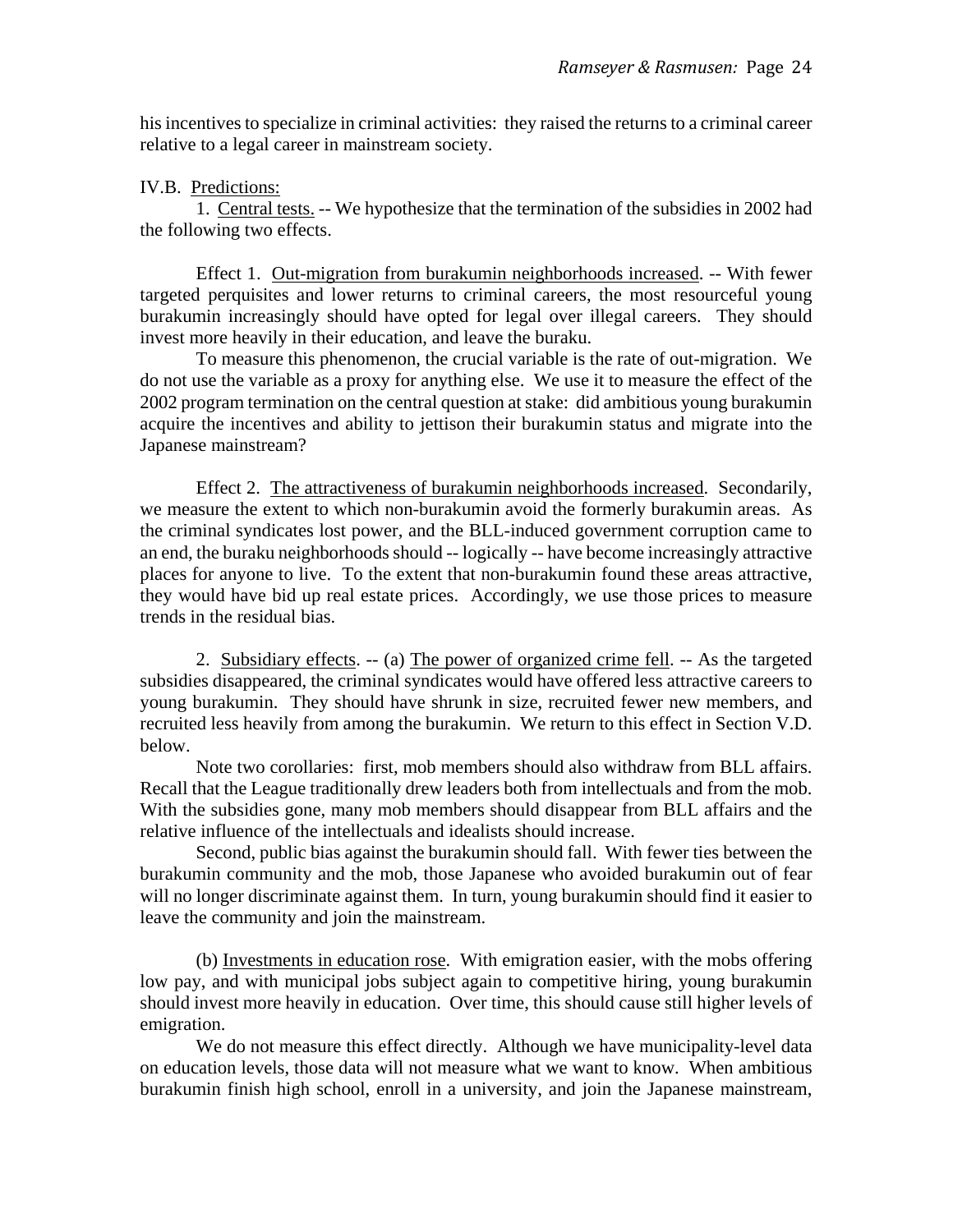they leave the community. Necessarily, their educational levels will not appear in any data on the burakumin community -- after all, they left it.

(c) Burakumin incomes rose. For the same reason, we do not measure the incomes in the community. If ambitious burakumin leave to pursue good jobs elsewhere, they will not appear in burakumin community income data. They have left and joined the Japanese mainstream -- and data on the burakumin community no longer reflect their incomes.

#### IV.C. Buraku Location:

1. The 1936 census. -- Our study turns on our ability to locate burakumin neighborhoods. We identify them through a 1936 government census conducted through the government-affiliated burakumin organization, the Chuo yuwa jigyo kumiai. The 342 page handwritten document gives the location of each community, the number of burakumin households in each, and the burakumin population in each. Most of the information dates from 1935.

We have taken this list and converted the 1936 locations to modern municipalities. For the most part, only the largest cities retain the names they had in 1936. The vast majority of the present-day 1,742 municipalities have split, merged, and changed names, often multiple times. For each entry in the census, we traced the 1936 community to its current location.

We obtained the 1936 census in late 2015. Writing pseudonymously as Tottori Loop, one Tatsuhiko Miyabe briefly posted the document on his Internet site. Miyabe seems to work as a free-lance writer and publisher and for several years has waged a bitter anti-corruption campaign against the BLL. He apparently identifies as a burakumin himself, but (as of early 2017) remains locked in a vicious battle against the BLL. When Miyabe announced plans to reprint the census, the BLL sued to enjoin publication. On their national website, they declared their plan to "rip the disguise off Tottori Loop, denounce him utterly, and fight until we have purged him forever from all society."<sup>[48](#page-24-0)</sup>

We have no reason to doubt the general reliability of the 1936 census. Given that Chuo yuwa was more moderate than the violent Suiheisha that evolved into the post-war BLL, one might have expected the BLL to attack it. The League does not. Instead, at least one official BLL publication relies on the actual totals given in the census (Noguchi 1997, 13). Wagatsuma & De Vos (1967, 117) rely on its numbers as well.

To be sure, the census is not entirely complete. For example, though Wagatsuma (1967, 93) refers to a burakumin community in Aomori, the census includes no such area. The prefectural distributions from a 1920 government census (reproduced at Wagatsuma

<span id="page-24-0"></span><sup>48</sup> Zenkokuren (2016). On April 18, 2016, the Yokohama District Court enjoined him from publishing the hard copies and ordered him to dismantle his website. It is not clear what the court would have done if Miyabe had simply posted the census, but he also listed the names, home addresses, and home telephone numbers of 140 BLL leaders and listed the most common burakumin family names in several communities. By late 2016, the website had reappeared, and the census was again available elsewhere on the internet. The litigation, however, was still in progress.

Out of deference to the court order, and because they contain little value to scholarly readers, we omit the identities of the 1936 communities in this article. See generally Dowa chiku (2016); Hisabetsu (2016); Kadooka (2016, 60-65)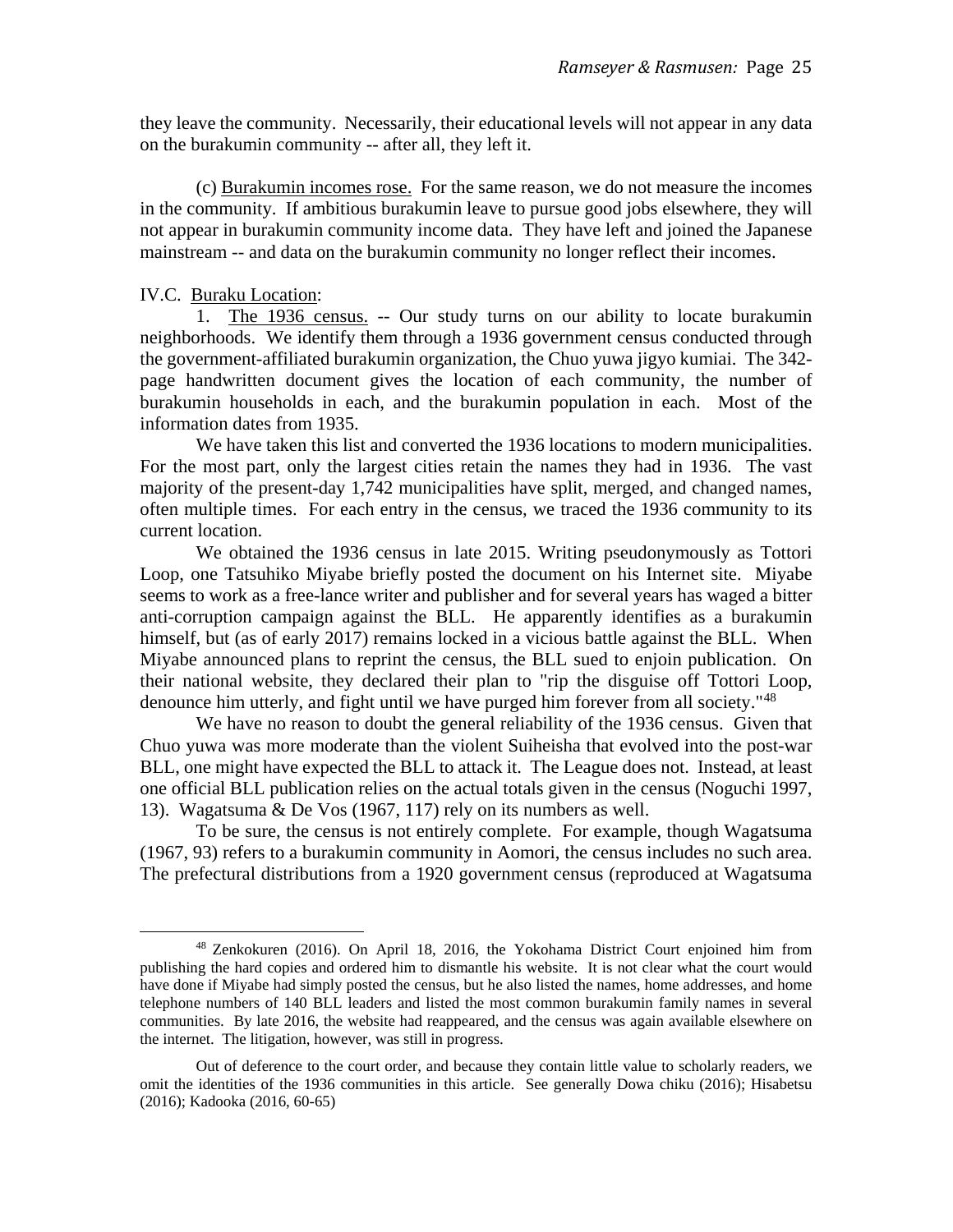& De Vos 1967, 116 and Chuo yuwa, 1936, 336) similarly show burakumin communities in some northeast areas not listed in the 1936 census.

Nonetheless, the 1936 census correlates closely with several post-war prefectural censuses. Despite the massive migration within Japan during the war and early post-war years, the locations of the burakumin communities have remained largely unchanged. The BLL itself published burakumin censuses for Osaka (in 1958) and Nagano (in 1963). Another group published them for Wakayama (in 1952), and still another for Tottori (in 1979). The pairwise correlation of the Tottori burakumin population (for each modern municipality) in 1979 with the population given in the 1936 census is .696, for Osaka in 1958 it is .985, for Nagano (households) in 1963 it is .987, and for Wakayama in 1952 it is .978. [49](#page-25-0)

In Panel A of Table 1, we report the prefectural distribution of burakumin according to the 1936 census. As discussed earlier, very few burakumin lived in central and northeastern Japan. Instead, most were in the Kansai prefectures (Mie, Shiga, Kyoto, Osaka, Hyogo, Nara, and Wakayama), and several of the prefectures farther to the southwest. Other than Shiga, every Kansai prefecture had more burakumin than any of the 23 prefectures to the northeast. Kansai is also the focus of the BLL. And together with Fukuoka, it is the center of Japanese organized crime.

In Panel B, we give the cities (using the 2015 municipal boundaries) with the most burakumin in 1936. None of these cities lies to the northeast of Kansai. Instead, each is either in Kansai itself, or in regions further to the southwest.

2. BLL branch offices. -- For comparative purposes, we use a list of BLL branch offices. We took this list from the Internet, where it was probably posted by someone hostile to the BLL. Here too reliability is an obvious question, but note that the correlation coefficient between (a) the number of branch offices in a municipality, and (b) the 1936 burakumin population, is .570.<sup>[50](#page-25-1)</sup>

#### IV.D. Variables:

1. Burakumin variables. -- We calculate the following variables for burakumin neighborhoods:

**Burakumin:** The number of burakumin living in 1936 in the area covered by the modern municipality, per 10,000 of the municipality's population in 1980.

**BLL Branch Offices:** The number of BLL branch offices in a modern municipality, per 10,000 of the municipality's population in 1980.

We include selected summary statistics in Table 2. Note that about half the Japanese municipalities (812/1742) include a burakumin community. Note too that about 100 municipalities with a burakumin community (812-701) do not have a BLL branch office.

<span id="page-25-0"></span><sup>&</sup>lt;sup>49</sup> Several of these post-war books are widely available from libraries. Miyabe had also posted these on his website. Out of deference to the 2016 court order against Miyabe, we omit the names of the books.

<span id="page-25-1"></span> $50$  The site uses a fictitious variation on the BLL's name. Out of deference to the 2016 court order against Miyabe, we omit the location of the site.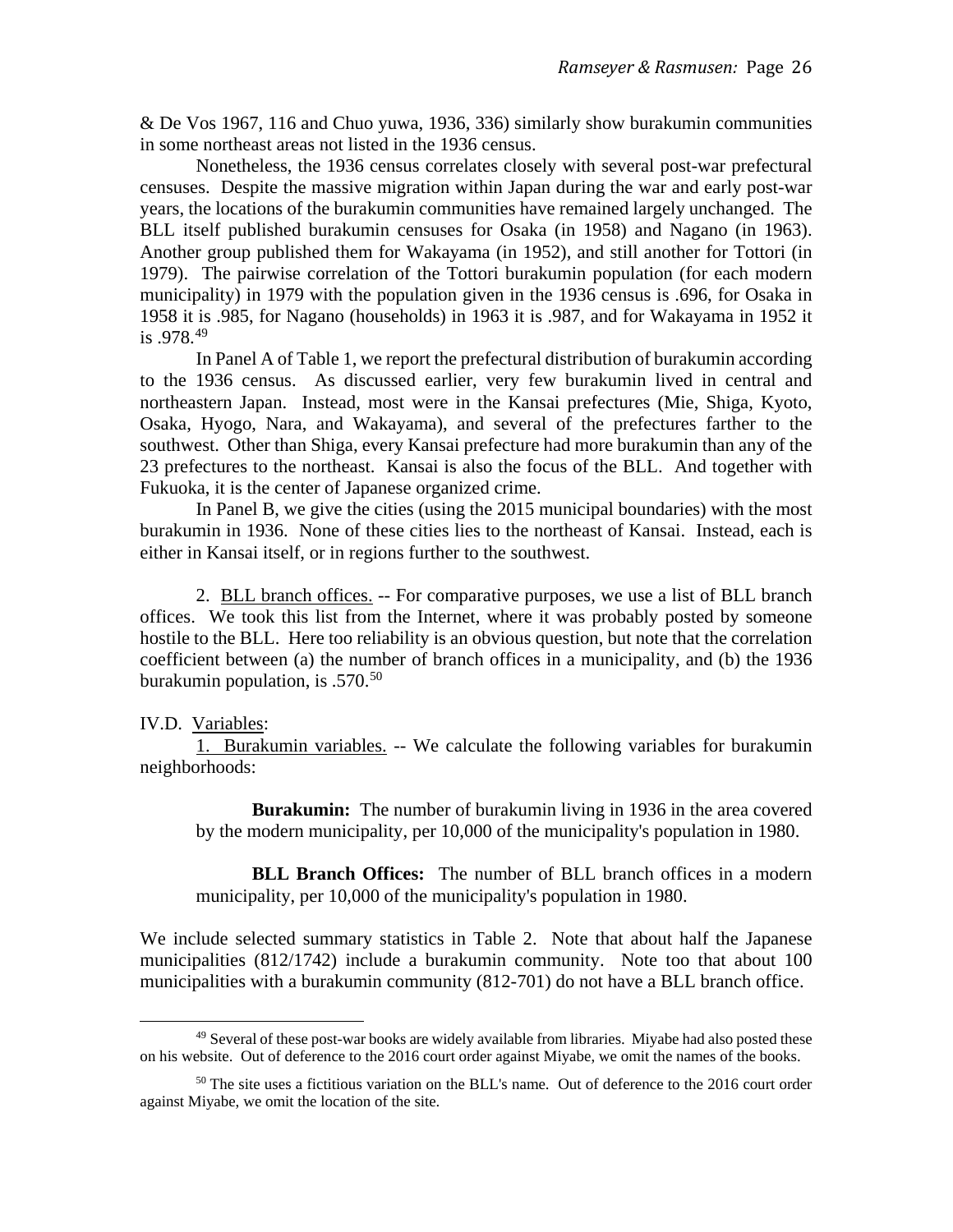[Insert Table 2 about here.]

2. Panel variables. -- Our panel data derive from a wide variety of government sources. They cover all  $1,742$  Japanese municipalities.<sup>[51](#page-26-0)</sup> There are no unincorporated areas in Japan, so this covers the entire country. These government sources treat Tokyo as a prefecture, and each ward (ku, shi) as a municipality. They treat the other large cities (e.g., Yokohama, Osaka) as single municipalities. In compiling the data from past years, the government reports that it has traced the modern municipalities back to the composite geographical areas. In other words, if a given area shifted from one municipality to another, the government followed the current geographical lines to re-calculate the values for the relevant municipalities in the years prior to the shifts. Table 2 contains summary statistics.

We calculate the following:

a. Dependent variables.

**Out-migration**: Number of Japanese citizens who leave the municipality, per 10,000 population, every year from 1996 to 2010 (not net of in-migrants; Somusho, Jumin, various years).

**Real estate prices**: mean prices of surveyed pieces of real estate, in yen per square meter times 1,000, available for every year beginning in 1993 (Kokudo, various years).

b. Control variables.

**Income**: Per capita reported taxable income (personal only) for the preceding year in millions of yen (about tens of thousands of dollars), every year from 1985 to 2010 (Somusho, Shichoson zei, various years).

**Population**: Population, divided by 1000. Because the Japanese government publishes a population census only every five years, we interpolate for the intervening years (Somusho, Kokusei, various years).

**Density:** Population, divided by area of municipality, in tens of hectares (100,000 sq. meters), every year from 1981 to 2010 (Somusho, Kokusei, various years).

**Birth rate:** Births per 10,000 population, every year from 1980 to 2010 (Kosei, Jinko, various years).

**Death rate**: Deaths per 10,000 population, every year from 1980 to 2010 (Kosei, Jinko, various years).

<span id="page-26-0"></span><sup>51</sup> We downloaded the data for all of these variables from the central government website: https://www.e-stat.go.jp/SG1/chiiki/CommunityProfileTopDispatchAction.do?code=2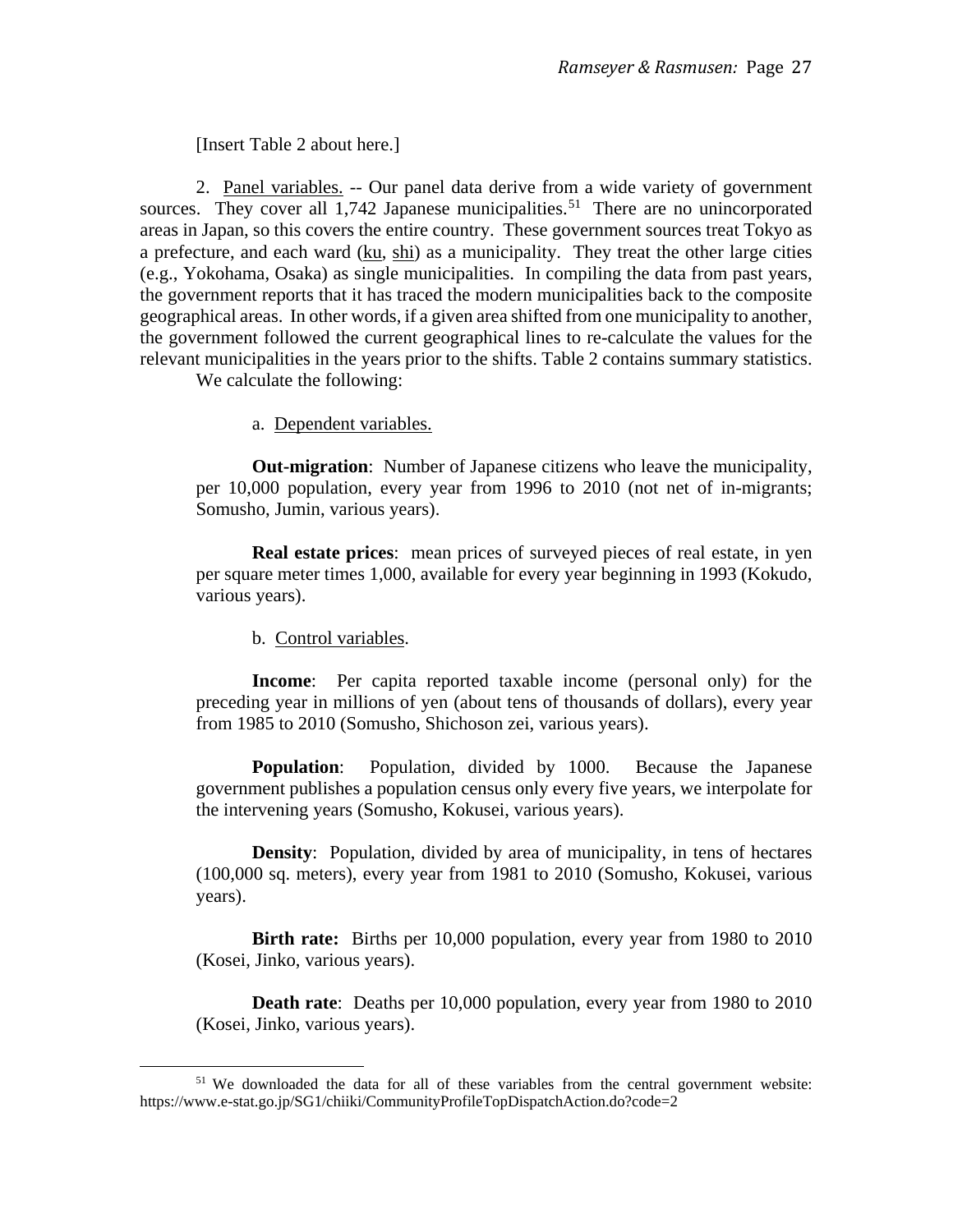### V. Results

V.A. Out-migration:

1. DID. -- With the end of the targeted subsidy program, emigration out of the burakumin neighborhoods increased. In Table 3, we use a standard difference-indifferences design to explore the effect of program termination on burakumin emigration. More specifically, we ask whether the presence of more burakumin is associated with a bigger shift in emigration after 2002. As our dependent variable, we use the out-migration rate (per capita) from each municipality. In all regressions, we use year fixed-effects. Because the number of burakumin in a municipality in 1936 does not change over the course of 1980-2010, we do not (indeed, mathematically cannot) use municipality fixedeffects. In each case, the regression is OLS.

[Insert Table 3 about here.]

We begin with the simplest design (Reg. (1)). As independent variables, we use (a) the number of burakumin in the municipality in 1936 (per capita); (b) a dummy variable equal to 1 if the year was after 2002; (c) the interaction between the number of burakumin and the post-2002 dummy; (d) population; and (e) per capita income. In later regressions, we add (f) population density (to proxy for urbanization), (g) the birth rate (to proxy for age distribution), and (h) the death rate (to proxy for age distribution). Thus, the equation we are estimating is

Outmigration =  $a*Burakumin + b*After2002 + c*Burakumin*After2002 + control variables$ 

This is not the classic discrete-group diff-in-diffs regression, but one may look at high-burakumin and low-burakumin municipalities as being the two groups and the 2002 end of the program in high-burakumin municipalities as being the treatment. We assume that outmigration followed similar patterns in both groups before 2002 and was similarly affected by the control variables. The After2002 variable would pick up changes in 2002 that affected both groups, and the interaction term would pick up changed in the treated group.

 Crucially, the coefficient on the interaction term is positive and significant: after the programs ended in 2002, out-migration increased more at the municipalities with high burakumin concentrations than elsewhere. In general, the cities with more burakumin had lower out-migration rates than other cities (as the negative coefficient on the basic *Burakumin* variable indicates). Although this remains true even after 2002, the outmigration rate from municipalities with *burakumin* begins to climb.

In Regression (2), we add population density and the birth and death rates, but the basic point remains unchanged: after 2002, the rate at which people began to leave burakumin areas increased more than the rates at which they left the other municipalities.

Note several other points. Richer families are more mobile than poorer: migration is positively correlated with income. Younger families are more mobile than older: migration is positively correlated with the birth rate. Urban families are more mobile than rural: migration is positively correlated with population density.

2. BLL branch offices. In Regression (3), we use the same specification as Column (2) but identify burakumin communities by the number of BLL branch offices. As noted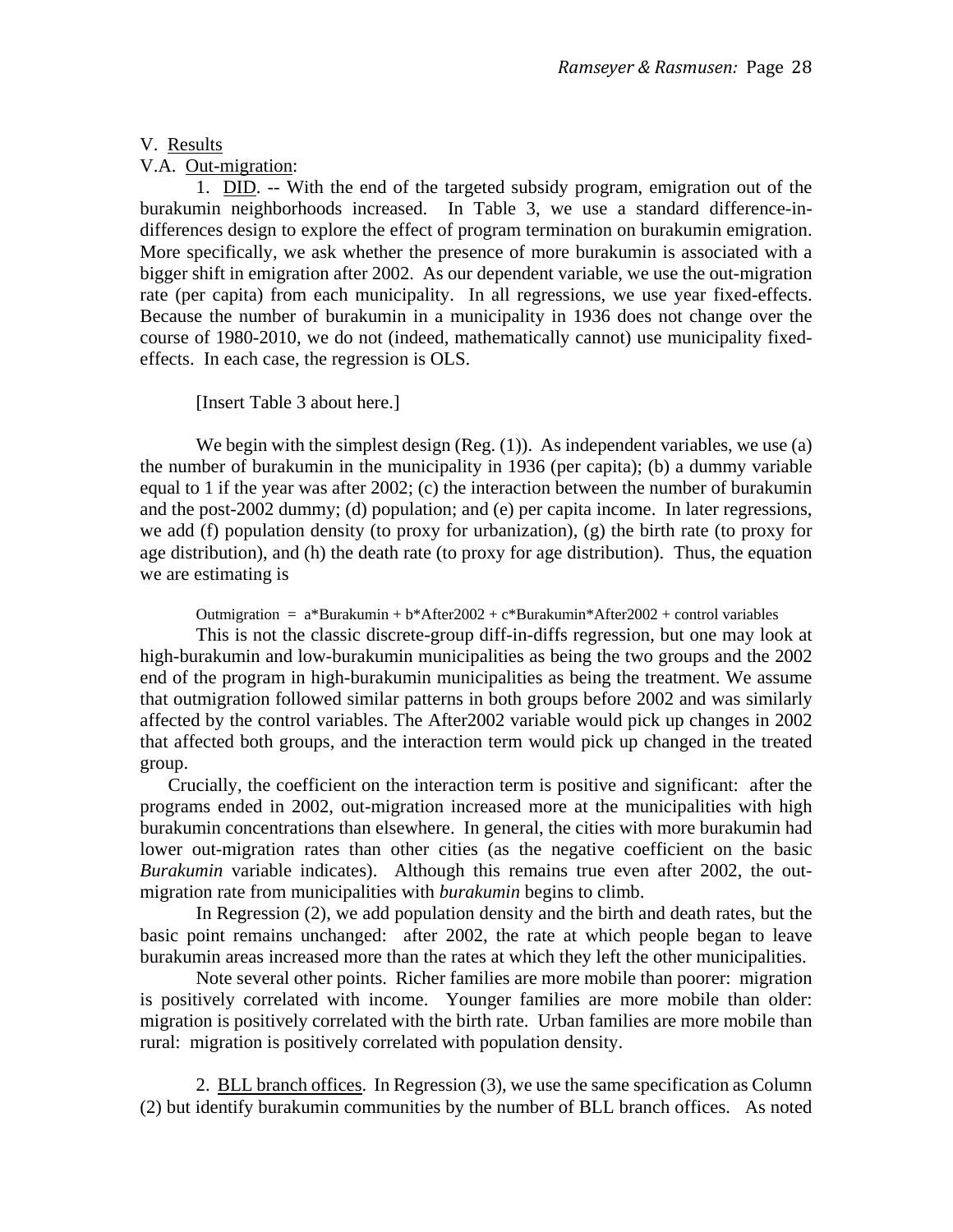earlier, the correlation between the 1936 population and several post-war prefectural censuses is high. We nonetheless offer the number of BLL branch offices per capita as an additional test for how accurately the 1936 census captures the location of modern burakumin.

The results remain unchanged: with the end of the SMA targeted subsidies, the rate at which people left the cities with higher numbers of BLL branch offices increased more than it did elsewhere.

3. Year-interaction terms. To study the pace at which out-migration from burakumin communities increased after 2002, in Regressions (4) and (5) we interact our burakumin variable with the specific post-2002 years -- in Regression (4) with the 1936 burakumin population, and in Regression 5 with the BLL branch offices. The results are similar.

Consider Regression (4). The coefficient on the number of burakumin per capita in 1936 is again negative: cities and towns with more burakumin generally had lower outmigration rates than others. Starting about 2005, however, the migration-deficit in burakumin communities began to disappear. The difference in migration out of burakumin and non-burakumin areas continued to increase until 2008, by which year two-thirds of the original deficit in the out-rate from burakumin areas (.0267/.0403) had disappeared.

#### V.B. Regional Effects:

As an additional check on our exercise, turn to the regional and municipal-level regressions in Table 4. As Table 1A shows, the Kansai cities of Kobe, Osaka, and Kyoto had the largest burakumin communities in 1936. Other large communities appear on the island of Shikoku across the Inland Sea and in Okayama, Hiroshima, and Fukuoka to the west. Organized crime is also primarily a Kansai and Fukuoka urban phenomenon. Tokyo has its gangs too, but the core of the mob lies in the Kansai cities and Fukuoka (it is one of the few areas of life in Japan *not* centered in Tokyo).

[Insert Table 4 about here.]

Recall our claim: we posit that the large influx of government funds under the SMA presented the criminal syndicates with a massive source of new income. This increase in the expected revenue from criminal activity systematically diverted young burakumin away from legal businesses. Rather than invest in their education and leave the buraku, young men quit school and joined the mob. When the funds stopped in 2002, the relative expected returns from illegal and legal activity shifted back toward legitimate business. More than before, young men now invested in their education, found jobs in mainstream Japan, and left. For most practical purposes, they ceased to be burakumin.

Turn first to Table 4, Panel A. For these regressions, we partition our dataset by the median municipal population (29,200) in 1980. In Column (1), we regress outmigration per capita at the larger cities on the Table 2, Regression (2) variables. In Column (2) we do the same for the smaller municipalities. Organized crime is primarily an urban phenomenon, and the significant increase in burakumin out-migration after 2002 appears only among the larger cities.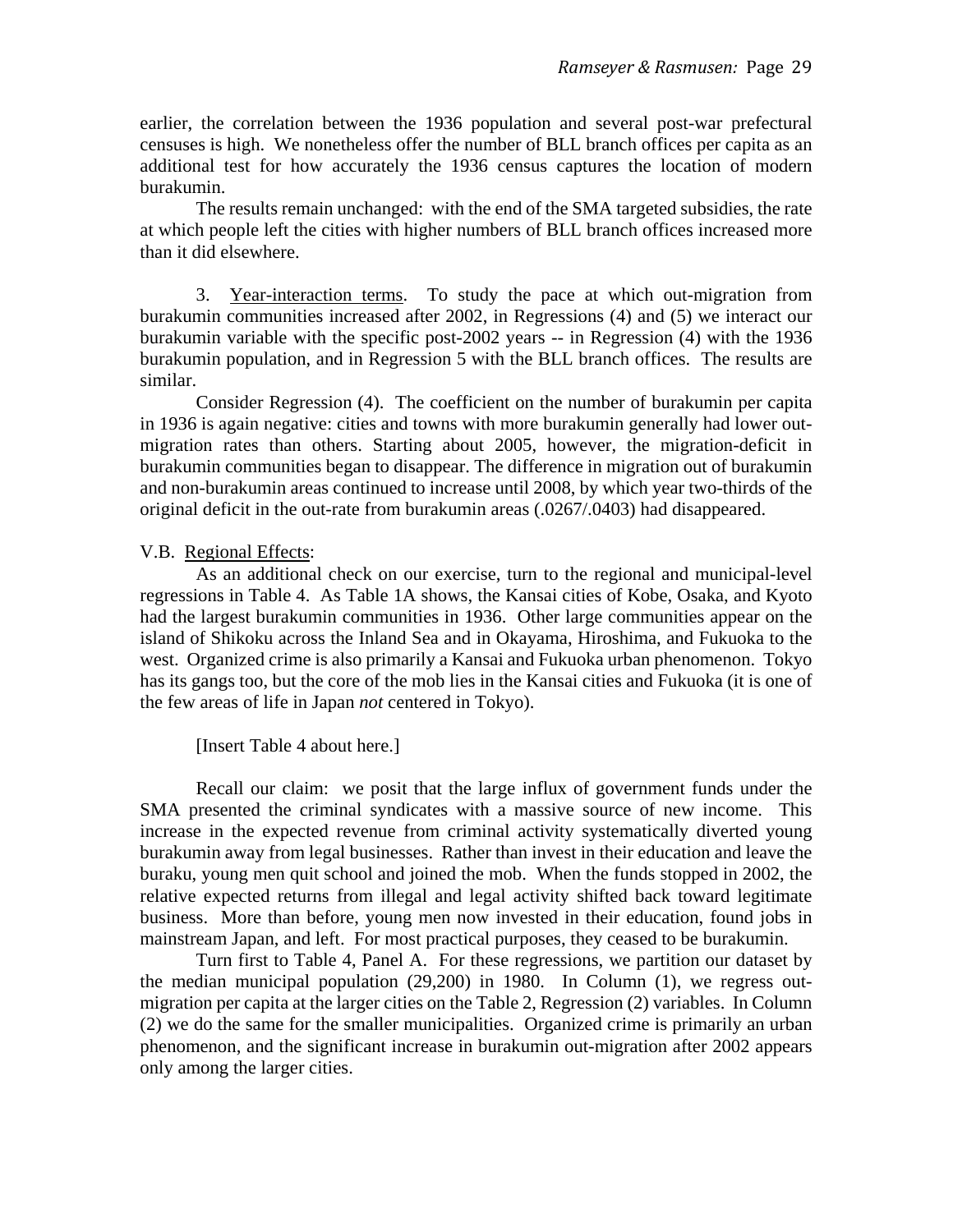In Panel B, we estimate the same regressions for the various geographical regions. Japanese organized crime has its core in the Kansai region, and in both Kansai (Reg. (1)) and Shikoku, (Reg. (2)) the out-migration from the buraku increases significantly after 2002. In the prefectures to the east and north, burakumin communities are smaller and fewer. The results for those areas are qualitatively similar though not significant: the coefficient on the interaction term is even larger than for Kansai and Shikoku, but the standard errors are larger too (Reg. (5)). The criminal syndicates play a smaller role in the Chugoku area (primarily Hiroshima and Okayama), and the coefficient on the interaction term there is not positive (Reg. (4)).

The Kyushu results (Reg. (3)) reflect the decimation of the coal industry. During the first-half of the 20th century, the northern Kyushu prefecture of Fukuoka served as the center of the coal industry. Most Kyushu burakumin lived in Fukuoka and many worked the mines. Japanese coal is no longer competitive and the burakumin in the former mining towns now have little work other than environmental cleanup efforts. The town described earlier as something out of the "Wild West" (Sec. I.C.1.) is one of these decimated coalmining towns. People had been leaving these communities long before 2002. For Fukuoka itself (Panel C Reg. (5)), the coefficient on *Burakumin* is a positive .063 with a t-statistic of 3.39. Out-migration from the Fukuoka buraku did not increase for a simple reason: it was already very high.

In Panel C, we also estimate the basic regression for the four principal Kansai prefectures. We find no increase in post-2002 burakumin out-migration from the relatively rural Wakayama. The results for the region's urban core -- Hyogo, Osaka, and Kyoto - however, are consistent: after 2002, out-migration increased. Together with Fukuoka, these three Kansai prefectures are urban; they contain most of the largest buraku in the country; they constitute the core of the BLL; and they are home to some of the principal organized crime syndicates. The coefficient on the interaction term ranges from .02 for Kyoto to .05 for Osaka to .06 for Hyogo. The coefficient for Osaka is not significant, but for Hyogo and Kyoto is significant at 1 and 5 percent.

#### V.C. Real Estate Prices:

In Table 5 we explore real estate prices. Unambiguously, as the targeted subsidies came to an end, real estate prices in cities with larger burakumin communities rose. In Regressions (1) and (2), we regress municipality-level real estate prices on the independent variables used in Table 3, Regressions (1) and (2). As one would expect, prices are higher in wealthier cities, in denser cities, and in areas with an older population. Crucially, however, the interaction term between the 1936 burakumin population and the post-2002 years is positive and significant: prices in cities with larger burakumin neighborhoods rose more than prices in other cities after 2002. In Regression (3) we identify the burakumin neighborhoods by BLL branch offices rather than the 1936 census. The results remain unchanged.

[Insert Table 5 about here.]

In Regression (4) and (5), we regress real estate prices on the specific yearinteraction terms used in Table 3's Regressions (4) and (5). The subsidy program was initially limited to ten years. It continued through a series of temporary extension statutes,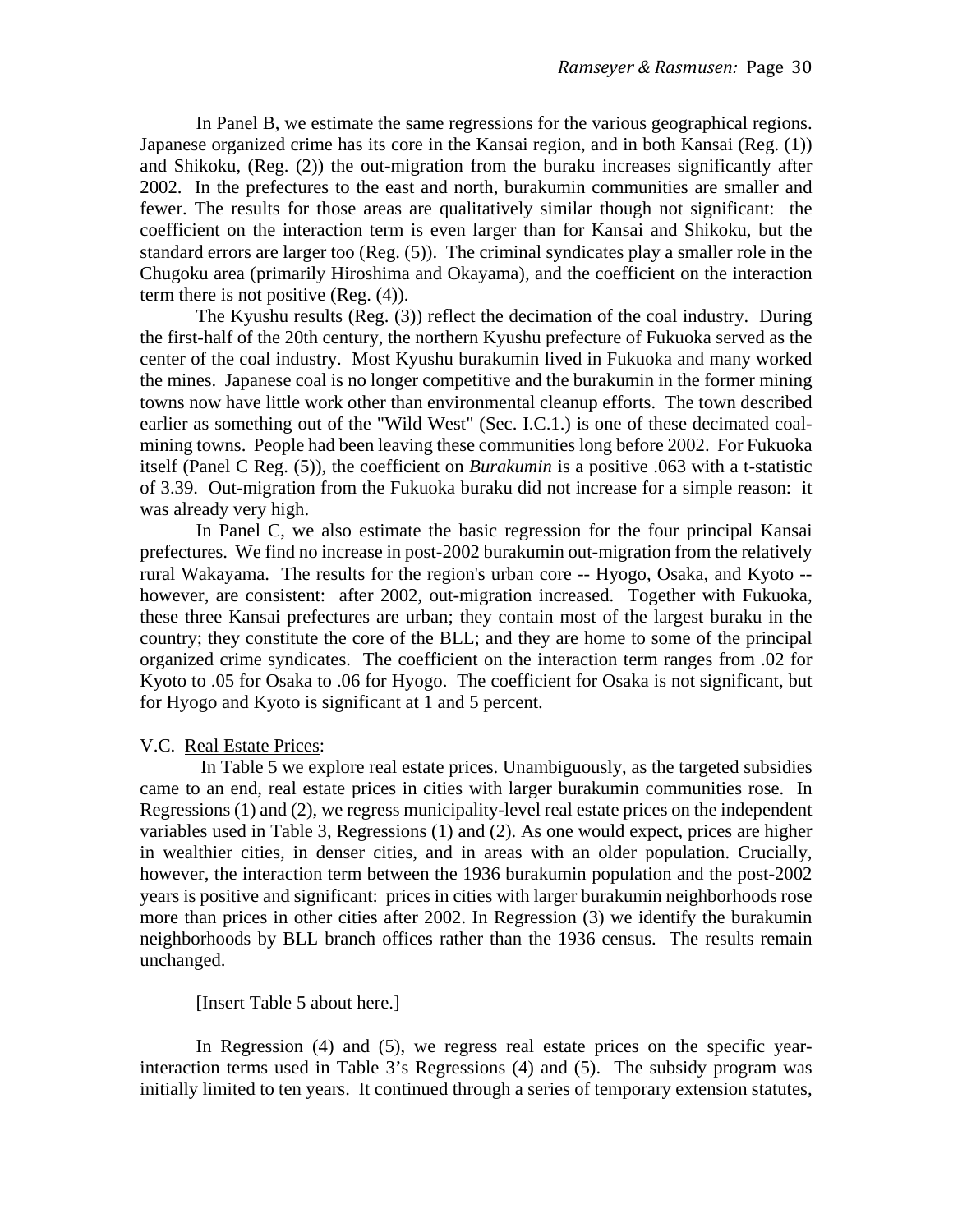but voters increasingly objected to the corruption, extortion, and mob power that ensued. Facing that voter pressure, the government signaled that it would end the subsidies several years before it actually did so. We expect that real estate professionals would impound those expectations in market prices before 2002, and so the results show.

We interpret the data as indicating that once people knew that the government would end the subsidies, they began bidding up real-estate prices in burakumin areas. With the end to the programs in sight, they expected the mob to lose power, the extortion to fall, and the burakumin themselves to turn from criminal to legal careers and join mainstream society. And so, for the most part, the burakumin did. All else equal, a typical poorer person might still prefer to live outside of a burakumin neighborhood. But all else is not equal, especially in market equilibrium. The burakumin areas offer lower rents. Many are closer to the central city and promise a shorter commute. As the general hostility toward the burakumin declined, mainstream Japanese moved to the formerly burakumin areas and bid up the price of real estate.

In Table 6, we replicate the Table 4 robustness checks using real estate prices as the dependent variable. The results suggest a phenomenon analogous to Table 4: the areas driving the positive price effect were the areas that had earlier housed the most militant BLL branches and the most organized crime syndicates. Initially, note that if we partition the database by the median municipality population, the coefficients on the interaction term are insignificant for both the large and the small municipalities. The post-2002 outmigration from burakumin communities was an urban phenomenon (Table 4 Panel A). By contrast, the post-2002 increase in real estate values for the burakumin communities does not seem limited to either rural or urban environments (Table 6 Panel A).

[Insert Table 6 about here.]

In Panel B of Table 6, we divide the panel data by region. As with the increased burakumin out-migration (Table 4 Panel B), the buraku real estate price increase is a function of the Kansai and Shikoku areas. It was in Kansai that the BLL established its reputation for militancy and violence, and it is from Kansai that the Yamaguchi gumi reaches out to the rest of Japan. It was in Kansai (along with Fukuoka) that the BLL and the mob most flagrantly corrupted the government administration behind the subsidies, and most heavily recruited young burakumin men. When the government terminated those subsidies, it was in Kansai that real estate prices in burakumin communities most clearly rose.

In Panel C of Table 6, we trace the effect of subsidy termination on real estate prices by prefecture. Again, the regressions indicate that the positive effect on real estate prices stemmed from the core urban burakumin neighborhoods. Unfortunately, the data set does not provide real estate price information for Osaka. For the two other urban Kansai prefectures of Hyogo (with the city of Kobe) and Kyoto, burakumin real estate prices rise unambiguously after 2002. In the northern Kyushu prefecture of Fukuoka (home of the hyper-violent Kudo kai mob), buraku real estate prices similarly rise after the termination of the subsidies in 2002.

#### V.D. Other Developments after 2002: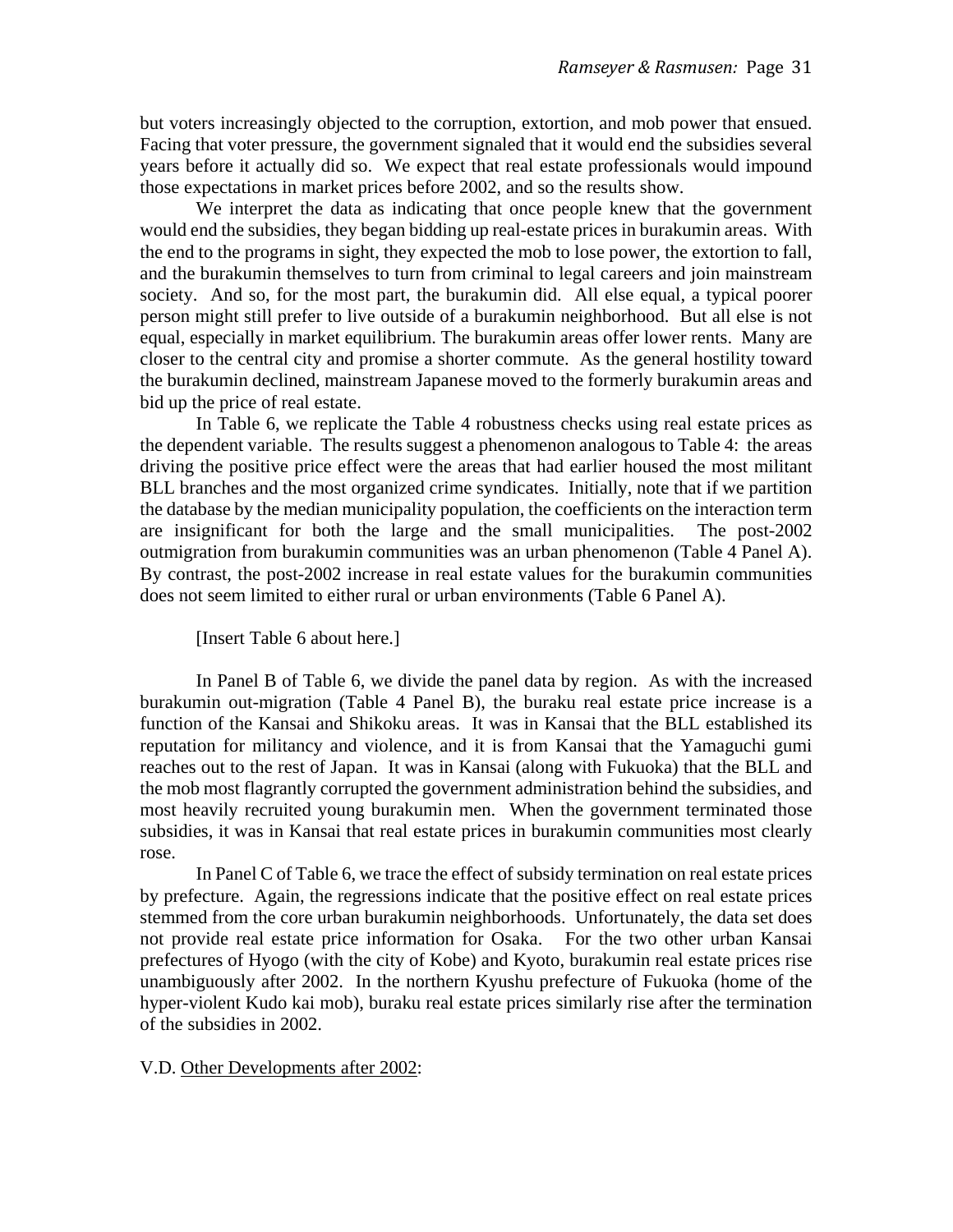As Japan dismantled the targeted programs, governments shifted some burakumin community centers to other uses and opened some burakumin public housing to the general public (Kadooka 2012, 244; 2016, 276-77). Cities stopped or shrank their preferential hiring programs. In addition to the out-migration and real estate price increases, other changes followed as well.

The BLL withered. With no money to distribute, it no longer attracts young burakumin. From over 200,000 during the subsidy years, membership has fallen to 50,000. Those who remain in the group are old. More than half are over 60 (Kobayashi 2015, 12; see Kadooka 2009, 26; Kadooka 2012, 246).

The organized crime syndicates shrank. With the SMA expired, they no longer earn large revenues from targeted construction projects. With closer police attention, they do not even earn the revenue they once did through extortion and gambling. From 91,000 members and affiliates in 1991 to 85,300 in 2002, total syndicate personnel fell to 78,600 by 2010. From there, it dropped precipitously to 46,900 in 2015 (Keisatsu, Heisei 27 2015, 2).

Not only did the syndicates lose members, they lost young members. The membership decline is concentrated among younger members (Keisatsu, Hakusho 1989, fig 1-6; 2015, fig 2):

| Age           | 1988 | 2006 | 2010 | 2014 |
|---------------|------|------|------|------|
| $29 \&$ under | 30%  | 11%  | 8%   | 5%   |
| 30s           | 31   | 29   | 25   | 21   |
| 40s           | 28   | 23   | 29   | 33   |
| 50 & over     |      | 37   | 38   |      |

At one time, 10-25 percent of young burakumin men joined the mob. Now, almost nobody does (see also Kadooka 2009, 113-14). The mob numbers only 47,000, and only 5 percent of those men are younger then  $30 - 2,300$  young men. Even if 70 percent of these men were burakumin, the number of young burakumin in the syndicates would only come to 1,600.

Extortion, too, has declined. By the time the Ministry of Justice commissioned its 10th survey of burakumin extortion in 2013, the extortion had plummeted (Jinken 2014). In 1988, 17.5 percent of the firms reported having been subject to burakumin extortion, including 16.4 percent of the construction firms, 14.5 percent of the banks, and 14.2 percent of the Osaka firms. Of the 4,398 respondents in 2013, only 5.1 percent reported extortion attempts. Those who experienced extortion included only 9.7 percent of the construction firms, 1 percent of the banks, and 3.8 percent of the Osaka firms. In 1988, the Osaka firms that had experienced extortion had suffered on average 8.8 attempts. In 2013, they received only 1.9 attempts (Jinken 2014, app. tabs. 1, 2, 6).

#### VI. Conclusions

In 2002, the Japanese government repealed its three-decade-long experiment in identity politics and targeted subsidies for the burakumin outcastes. In the process, it terminated one of organized crime's most lucrative sources of revenue. We described how the mob diverted these funds, and the effect that the funds had on young burakumin men: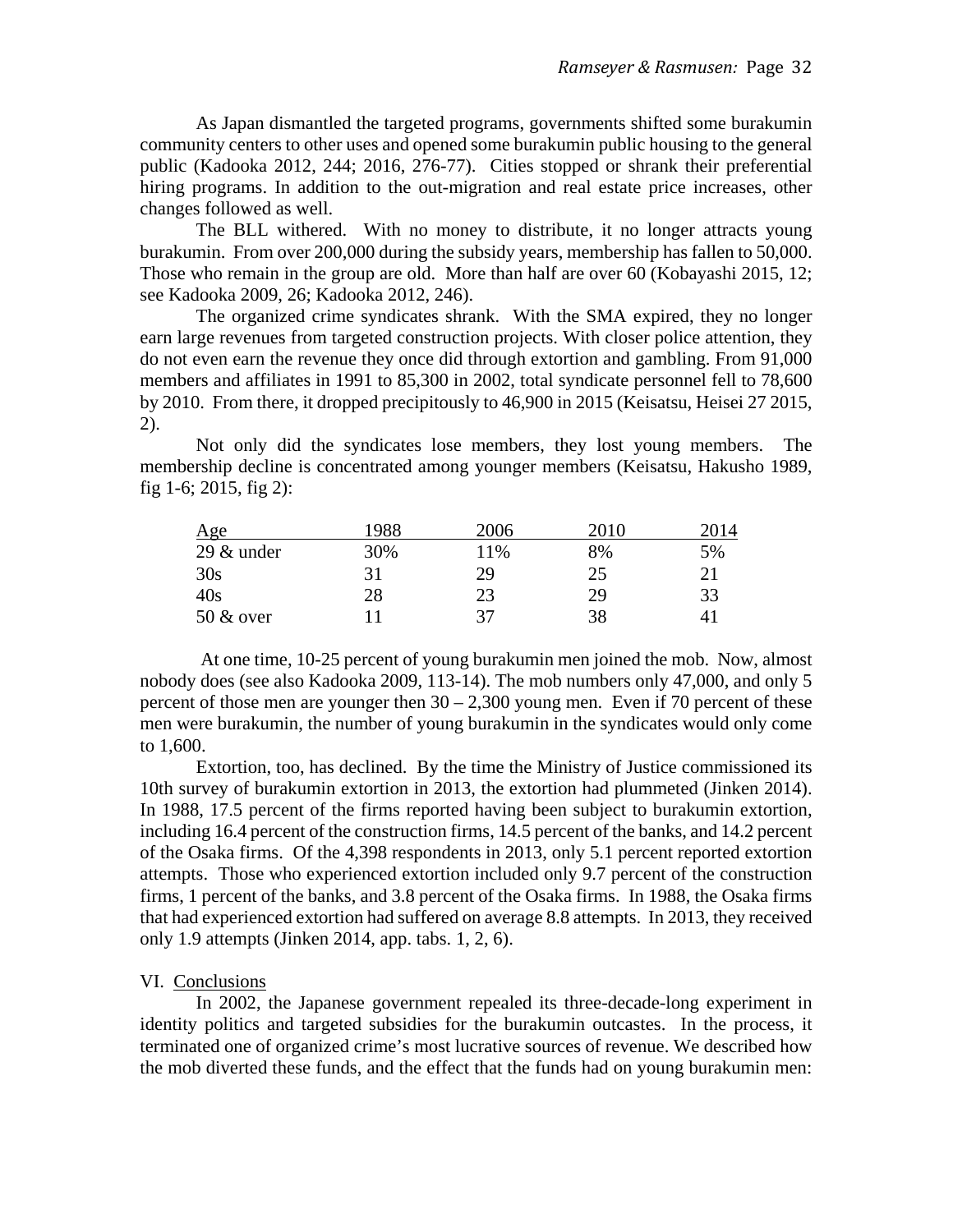by changing the relative expected returns to legal and illegal activity, the funds diverted the young into organized crime.

Quantitative study of the burakumin is hard for a simple reason: the location of burakumin communities is a closely guarded secret. We overcome this problem through the 1936 burakumin census. Having fortuitously acquired a copy of this census, we identify the 4,000+ traditional burakumin neighborhoods. We trace each community to the modern municipal boundaries used for Japanese social statistics. We then construct a municipality-level panel dataset covering a wide variety of social and economic variables.

With this dataset, we test whether program termination caused resourceful burakumin to integrate themselves into mainstream society, and other Japanese to find the burakumin neighborhoods more attractive places to live. We find evidence of both phenomena. As the program ended, burakumin increasingly left the community and faded into the Japanese mainstream. Simultaneously, the fall in the corruption and extortion, along with the decline in the mob and the BLL, caused burakumin neighborhoods themselves to become more attractive places to live. As the end of the program neared, resourceful burakumin moved out of the buraku and into the Japanese mainstream, and other Japanese bid up real estate prices in the burakumin neighborhoods.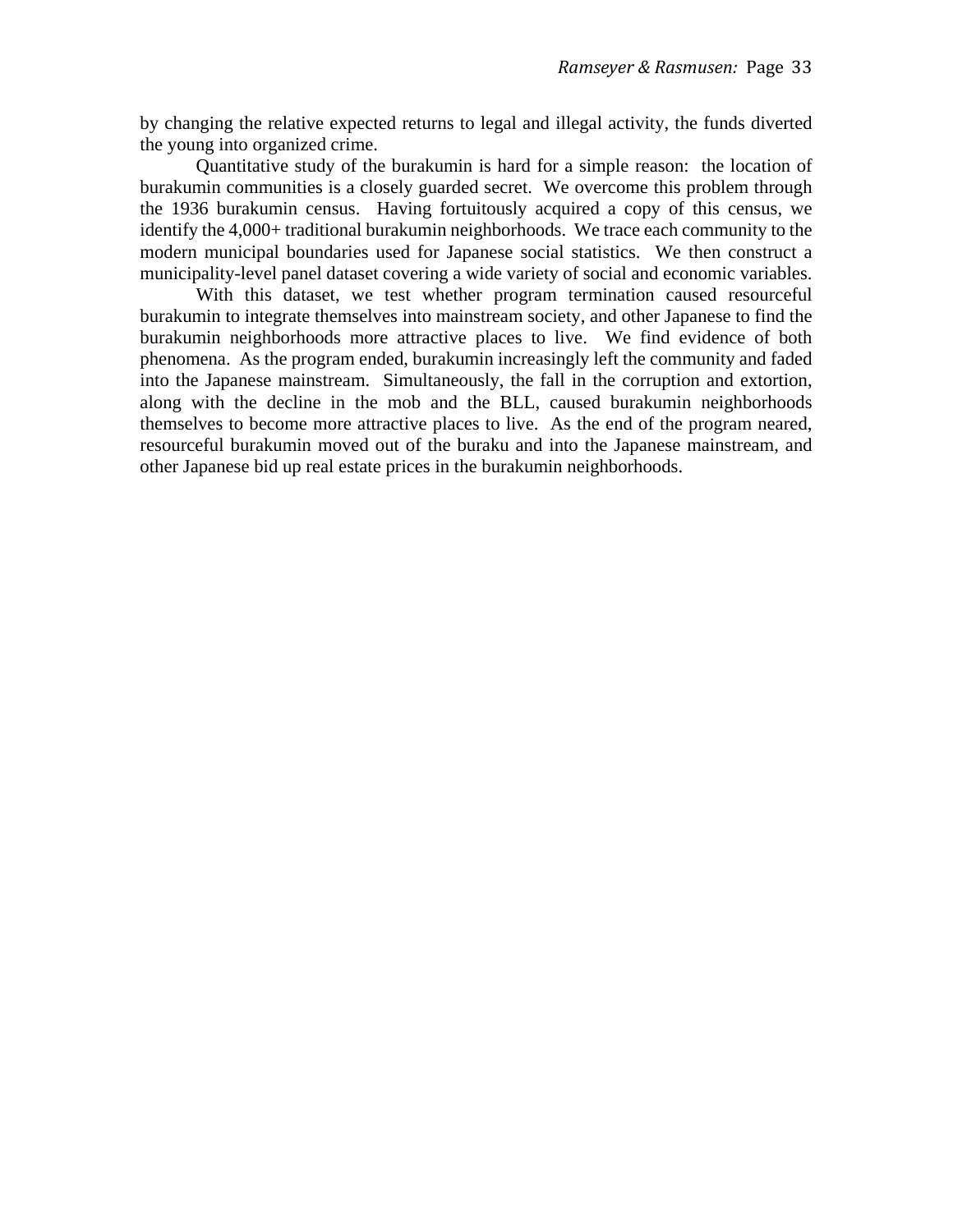## **Table 1: The Geographical Distribution of Burakumin**

| Prefecture            | Burakumin  | Burakumin  |
|-----------------------|------------|------------|
| Northeast and Central | households | population |
| Hokkaido              | 0          |            |
| Aomori                | 0          | 0<br>0     |
|                       |            |            |
| Iwate                 | 0          | 0          |
| Miyagi                | 0          | 0          |
| Akita                 | 16         | 105        |
| Yamagata              | $\Omega$   | 0          |
| Fukushima             | 173        | 998        |
| Ibaragi               | 877        | 5,329      |
| Tochigi               | 2,581      | 15,863     |
| Gunma                 | 4,870      | 30,005     |
| Saitama               | 5,402      | 32,875     |
| Chiba                 | 559        | 3,533      |
| Tokyo                 | 1,378      | 7,248      |
| Kanagawa              | 933        | 5,400      |
| Niigata               | 787        | 4,363      |
| Toyama                | 1,601      | 8,132      |
| Ishikawa              | 563        | 2,671      |
| Fukui                 | 559        | 2,892      |
| Yamanashi             | 341        | 1,818      |
| Nagano                | 3,956      | 24,036     |
| Gifu                  | 910        | 4,457      |
| Shizuoka              | 2,655      | 16,132     |
| Aichi                 | 2,732      | 13,593     |
| Kansai                |            |            |
| Mie                   | 8,303      | 41,926     |
| Shiga                 | 5,862      | 28,287     |
| Kyoto                 | 9,893      | 47,692     |
| Osaka                 | 19,565     | 104,375    |
| Hyogo                 | 24,043     | 128,963    |
| Nara                  | 7,399      | 37,444     |
| Wakayama              | 9,685      | 48,620     |
| Chugoku               |            |            |
| Tottori               | 3,835      | 21,999     |
| Shimane               | 1,727      | 7,796      |
| Okayama               | 9,772      | 48,430     |
| Hiroshima             | 9,022      | 47,685     |
| Yamaguchi             | 4,484      | 21,751     |
|                       |            |            |

A. Prefectural Distribution of Burakumin, 1936:

*(Continued on next page)*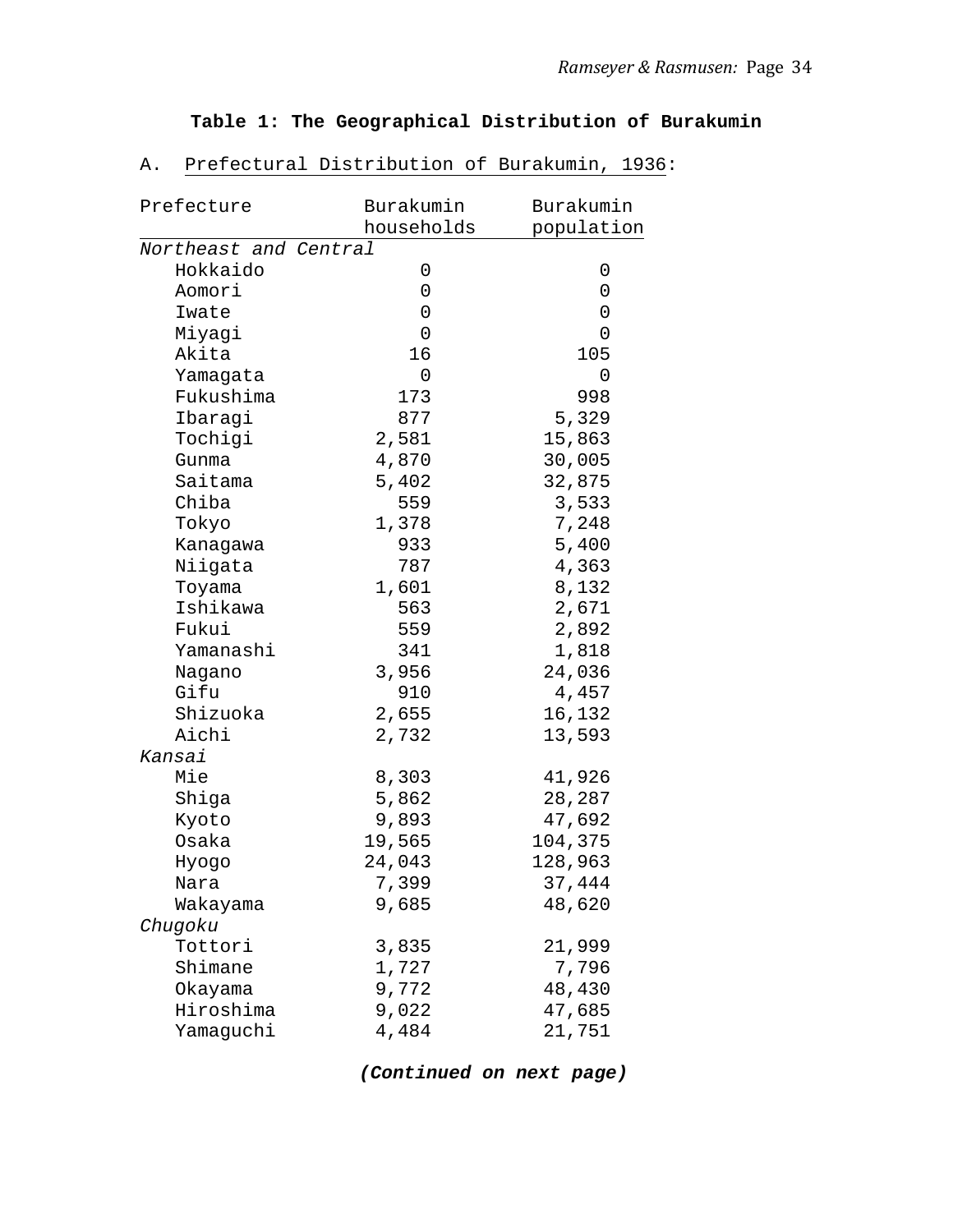| Prefecture | Burakumin        | Burakumin  |
|------------|------------------|------------|
|            | households       | population |
| Shikoku    |                  |            |
| Tokushima  | 4,926            | 25,578     |
| Kagawa     | 1,701            | 7,384      |
| Ehime      | 9,783            | 51,970     |
| Kochi      | 7,206            | 37,709     |
| Kyushu     |                  |            |
| Fukuoka    | 15,774           | 71,913     |
| Saga       | 454              | 2,366      |
| Nagasaki   | 648              | 3,189      |
| Kumamoto   | 2,690            | 14,612     |
| Oita       | 1,770            | 9,559      |
| Miyazaki   | 211              | 1,055      |
| Kagoshima  | 1,908            | 9,934      |
| Okinawa    | $\left( \right)$ | O          |

## **Table 1 (Continued)**

# B. Cities (2015 boundaries) with the Most Burakumin in 1936

| Prefecture | 1936 Burakumin | Variable    |
|------------|----------------|-------------|
|            | Population     | "Burakumin" |
| Osaka      | 60,882         | 229.9       |
| Hyogo      | 35,701         | 261.1       |
| Kyoto      | 24,391         | 164.8       |
| Fukuoka    | 18,225         | 167.4       |
| Wakayama   | 15,930         | 397.5       |
| Hiroshima  | 13,356         | 134.5       |
| Hyogo      | 12,650         | 255.6       |
| Mie        | 12,639         | 476.1       |
| Ehime      | 12,549         | 283.8       |
| Fukuoka    | 11,220         | 105.3       |
|            |                |             |

Sources: See text.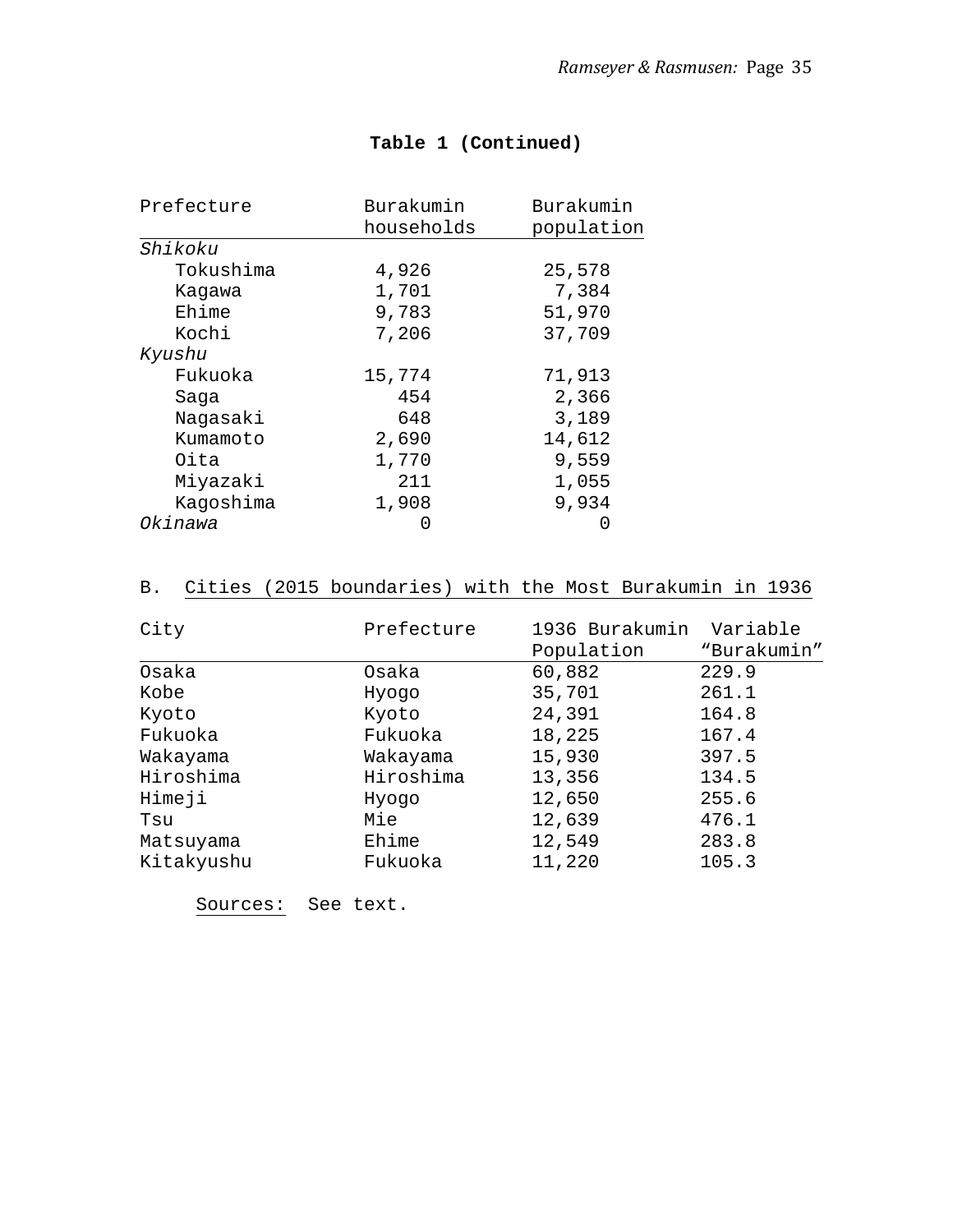### **Figure 1: Geographical Density of Burakumin**



Notes: The figure shows the density of burakumin (using the Burakumin variable described in Section IV of the text) within Japan. The darkest areas (Osaka, Hyogo, Wakayama, Ehime, and Fukuoka) are the prefectures with the highest density.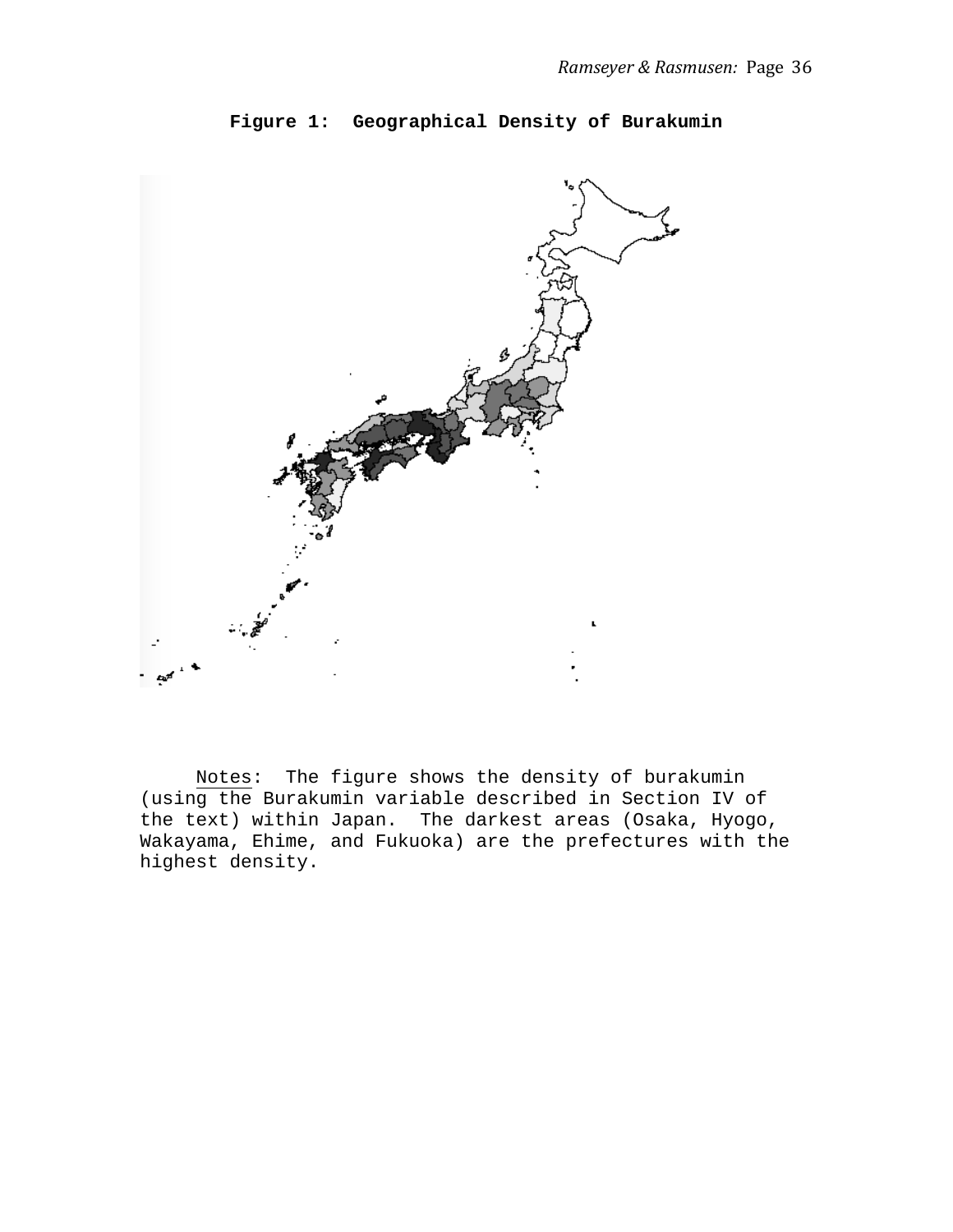|                                                                            | n                                              | Min                                                  | Median                                 | Mean                         | Max                                 |
|----------------------------------------------------------------------------|------------------------------------------------|------------------------------------------------------|----------------------------------------|------------------------------|-------------------------------------|
|                                                                            |                                                | Dependent variables                                  |                                        |                              |                                     |
| Out-migration<br>Real estate prices                                        | 24,761 55<br>19,953 0.54                       |                                                      | 401<br>30                              | 432<br>63                    | 3,690<br>5,180                      |
|                                                                            |                                                | Burakumin variables                                  |                                        |                              |                                     |
| Burakumin<br>All<br>Burakumin > 0<br>BLL Branch Off PC<br>All<br>BLLBO > 0 | 1,742<br>812<br>1,742<br>701                   | $\mathbf 0$<br>.674<br>$\mathbf 0$<br>.0119          | $\Omega$<br>118<br>$\mathbf 0$<br>.631 | 115<br>246<br>.461<br>1.15   | 5,008<br>5,008<br>13.0<br>13.0      |
|                                                                            | Control variables                              |                                                      |                                        |                              |                                     |
| Income<br>Population<br>Density<br>Birth rate<br>Death rate                | 45,290<br>54,002<br>52,260<br>54,000<br>54,000 | $\cdot$ 2<br>.192<br>0<br>$\mathbf 0$<br>$\mathbf 0$ | 1.1<br>27<br>22<br>92<br>87            | 1.1<br>71<br>100<br>94<br>91 | 9.5<br>3,689<br>2,203<br>390<br>697 |

# **Table 2: Summary Statistics**

Sources: See text.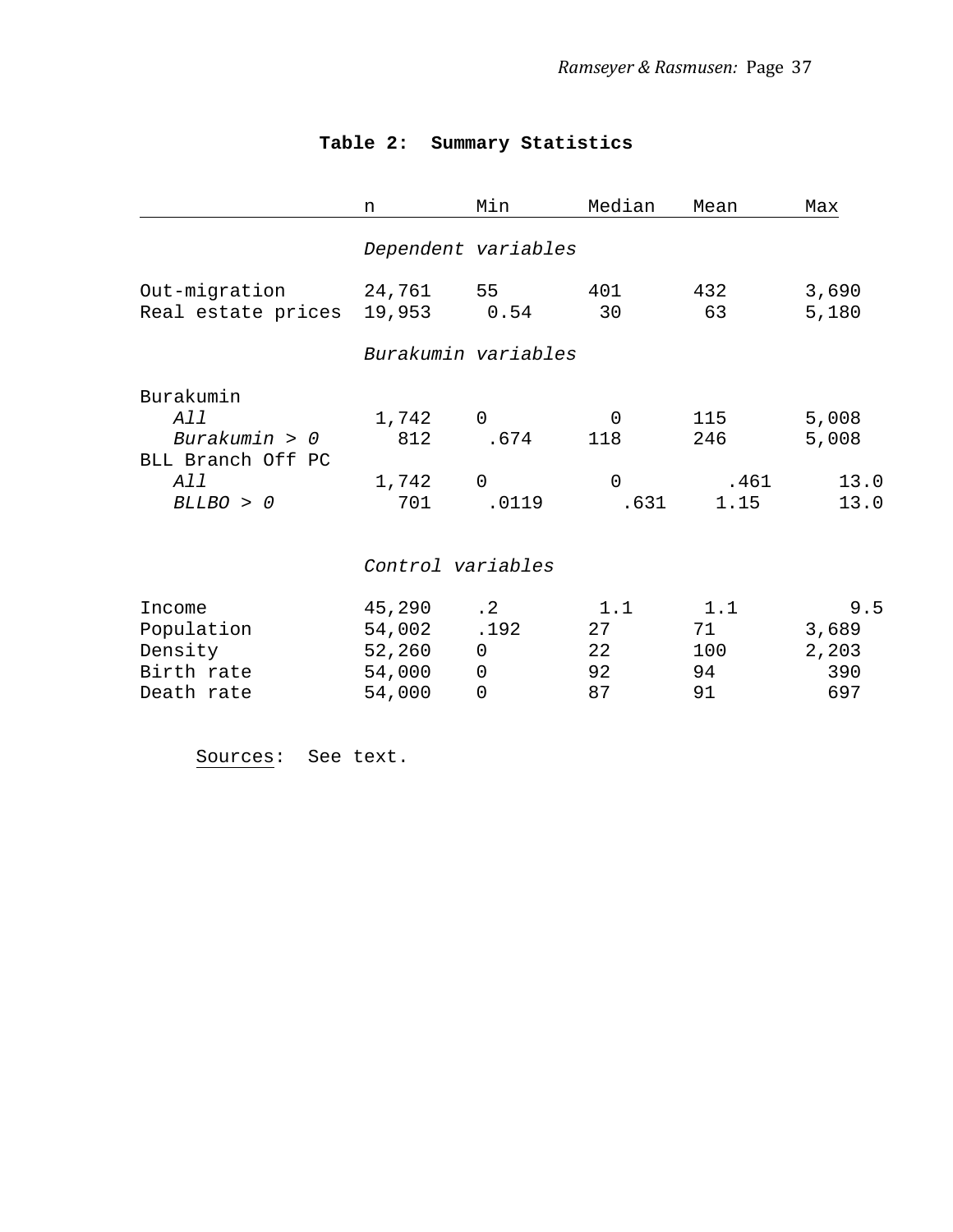| Dep var: Out-migration | (1)                    | (2)                             | (3)                             | (4)                              | (5)                              |
|------------------------|------------------------|---------------------------------|---------------------------------|----------------------------------|----------------------------------|
| Burakumin              | $-.0479***$<br>(.0116) | $-.0403***$<br>(.0100)          |                                 | $-.0403***$<br>(.0100)           |                                  |
| BLL Br Off             |                        |                                 | $-13.7***$                      |                                  | $-13.7***$                       |
| Year after 2002        | $-68.3***$<br>(3.48)   | $-60.5***$<br>(5.15)            | (2.44)<br>$-61.6***$<br>(5.16)  |                                  | (2.44)                           |
| Burakumin*YrAft02      | $.0145***$<br>(43.2)   | $.0127***$<br>(44.1)            |                                 |                                  |                                  |
| BLLBrOff*YrAft02       |                        |                                 | 3.989***<br>(1.08)              |                                  |                                  |
| Burakumin*2003         |                        |                                 |                                 | $-.0075$                         |                                  |
| Burakumin*2004         |                        |                                 |                                 | (.0048)<br>.0059                 |                                  |
| Burakumin*2005         |                        |                                 |                                 | (.0049)<br>$.0153***$            |                                  |
| Burakumin*2006         |                        |                                 |                                 | (.0055)<br>$.0178***$            |                                  |
| Burakumin*2007         |                        |                                 |                                 | (.0071)<br>$.0169***$            |                                  |
| Burakumin*2008         |                        |                                 |                                 | (.0056)<br>$.0267***$<br>(.0070) |                                  |
| Burakumin*2009         |                        |                                 |                                 | $.0197***$                       |                                  |
| Burakumin*2010         |                        |                                 |                                 | (.0059)<br>.0083                 |                                  |
| BLLBrOff *2003         |                        |                                 |                                 | (.0060)                          | $-.324$                          |
| BLLBBrOff *2004        |                        |                                 |                                 |                                  | (1.380)<br>$1.969*$              |
| BLLBrOff *2005         |                        |                                 |                                 |                                  | (1.119)<br>$3.595**$             |
| BLLBrOff *2006         |                        |                                 |                                 |                                  | (1.589)<br>$7.014***$            |
| BLLBrOff*2007          |                        |                                 |                                 |                                  | (1.854)<br>$5.026***$<br>(1.576) |
| BLLBrOff*2008          |                        |                                 |                                 |                                  | $6.924***$<br>(1.763)            |
| BLLBrOff*2009          |                        |                                 |                                 |                                  | $6.414***$<br>(1.620)            |
| BLLBrOff*2010          |                        |                                 |                                 |                                  | 2.024<br>(1.343)                 |
| Population             | $-.0254$<br>(.0187)    | $-.0389$<br>(.0255)             | $-.0397$<br>(.0256)             | $-.0389$<br>(.0255)              | $-.0397$<br>(.0256)              |
| Income                 | $151***$               | $81.4***$                       | 82.5***                         | $81.4***$                        | 82.5***                          |
| Density                | (17.2)                 | (28.5)<br>$.1552***$<br>(.0203) | (28.4)<br>$.1528***$<br>(.0203) | (28.5)<br>$.1552***$<br>(.0203)  | (28.4)<br>$.153***$<br>(.0203)   |

## **Table 3: Determinants of Out-Migration Rates**

**(Continued on next page)**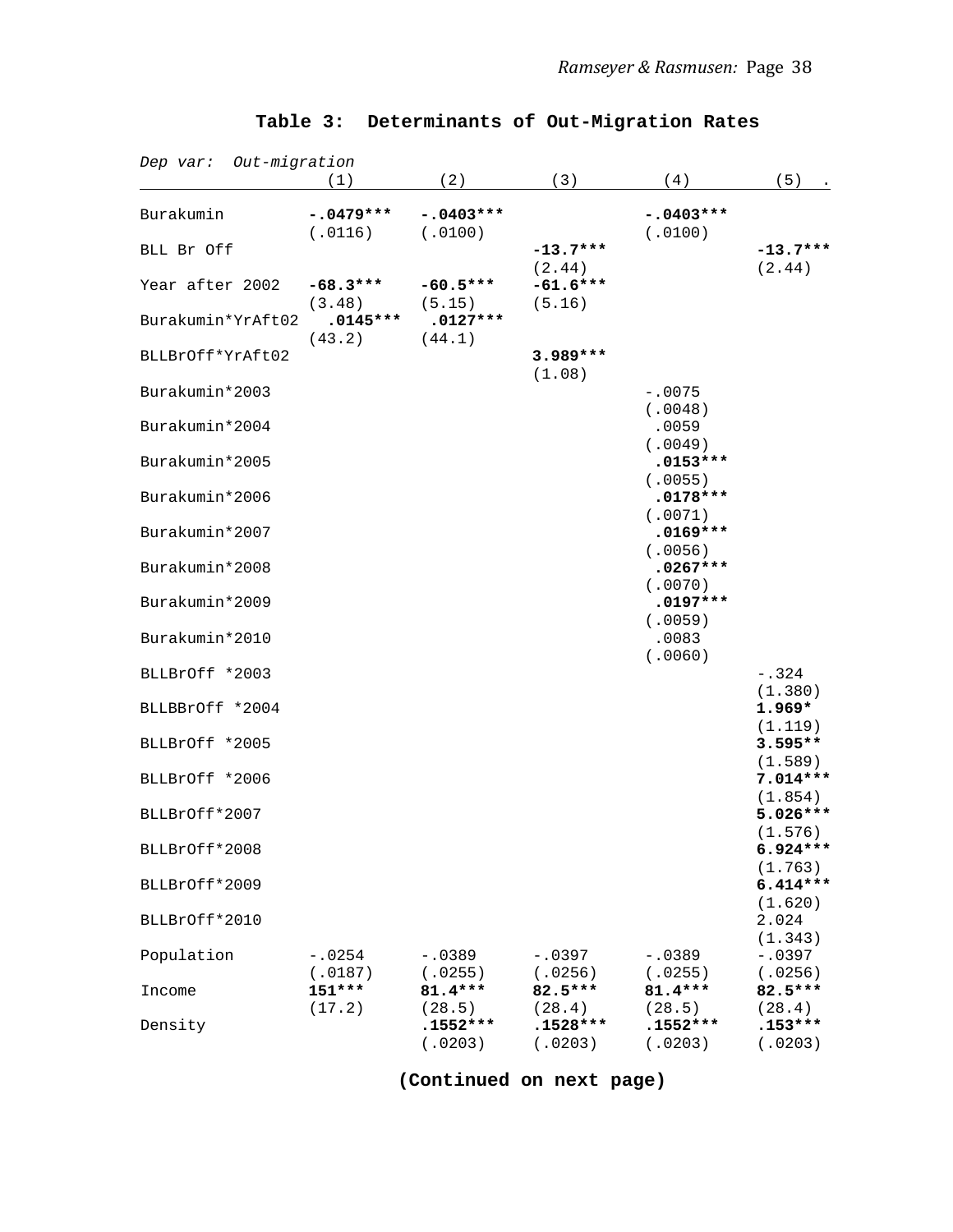## **Table 3 (Continued)**

| Birth rate |      | $1.883***$ | $1.856***$ | 1.883*** | $1.855***$ |
|------------|------|------------|------------|----------|------------|
|            |      | (.367)     | (.364)     | (.367)   | (.364)     |
| Death rate |      | .305       | .321       | .305     | .320       |
|            |      | (.345)     | (.344)     | (.344)   | (.344)     |
| $R^2$      | .165 | .245       | .247       | .245     | .247       |
|            |      |            |            |          |            |

Notes: Coefficients, followed by robust standard errors.  $n = 24,760$ .

Regressions are OLS, with year fixed effects and clustered standard errors. \*\*\*, \*\*, \*: statistically significant at the 1, 5, and 10 percent level, respectively.

Sources: See text.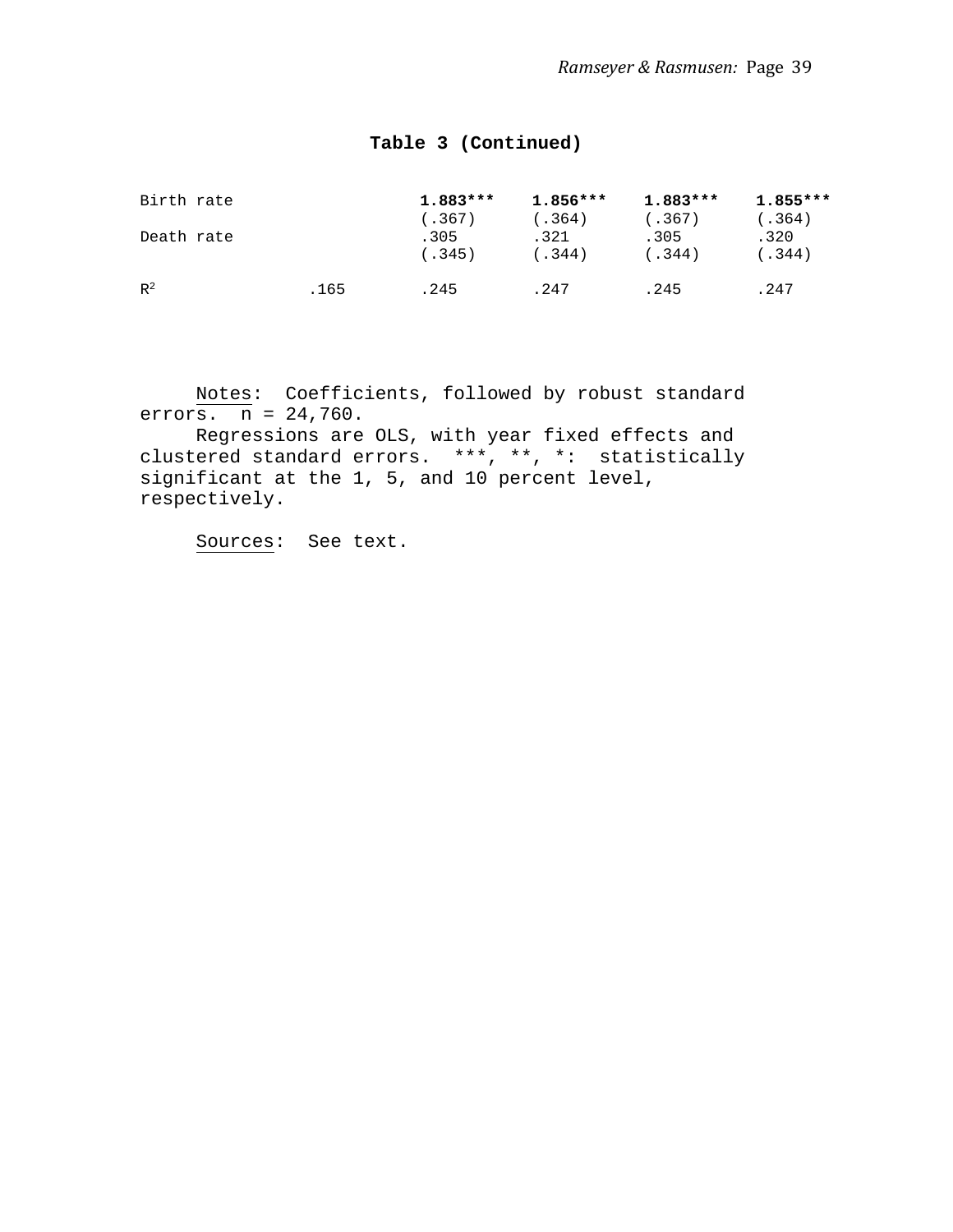### **Table 4: Determinants of Out-Migration Rates: Robustness Checks**

#### A. By Municipality Size:

*Dep var: Out-migration per capita*

|                   | (1)        | 〔2〕        |
|-------------------|------------|------------|
| Burakumin         | $-.0265$   | $-.031***$ |
|                   | (.0178)    | (.0096)    |
| Year after 2002   | $-78.2***$ | $-4.37$    |
|                   | (5.52)     | (9.30)     |
| Burakumin*YrAft02 | $.0240***$ | .00275     |
|                   | (.0071)    | (.0051)    |
| n                 | 11,711     | 13,049     |
| $R^2$             | .502       | .209       |
| City Size         | Large      | Small      |

### B. By Region:

*Dep var: Out-migration per capita*

|                   | (1)        | (2)        | (3)       | 4)         | (5)         |
|-------------------|------------|------------|-----------|------------|-------------|
| Region:           | Kansai     | Shikoku    | Kyushu    | Chugoku    | Other       |
|                   |            |            |           |            |             |
| Burakumin         | $-.0149$   | $-.00516$  | $-.0357*$ | $-.0242$   | $-.1619***$ |
|                   | (.0164)    | (0.0066)   | (.0207)   | (.0337)    | (.0519)     |
| Year after 2002   | $-96.0***$ | $-82.4***$ | $-30.9*$  | $-91.9***$ | $-48.7***$  |
|                   | (7.98)     | (12.4)     | (17.4)    | (12.3)     | (7.47)      |
| Burakumin*YrAft02 | $.0162*$   | $.0113*$   | .00122    | $-.00662$  | .0215       |
|                   | (.0091)    | (.0060)    | (.0104)   | (.0143)    | (.0150)     |
| n                 | 3,246      | 1,375      | 3,493     | 1,605      | 15,041      |
| R <sub>2</sub>    | .385       | .396       | .156      | .285       | .278        |
|                   |            |            |           |            |             |

### C. Principal Prefectures

| Dep var:                  | Out-migration per capita |                  |            |            |            |
|---------------------------|--------------------------|------------------|------------|------------|------------|
|                           | (1)                      | (2)              | (3)        | (4)        | (5)        |
| Prefectures:              | Hyogo                    | Osaka            | Kyoto      | Wakayama   | Fukuoka    |
|                           | (Kansai)                 | (Kansai)         | (Kansai)   | (Kansai)   | (Kyushu)   |
| Burakumin                 | $-.0368*$                | $-.0291$         | $-.0070$   | $-.0353$   | $.0630***$ |
|                           | (.0191)                  | (.0306)          | (.0162)    | (.0275)    | (.0186)    |
| Year after 2002           | $-123.8***$              | $-76.9***$       | $-84.0***$ | $-79.2***$ | 16.395     |
|                           | (27.4)                   | (20.3)           | (18.0)     | (17.2)     | (11.086)   |
| Burakumin*YrAft02.0628*** |                          | .0471            | $.0201**$  | .00691     | $-.0186*$  |
|                           | (.0175)                  | (.0402)          | (.00975)   | (.0100)    | (.0102)    |
| n                         | 614                      | 632              | 390        | 450        | 900        |
| $\mathbb{R}^2$            | .757                     | .629             | .632       | .158       | .615       |
|                           |                          | (Confinite model |            |            |            |

 **(Continued next page)**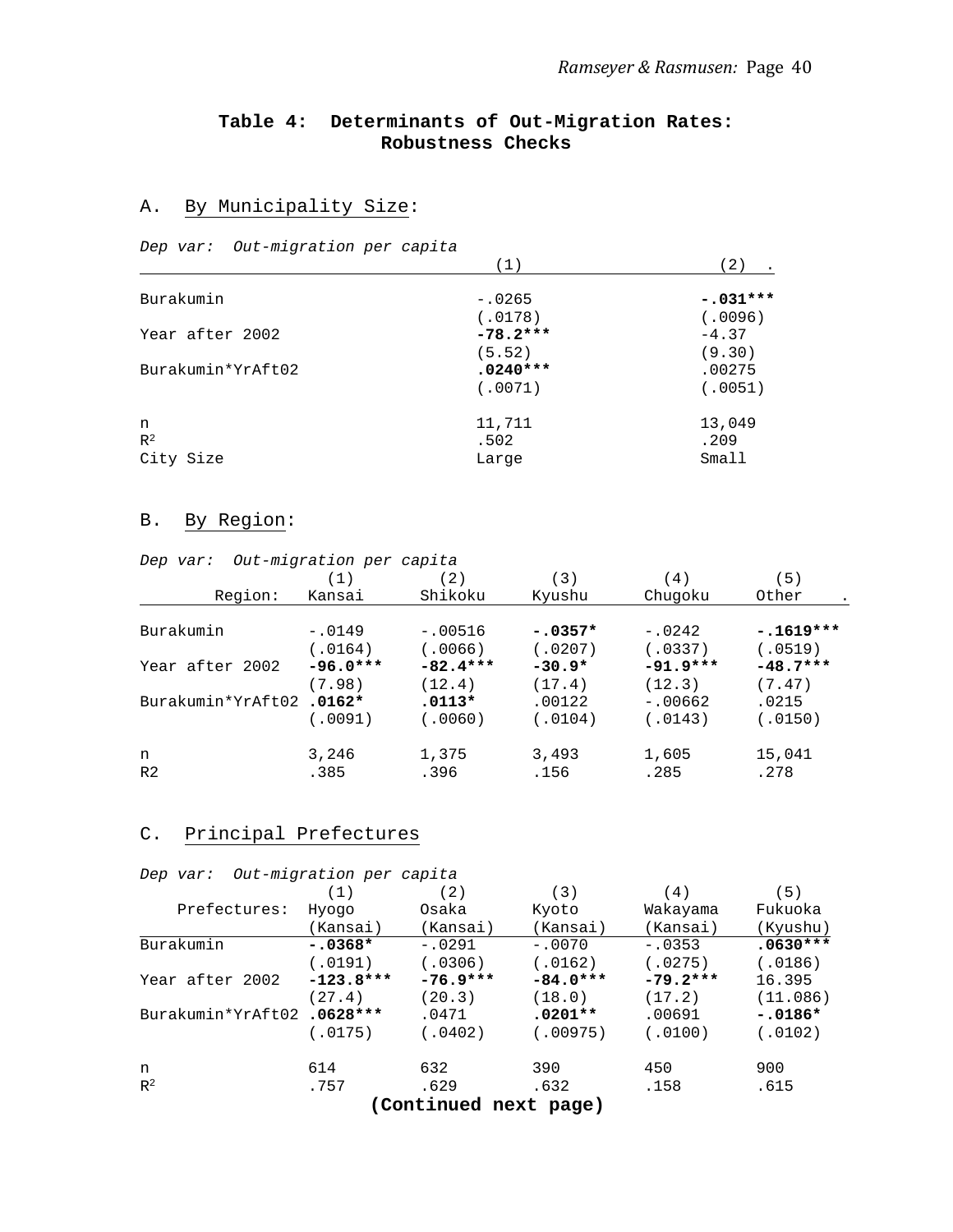#### **Table 4 (Continued)**

Notes: All regressions also include Population, Income PC, Population Density, Births PC, and Deaths PC. Coefficients, followed by robust standard errors. Regressions are OLS, with year fixed effects and clustered standard errors. \*\*\*, \*\*, \*: statistically significant at the 1, 5,

and 10 percent level, respectively.

Sources: See text.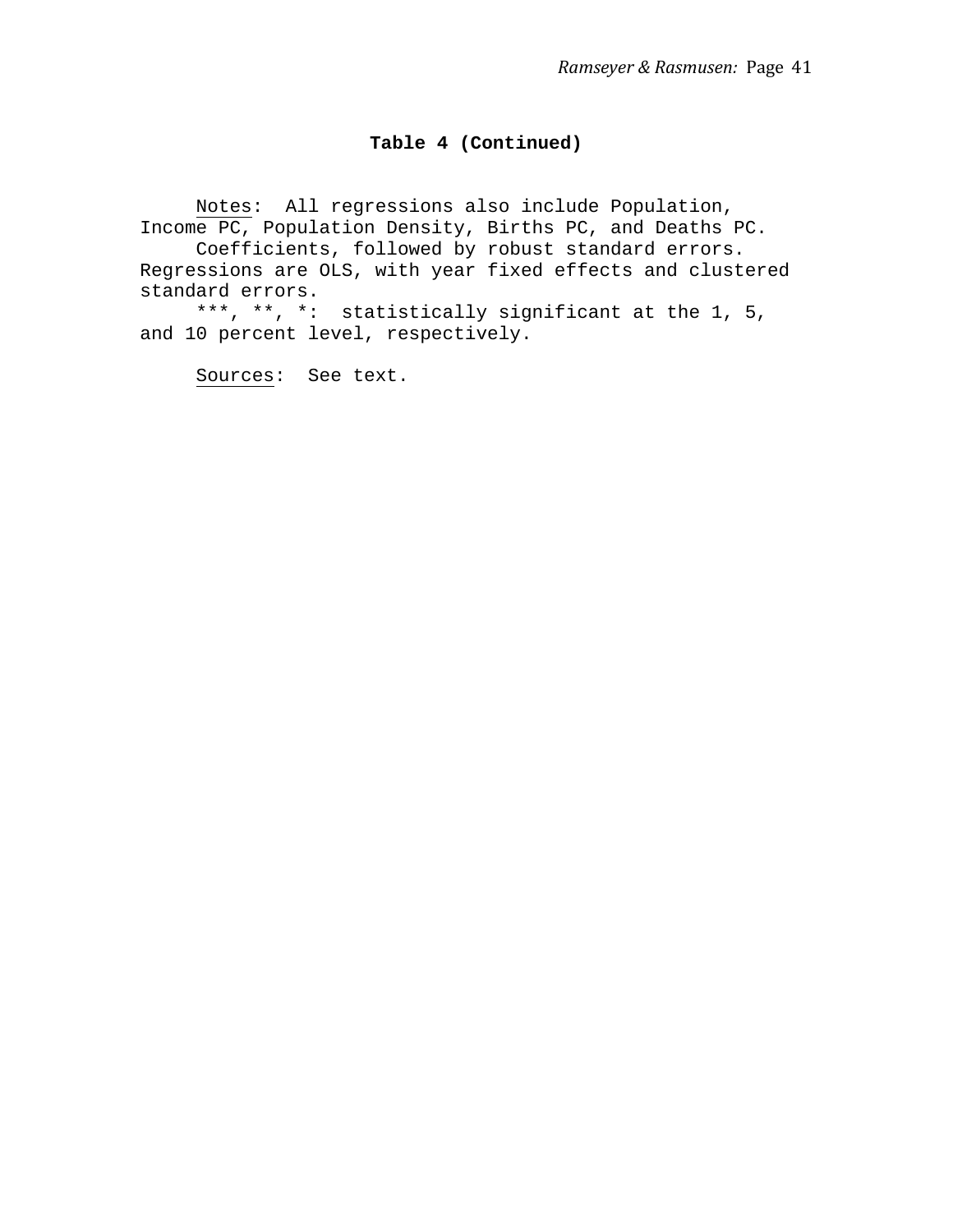| Dep var: Real estate prices | (1)                     | (2)                      | (3)                                | (4)                                    | (5)                           |
|-----------------------------|-------------------------|--------------------------|------------------------------------|----------------------------------------|-------------------------------|
| Burakumin                   | .003617                 | .00182                   |                                    | .00182                                 |                               |
| BLL Br Off PC               | (.00374)                | (.00241)                 | $-1.03$                            | (.00243)                               | $-1.03$                       |
| Year after 2002             | $-47.251***$<br>(3.568) | $-53.412***$<br>(10.231) | (.744)<br>$-53.944***$<br>(10.198) |                                        | (.744)                        |
| Buraku*YrAft02              |                         | $.004435**$<br>(.001674) | $.004435***$<br>(.001674)          |                                        |                               |
| BLLBrOf *YrAft02            |                         |                          | $2.10***$<br>(.614)                |                                        |                               |
| Burakumin*2003              |                         |                          |                                    | $.006633***$                           |                               |
| Burakumin*2004              |                         |                          |                                    | (.002037)<br>$.004805***$              |                               |
| Burakumin*2005              |                         |                          |                                    | (.001575)<br>$.004945**$<br>(.002066)  |                               |
| Burakumin*2006              |                         |                          |                                    | $.004065**$                            |                               |
| Burakumin*2007              |                         |                          |                                    | (.002001)<br>$.003645**$               |                               |
| Burakumin*2008              |                         |                          |                                    | (.001772)<br>.002870                   |                               |
| Burakumin*2009              |                         |                          |                                    | (.002104)<br>$.004753***$<br>(18, 303) |                               |
| BLLBrOf*2003                |                         |                          |                                    |                                        | $2.42***$                     |
| BLLBrOf*2004                |                         |                          |                                    |                                        | (.560)<br>$2.34***$           |
| BLLBrOf*2005                |                         |                          |                                    |                                        | (.628)<br>$2.38***$           |
| BLLBrOf*2006                |                         |                          |                                    |                                        | (.693)<br>$1.94***$           |
| BLLBrOf*2007                |                         |                          |                                    |                                        | (.723)<br>$1.98***$<br>(.653) |
| BLLBrOf*2008                |                         |                          |                                    |                                        | $1.57**$<br>(.762)            |
| BLLBrOf*2009                |                         |                          |                                    |                                        | $2.29***$<br>(.633)           |
| Population                  | $.0567*$<br>(.0296)     | $-.0117$<br>(.0116)      | $-.0117$<br>(.0116)                | $-.0117$<br>(.0116)                    | $-.0117$<br>(.0116)           |
| Income                      | $214.3***$<br>(33.00)   | 160.1***<br>(54.49)      | 160.0***<br>(54.49)                | $160.1***$<br>(54.50)                  | 160.0***<br>(54.50)           |
| Density                     |                         | $.214***$<br>(.0309)     | $.2139***$<br>(.0309)              | $.2140***$<br>(.0306)                  | $.2139***$<br>(.0309)         |
| Birth rate                  |                         | $-.267**$<br>(.0120)     | $-.2682**$<br>(.0120)              | $-.2669**$<br>(.0120)                  | $-.2681**$<br>(.0120)         |
| Death rate                  |                         | .338<br>(.229)           | .3397<br>(.2295)                   | .3376<br>(.2287)                       | .3399<br>(.2296)              |

**(Continued on next page)**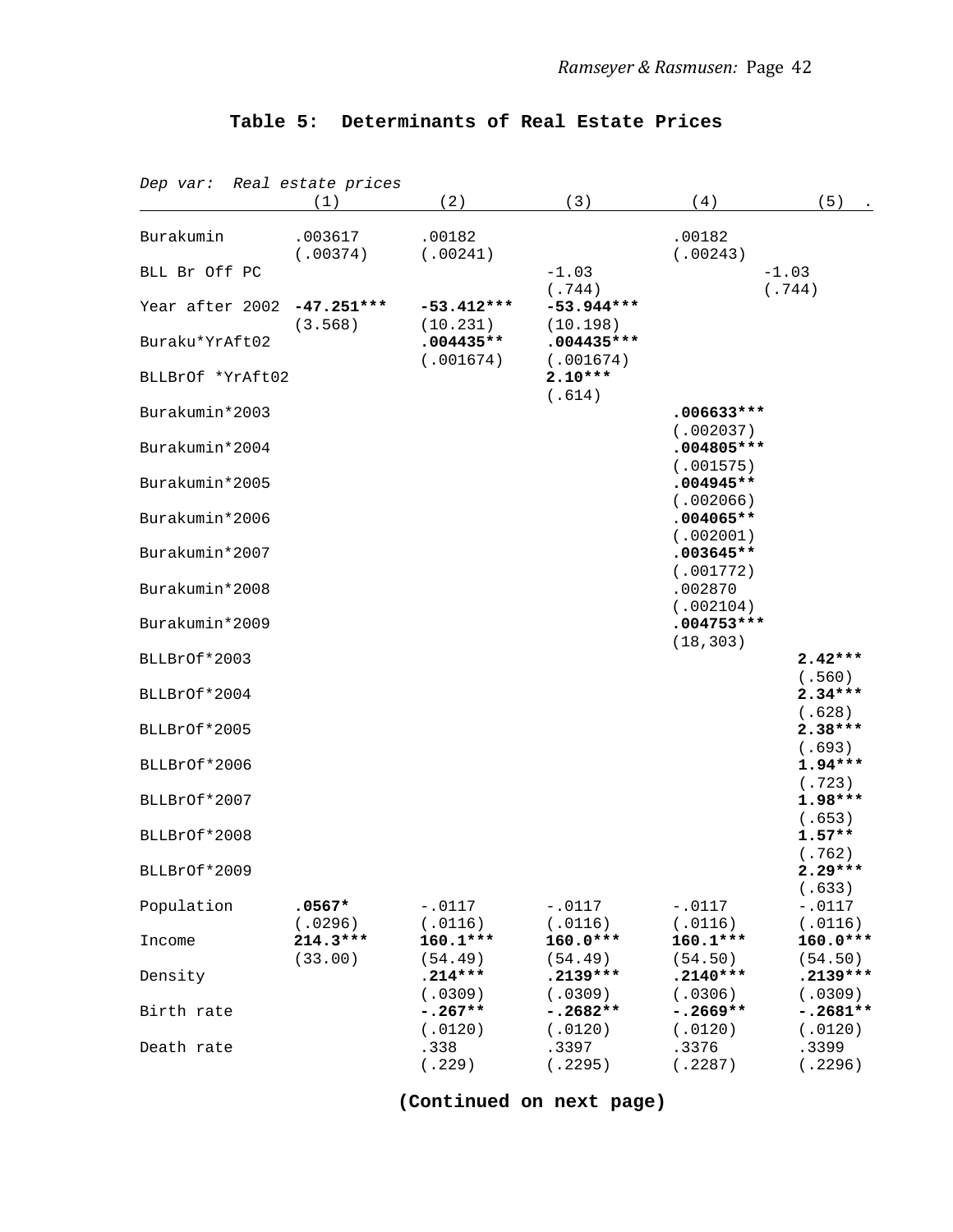#### **Table 5 (Continued)**

| $R^2$<br>0.53<br>0.66<br>0.66<br>0.66 |  |  |  |  |  | 0.66 |
|---------------------------------------|--|--|--|--|--|------|
|---------------------------------------|--|--|--|--|--|------|

Notes: Coefficients, followed by robust standard errors.  $n = 19,951$  or  $19,952$ .

Regressions are OLS, with year fixed effects and clustered standard errors. \*\*\*, \*\*, \*: statistically significant at the 1, 5, and 10 percent level, respectively.

Sources: See text.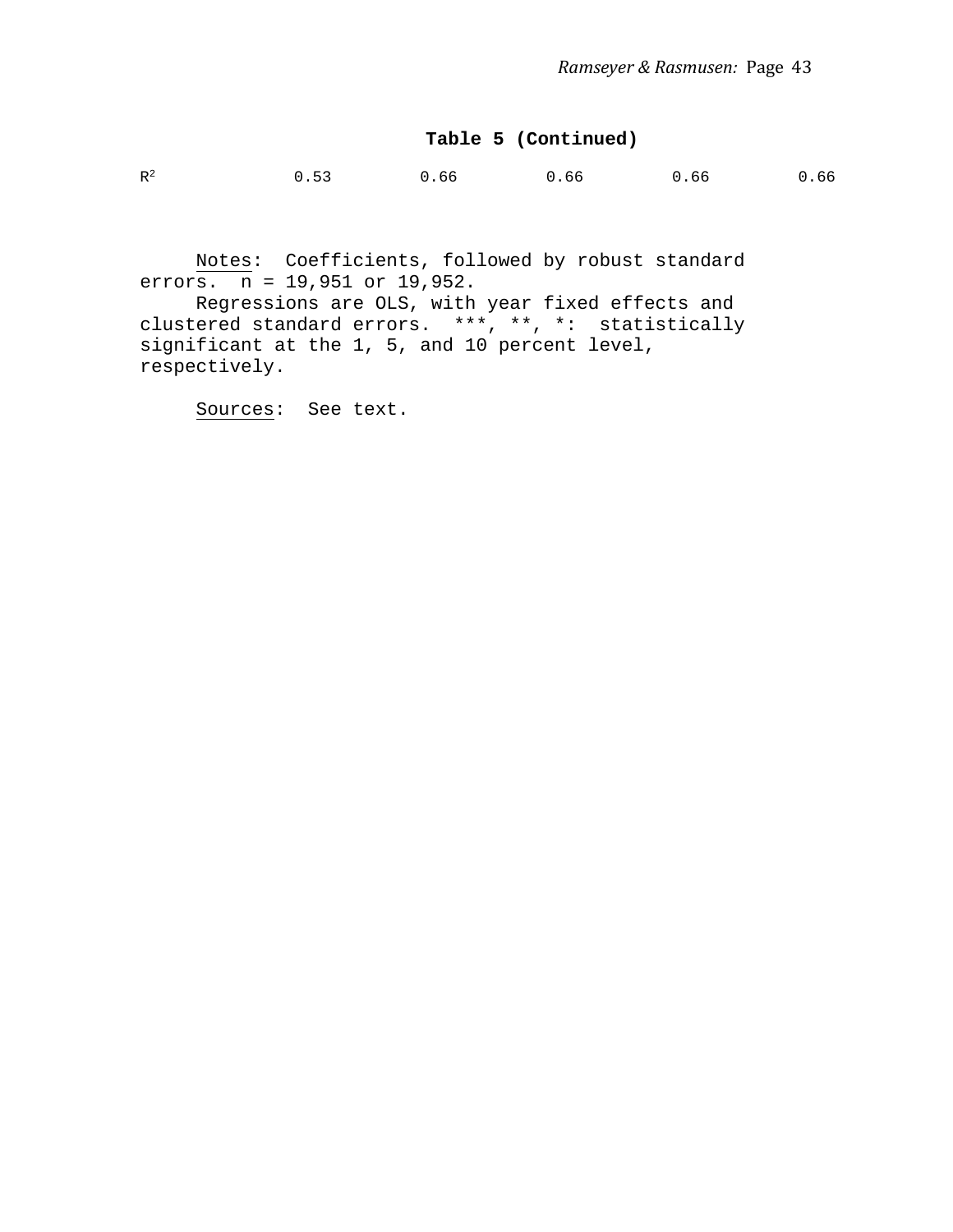### **Table 6: Determinants of Real Estate Prices: Robustness Checks**

### A. By Municipality Size:

*Dep var: Real estate prices*

|                   |               | -2)          |
|-------------------|---------------|--------------|
| Burakumin         | $.01585*$     | .00181       |
|                   | (.00944)      | (.00173)     |
| Year after 2002   | $-116.440***$ | $-17.077***$ |
|                   | (19.845)      | (1.282)      |
| Burakumin*YrAft02 | $-.000934$    | $-.000870$   |
|                   | (.0110)       | (.00120)     |
| n                 | 7,499         | 12,452       |
| $R^2$             | 0.746         | 0.668        |
| City Size         | Large         | Small        |

## B. By Region:

| Dep var:          | Real estate prices |              |             |              |              |
|-------------------|--------------------|--------------|-------------|--------------|--------------|
|                   | (1)                | (2)          | (3)         | (4)          | (5)          |
| Region:           | Kansai             | Shikoku      | Kyushu      | Chugoku      | Other        |
| Burakumin         | $-.00695$          | .00108       | $-.00118$   | .00167       | $-.0558**$   |
|                   | (.00488)           | (.00134)     | (.00197)    | (.00533)     | (.0270)      |
| Year after 2002   | $-52.430***$       | $-12.305***$ | $-7.439***$ | $-12.307***$ | $-62.780***$ |
|                   | (6.058)            | (3.883)      | (1.445)     | (3.711)      | (12.367)     |
| Burakumin*YrAft02 | $.01066***$        | $.00283*$    | $-.000706$  | .000793      | .00393       |
|                   | (.00294)           | (.00143)     | (.00191)    | (.00494)     | (.00748)     |
| n                 | 2,209              | 1,309        | 2,676       | 931          | 13,096       |
| R <sub>2</sub>    | 0.800              | 0.694        | 0.801       | 0.800        | 0.670        |

### C. Principal Prefectures

| Dep var:  |                   | Real estate prices |              |           |              |
|-----------|-------------------|--------------------|--------------|-----------|--------------|
|           |                   | (1)                | (2)          | (3)       | (4)          |
|           | Prefectures:      | Hyogo              | Kyoto        | Wakayama  | Fukuoka      |
|           |                   | (Kansai)           | (Kansai)     | (Kansai)  | (Kyushu)     |
| Burakumin |                   | $-.0430***$        | $-.0157$     | $-.00195$ | $-.000789$   |
|           |                   | (.0108)            | (.0117)      | (.00444)  | (.00266)     |
|           | Year after 2002   | $-95.572***$       | $-55.839***$ | 14.710*** | $-13.614***$ |
|           |                   | (18.208)           | (12.332)     | (4.948)   | (3.363)      |
|           | Burakumin*YrAft02 | $.0392***$         | $.0229**$    | .00316    | $.00607***$  |
|           |                   | (.0124)            | (0.00975)    | (.00279)  | (.00220)     |
| n         |                   | 466                | 349          | 346       | 779          |
| $R^2$     |                   | 0.912              | 0.902        | 0.764     | 0.878        |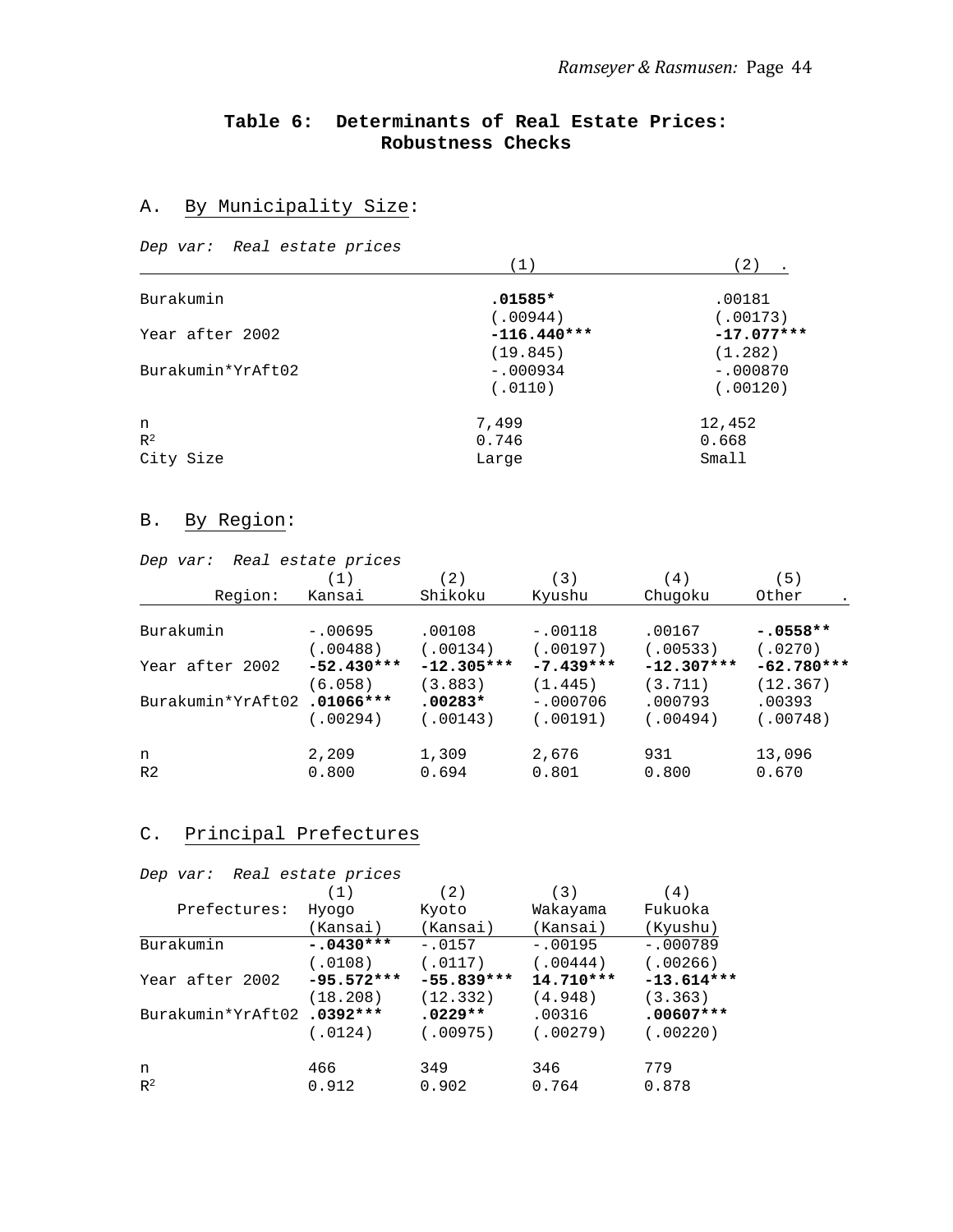### **(Continued next page)**

#### **Table 6 (Continued)**

Notes: All regressions also include Population, Income PC, Population Density, Births PC, and Deaths PC. Coefficients, followed by robust standard errors. Regressions are OLS, with year fixed effects and clustered standard errors.

\*\*\*, \*\*, \*: statistically significant at the 1, 5, and 10 percent level, respectively.

Sources: See text.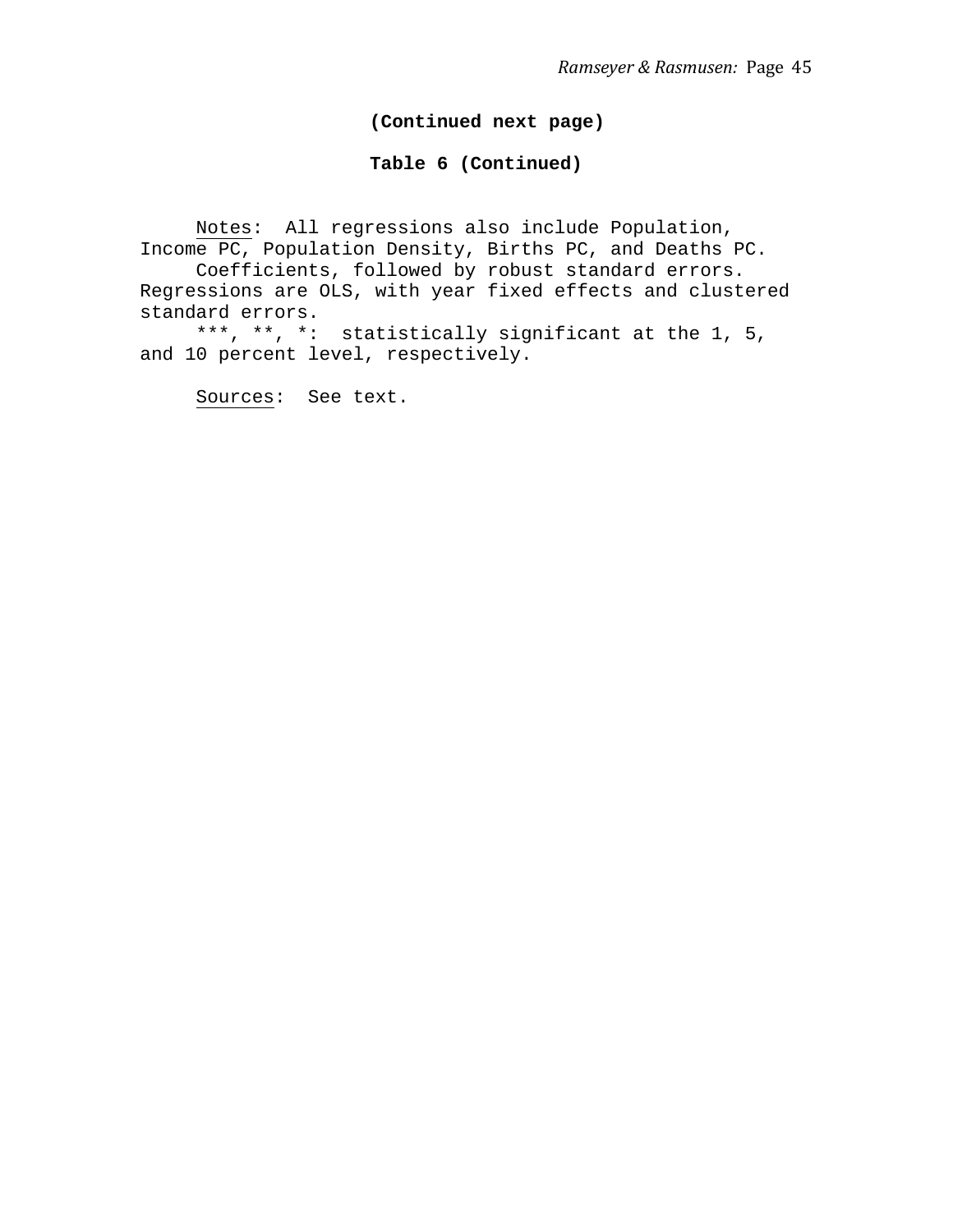#### Bibliography

- Akiyama, Ryo and Group M78. 2004. "Shinso" narumono ga ooi kakushita jijitsu [Facts Hidden by the So-Called "Truth." In Kaiho shuppan (2004, 86).
- Amos, Timothy D. 2011. Embodying Difference: The Making of Burakumin in Modern Japan. Honolulu: University of Hawaii Press.
- Anonymous. 2012. Social Strata of Joseon Dynasty. On The Talking Cupboard. Https: //the talking cupboard.com/2012/09/03/social-strata-joseon-dynasty/
- Asahi shimbun sha, ed. 1982. Tochi korogashi [Land Sale Manipulation]. Fukuoka: Asahi shobo.
- Ban, Makoto (pseudonym). 2012. Izonsho no hitorikoto [Monologue of Dependence]. Blog maintained at http://banmakoto.air-nifty.com/blues/cat5186823/index.html
- Bayliss, Jeffrey Paul. 2013. On the Margins of Empire: Buraku and Korean Identity in Prewar and Wartime Japan. Cambridge: Harvard University Asia Center.
- Bondy, Christopher. 2015. Voice, Silence, and Self: Negotiations of Buraku Identity in Contemporary Japan. Cambridge: Harvard University Asia Center.
- Boryokudan haijo jorei, nayamu kigyo [Firms Struggle with Mob Exclusion Ordinances], Nihon keizai shimbun, Apr. 30, 2012.
- Boryokudan no machi" to yobareta machi [The Town Called "Mob Town"], Aug. 28, 2011. Available at:  $\alpha$ http://blog.goo.ne.jp/honey\_white/e/94c65c00abee302b8f2daa4681c07fe8;
- Buraku Discrimination: The Sayama Case. No date. IMADR, at http://www.imadr.org/sayama/buraku.html.
- Buraku kaiho Osaka fu kigyo rengo kai, ed. 1978. Osaka ni okeru buraku kigyo no rekishi to genjo [The History and Present Status of Buraku Firms in Osaka]. Osaka: Buraku kaiho Osaka fu kigyo rengo kai.
- Cornell, John. 1967. Buraku Relations and Attitudes in a Progressive Farming Community. In De Vos & Wagatsuma, eds. (1967a), at 154-83.
- De Vos, George A. & Hiroshi Wagatsuma, eds. 1967a. Japan's Invisible Race: Caste in Culture and Personality. Berkeley: University of California Press.
- De Vos, George A. & Hiroshi Wagatsuma. 1967b. The Ecology of the Special Buraku. In De Vos & Wagatsuma, eds. (1967a), at 112-129.
- Donoghue, John. 1967. The Social Persistence of Outcaste Groups. In De Vos & Wagatsuma, eds. (1967a), at 138-153.
- Dowa chiku no chimei keisai saito ni sakujo meirei [Site Listing Names of Burakumin Communities Ordered Removed], Asahi shimbun, Apr. 18, 2016.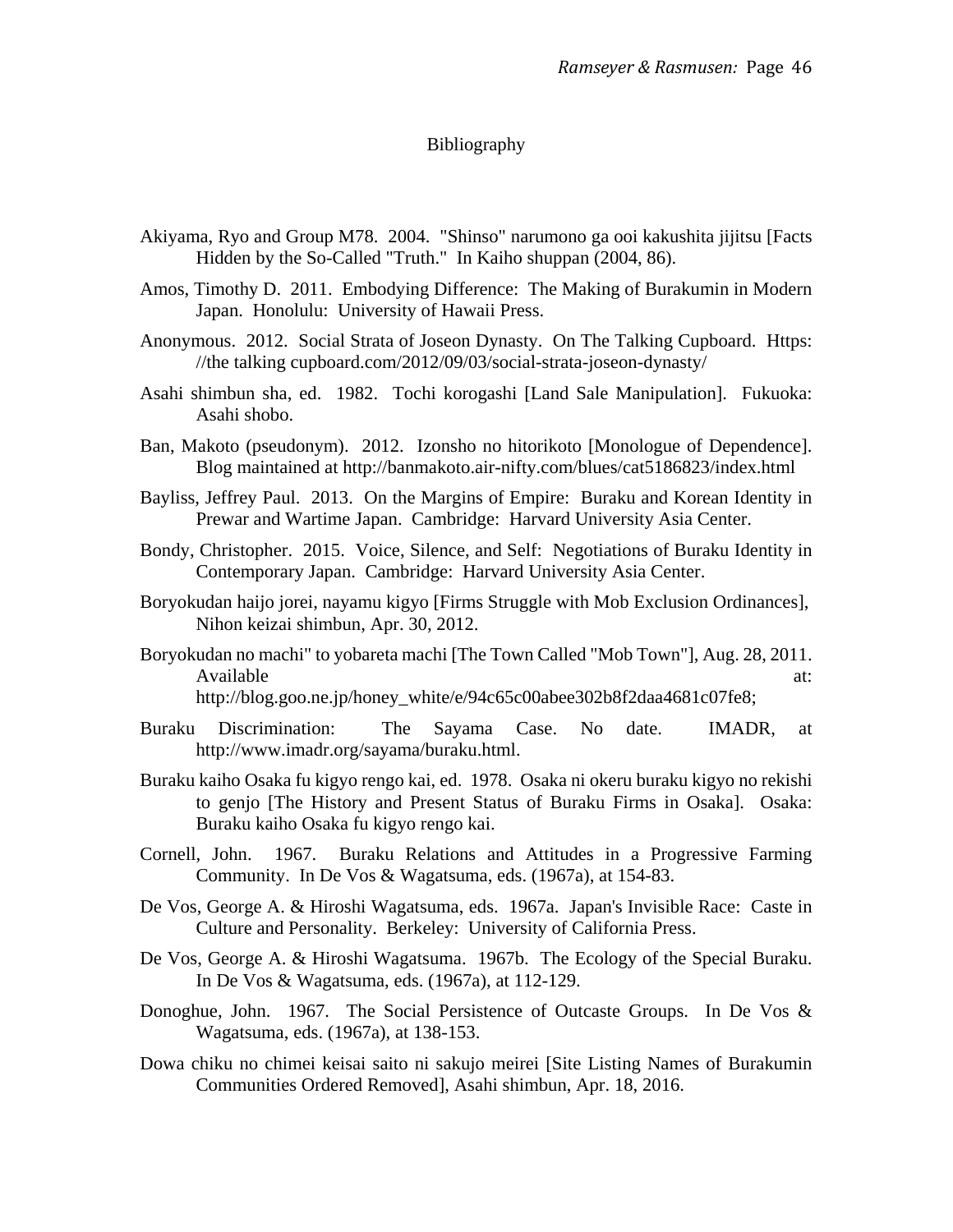- Fujita, Keiichi. 1987. Dowa wa kowai ko [Essays on Burakumin Are Frightening]. Kyoto: Aun.
- Fukuoka no oogun ha boryokudan no machida [oo County in Fukuoka Is the Mob's Town], Shukan bunshu, June 9, 2005, at 37.
- Hankins, Joseph D. 2014. Working Skin: Making Leather, Making a Multicultural Japan. Berkeley: University of California Press.
- Hill, Peter. 2003. Heisei Yakuza: Burst Bubble and Botaiho. Soc. Sci. Japan J., 1:1-18.
- Hira, Jiro. 1991. Zeimusho wo marusa seyo [Investigate the Tax Office]. Osaka: GU Shuppan.
- Hisabetsu buraku shozaichi, shuppan kinshi no kari shobun [Provisional Injunction Agaist Publication of Burakumin Communities], Asahi shimbun, Mar. 29, 2016.
- Homu sho, ed. Various years. Hanzai hakusho [Crime White Paper]. Tokyo: Homu sho.
- Homu sho, ed. 1989. Ese dowa koi no jittai to taio [The Reality of and Response to Unauthorized Outcaste Actions]. Tokyo: Homu sho.
- Howell, David L. 1996. Ethnicity and Culture in Contemporary Japan. J. Contemporary Hist., 31: 171-90.
- Ichinomiya, Yoshinari & Group K21. 2007. Osaka dowa tekoku no shotai [The Truth about the Osaka Burakumin Empire]. Tokyo: Takarajima.
- Ichinomiya, Yoshinari & Group K21. 2012. Dowa to boryokudan [The Burakumin and the Mob]. Tokyo: Takarajima sha.
- Ichinomiya, Yoshinari & Group K21. 2013. Kansai dowa jinmyaku [Prominent Burakumin of the Kansai Area]. Tokyo: Takarajima sha.
- Ichinomiya, Yoshinari & Group K21. 2016. Yamaguchi gumi bunretsu no shinso [The Truth about the Yamaguchi gumi Split]. Tokyo: Takarajima.
- Jinken kyoiku keihatsu suishin sentaa, ed. 2014. Heisei 25nenju ni okeru ese dowa koi jittai [The Reality of Unauthorized Outcaste Actions during 2013. Tokyo: Homu sho.
- Kadooka, Nobuhiko. 2004. Buraku kaiho undo ga nokoshita mono [Matters Left behind by the Buraku Liberation Movement]. In Kaiho shuppan (2004, 46).
- Kadooka, Nobuhiko. 2005. Hajimete no buraku mondai [Buraku Issues for Beginners]. Tokyo: Bungei shunju.
- Kadooka, Nobuhiko. 2009. Tokoton! Buraku mondai [Tokoton! The Buraku Issue]. Tokyo: Kodansha.
- Kadooka, Nobuhiko. 2012. Pisutoru to keikan [A Pistol and a Crown of Thorns]. Tokyo: Kodansha.
- Kadooka, Nobuhiko. 2016. Fushigi na buraku mondai [The Puzzling Buraku Problem]. Tokyo: Chikuma shobo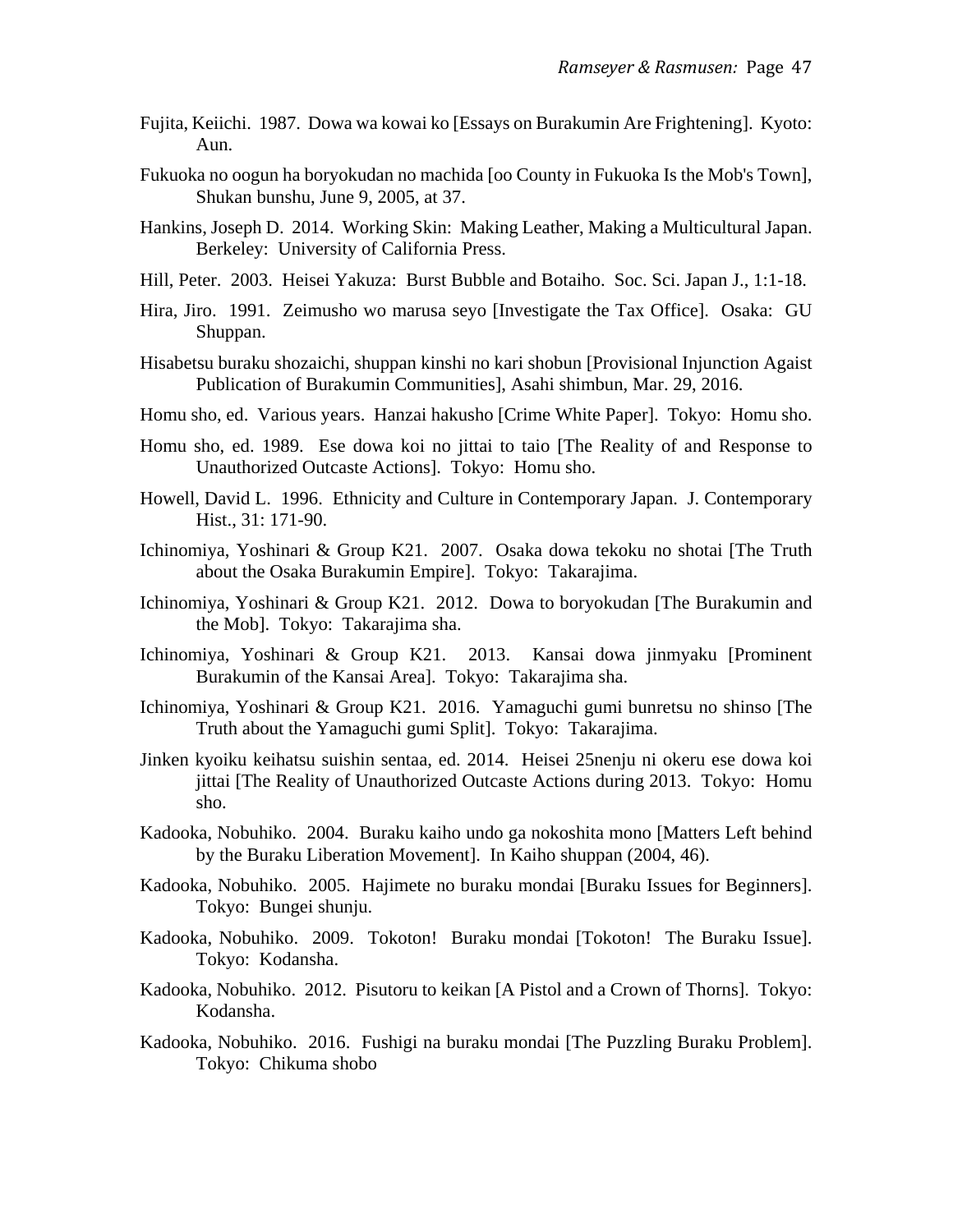- Kaido" kei kyokai kamei gyosha wo taiho [BLL-Affiliated Organization Member Firm Arrested], Akahata, Jan. 20, 2006.
- Kaiho shuppan sha, ed. 2004. "Dowa riken no shinso" no shinso [The Layers of "The Truth of Burakumin Corruption"]. Osaka: Kaiho shuppan sha.
- Kaplan, David & Alec Dubro. 1986. Yakuza: The Explosive Account of Japan's Criminal Underworld. Reading, MA: Addison-Wesley.
- Keisatsu cho, ed. 2009. Heisei 21 nen no boryoku josei. On line.
- Keisatsu cho, ed. Various years. Hanzai tokei sho [Crime Statistics].
- Keisatsu cho, ed. Various years. Keisatsu hakusho [Police White Paper]. Tokyo: Gyosei.
- Keisatsu cho, ed. 2013. Hanzai hakusho. Tokyo: Keisatsu cho.
- Keisatsu sho, ed. 2015. Heisei 27 nen no boryokudan josei [The Composition of Organized Crime Syndicates in 2015]. Available on web.
- Kobayashi, Kenji. 2015. Buraku kaiho domei "kyudan" shi [A History of "Denunciation" by the Burakumin Liberation League]. Tokyo: Chikuma shobo.
- Kokudo kotsu sho, ed. Various years. Todofuken chika chosa [Survey of Prefectural Land Prices].
- Kosei rodo sho, ed., Jinko dotai tokei [Vital Statistics].
- Kotek, Ruthie. 2009. Untouchables of Korea, or: How to Discriminate the Illusive Paekjong.
- Kudo kai ga Fukuoka Yamaguchi ken wo teiso [Kudo kai Sues Fukuoka and Yamaguchi Prefectures], Nikkei, Jan. 19, 2013.
- Maeda, Hayao. 2013. Shirayama shinko no nazo to hisabetsu buraku [Burakumin and the Puzzle of the Shirayama Faith]. Tokyo: Kawade shobo.
- Maruo hikoku, boryokudan ni 1800 man en "jo no" [Defendant Maruo Conveys 18 million yen to Mob], Asahi shimbun, Oct. 24, 2006.
- McCormack, Noah Y. 2013. Japan's Outcaste Abolition: The Struggle for National Inclusion and the Making of the Modern State. London: Routledge.
- McLauchlan, Alastair. 2003. Prejudice and Discrimination in Japan: The Buraku Issue (Lewiston, NY: Edwin Mellen).
- Meerman, Jacob. 2003. The Mobility of Japan's Burakumin: Militant Advocacy and Government Response. In William Darity, Jr. & Ashwini Deshpande, eds., Boundaries of Clan and Color: Transnational Comparisons of Inter-Group Disparity 130-51 (London: Routledge).
- Meerman, Jacob. 2009. Socio-economic Mobility and Low-status Minorities: Slow Roads to Progress. London: Routledge.
- Milhaupt, Curtis J. & Mark D. West. 2000. The Dark Side of Private Ordering: An Institutional and Empirical Analysis of Organized Crime, 67 Univ. Chicago L. Rev. 41-98 (2000).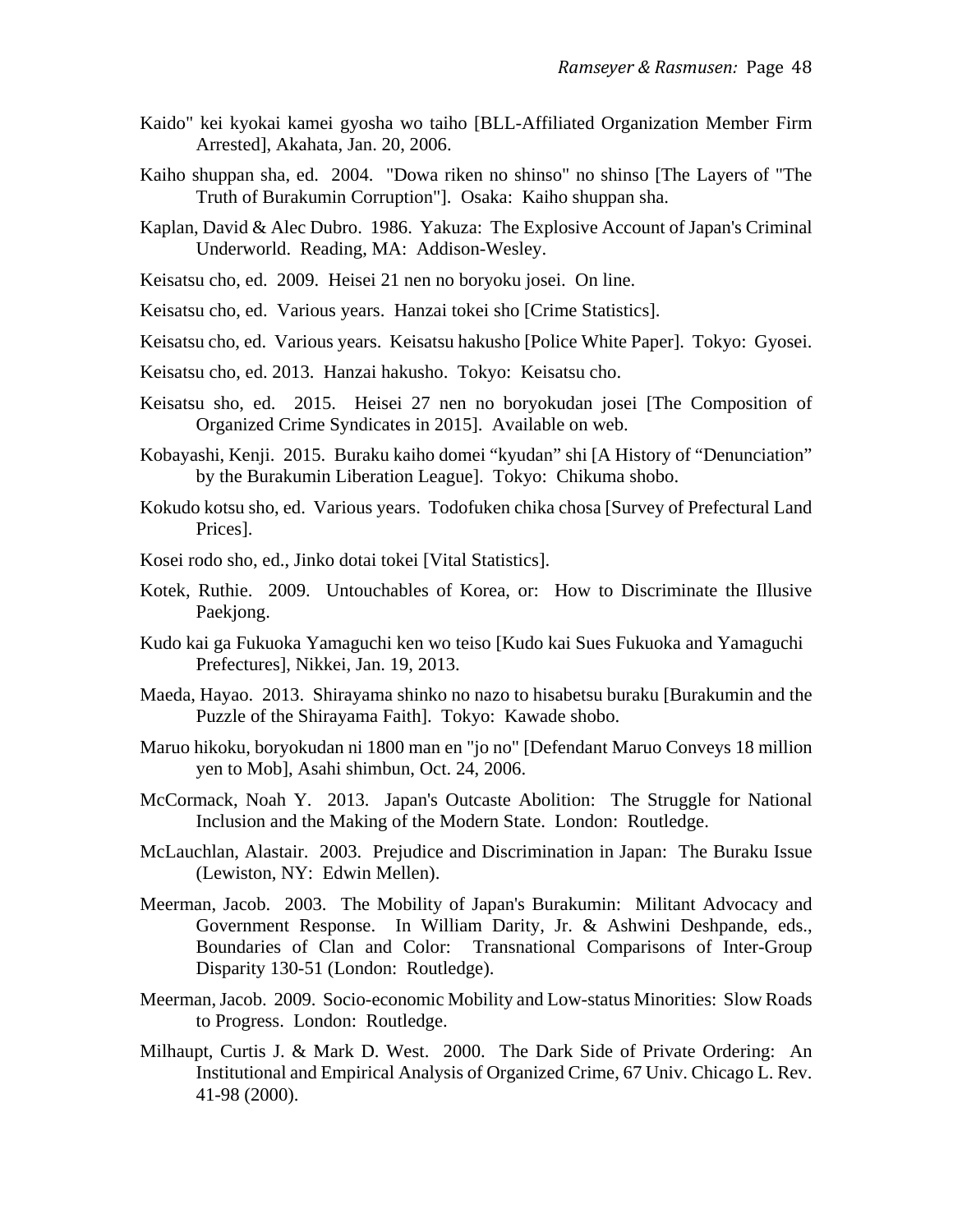- Milhaupt, Curtis, J. Mark Ramseyer & Mark D. West. 2012. The Japanese Legal System. New York: Foundation (2d ed.).
- Miyazaki, Manabu & Akihiro Otani. 2000. Guriko Morinaga jiken [The Guriko Morinaga Case]. Tokyo: Gentosha.
- Miyazaki, Manabu. 2004. Nani ga riaru ka? [What's Real?]. In Kaiho (2004, 8).
- Mori, Isao. 2009. Dowa to ginko [The Buraku and the Bank.] Tokyo: Kodansha.
- Mori, Isao. 2015. Osakafu kei boryokudan tanto deka [Osaka Prefectural Police: The Detective Specializing in Organized Crime]. Tokyo: Kodansha.
- Naikaku. 1995. Naikaku iinkai chiiki kaizen taisaku ni kansuru shoinnkai giroku, No. 1 [Cabinet Committee, Record of Subcommittee on District Renewal Policy], for 132d Parliament, meeting of May 23, 1995.
- Nakahara, Keizo. 1988. Tsuiseki: Ese dowa koi [Pursuit: Fake Burakumin Activities. Kyoto: Buraku mondai kenkyu jo.
- Nakamura, Kazuo & Atsushi Terazono. 2007. Saraba! Dowa chudoku toshi [Farewell! Buraku Poisoned City]. Kyoto: Kamogawa shuppan.
- Narashi arienai "byoketsu tengoku" [Nara City -- the Unbelievable "Sick Leave Heaven"], Supotsu hochi, Nov. 14, 2006.
- Neary, Ian. 1997. Burakumin in Contemporary Japan. In Michael Weiner, ed., Japan's Minorities: The Illusion of Homogeneity. London: Routledge. Pp. 50-78.
- Neary, Ian. 2010. The Buraku Issue and Modern Japan: The Career of Matsumoto Jiichiro. London: Routledge.
- Noguchi, Michihiko, et al. 1997. Konnichi no buraku sabetsu [Today's Buraku Discrimination]. Tokyo: Buraku kaiho kenkyujo (3d ed.)
- Nottorareta machi? [The Town Taken Over?], available at: http://www.logsoku.com/r/2ch.net/newsplus/1060402428/.
- Oto cho, chocho ga shasatsu saretari ... [Oto: Mayor Shot ...], March 11, 2015. Available at: http://fox.2ch.net/test/read.cgi/poverty/1426132878/;
- Pharr, Susan J. 1990. Losing Face: Status Politics in Japan. Berkeley: University of California Press.
- Price, John. 1967. A History of the Outcaste: Untouchability in Japan. In De Vos & Wagatsuma, eds. (1967a), at 6-30.
- Ramseyer, J. Mark. 2016. Nuclear Power and the Mob: Extortion in Japan. J. Empirical Legal Stud., 13: 487-515.
- Rankin, Andrew. 2012. 21st-Century Yakuza: Recent Trends in Organized Crime in Japan (Parts I and II), Asia-Pacific Journal: Japan Focus, 10 (2012).
- Rasmusen, Eric 1996. Stigma and Self-Fulfilling Expectations of Criminality. The Journal of Law and Economics 39: 519-544.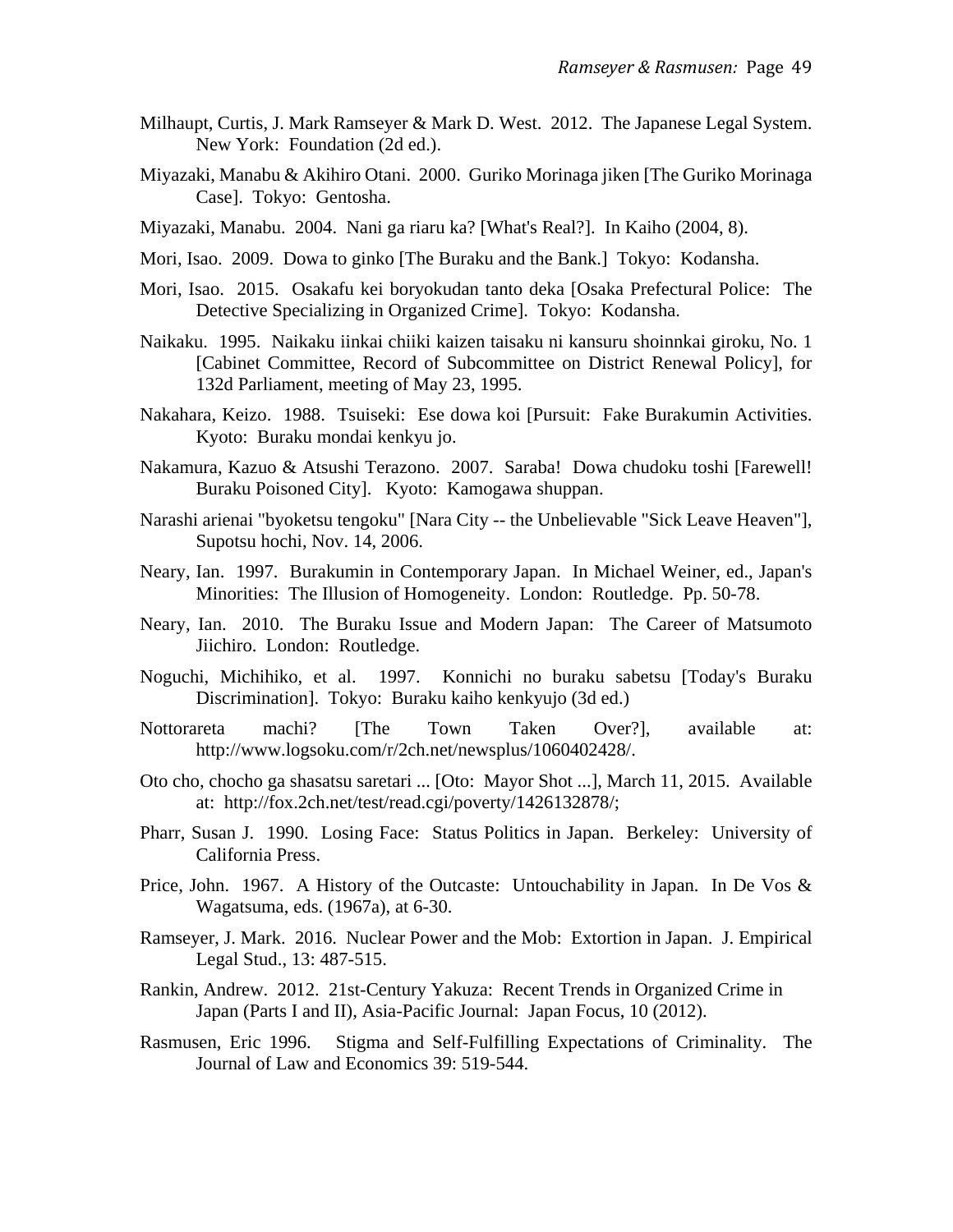- Rohlen, Thomas P. 1976. Violence at Yoka High School: The Implications for Japanese Coalition Politics of the Confrontation between the Communist Party and the Buraku Liberation League. Asian Survey, 16: 682-99.
- Ruyle, Eugene E. 1979. Conflicting Japanese Interpretations of the Outcaste Problem "(Buraku mondai)." Am. Ethnologist, 6: 55-72.
- Sasaki, Yuzuru & George De Vos. 1967. A Traditional Urban Outcaste Community. In De Vos & Wagatsuma, eds. (1967a), at 130-37.
- Seisogyo baikyaku sagi [Fraud in the Sale of a Trash Business], Mainishi shimbun June 15, 2014.
- Shiomi, Sen'ichiro. 2012. Do nakusu? Buraku sabetsu [How to Eliminate Buraku Discrimination?]. Tokyo: Ryokufu shuppan.
- Somusho, ed. Various years. Jumin kihon daicho jinko ido hokoku nenpo [Annual Report of Population Movements On the Basic Residential Registry].
- Somusho. Various years. Kokusei chosa hokoku [Vital Statistics].
- Somusho. Various years. Shichoson betsu kenssan chokyo cho [Survey of Budget Circumstances, by Municipality].
- Somusho. Various years. Shichoson zei kazeijokyo to no cho [Survey of Tax Circumstances for the Local Tax].
- Takagi, Masayuki. 1997. Shin, dowa mondai to dowa dantai [New: Burakumin Issues and Burakumin Organizations]. Tokyo: Doyo bijutsu sha.
- Terazono, Atsushi, Yoshinari Ichinomiya & Group K21. 2004. Dowa riken no shinso (I) [The Truth of Burakumin Corruption]. Tokyo: Takarajima sha.
- Terazono, Atsushi. 2005. Daremo ga kakanakatta "buraku" [The Buraku that No One Describes]. Tokyo: Kodansha.
- Tomofusa Kure. 2004. "Jinken shinri kyo" to sabetsu ["Human Rights Religion" and Discrimination. In Kaiho (2004, 130).
- Tomotsune, Tsutomu. 2012. Sengo buraku kaiho undo shi [A History of the Post-war Movement for Buraku Liberation]. Tokyo: Kawade shobo.
- Totten, George O. & Hiroshi Wagatsuma. 1967. Emancipation Growth and Transformation of a Political Movement. In De Vos & Wagatsuma, eds. (1967a), at 33-67.
- Tottori Ruupu & Jun Mishina. 2010. Hakata no fudosan oo [The Real Estate King of Hakata." Dowa to zainichi, Nov. 2010, 16-25.
- Tottori Ruupu & Mishina Jun. 2011. Kyudan wa bijinesu [Denunciation Is Business]. Dowa to zainichi, 2: 58-63.
- Tottori Ruupu & Mishina Jun. 2014. Burakutte doko? Burakumintte dare? [Where Are the Buraku? Who Are the Burakumin?]. Tokyo: Jigensha.